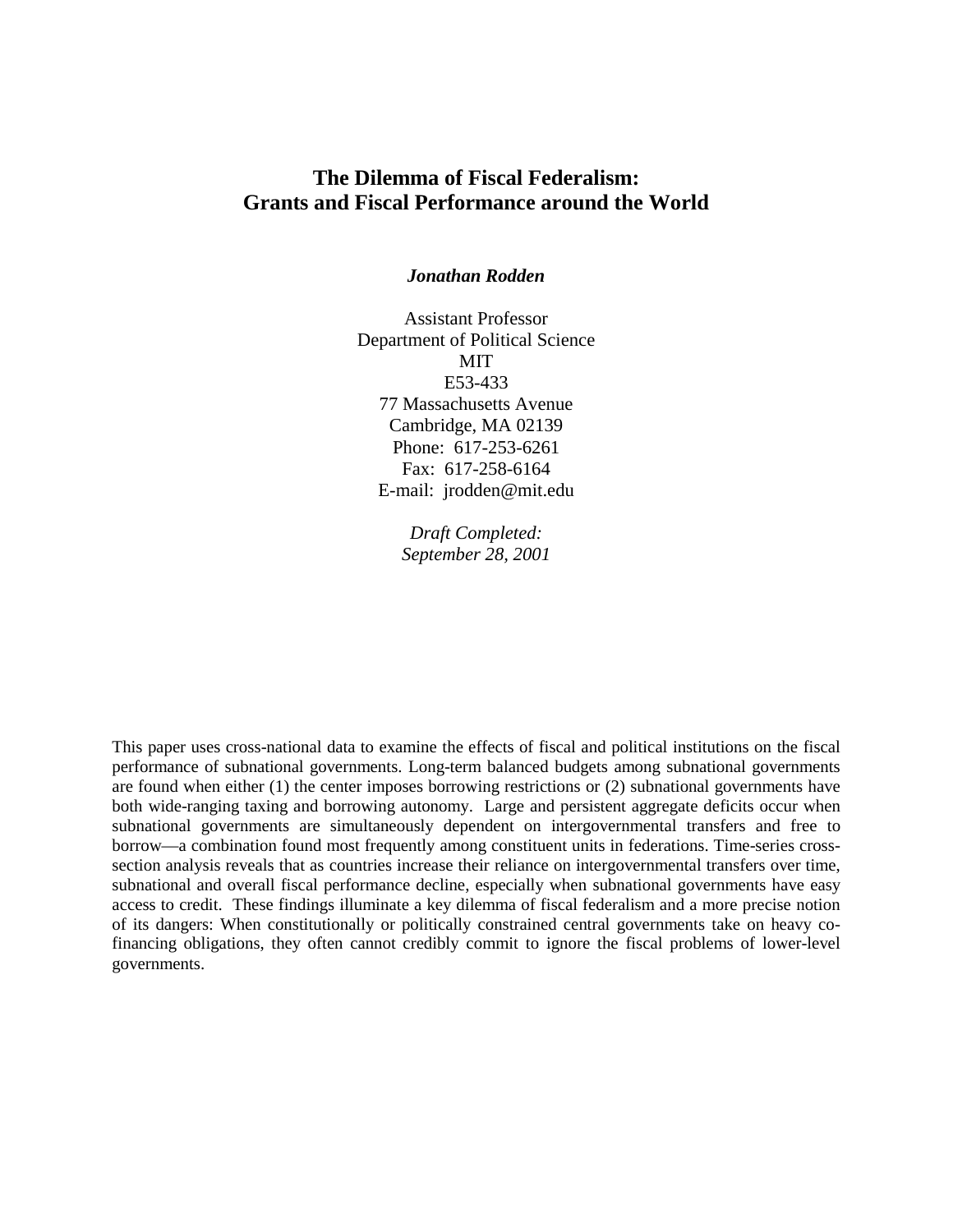# **The Dilemma of Fiscal Federalism: Grants and Fiscal Performance around the World**

# I. INTRODUCTION

A rapid growth in the autonomy and responsibilities of state and local governments is one of the most noteworthy trends in governance around the world in recent decades. This trend, along with the growing autonomy of supra-national bodies like the European Union, has encouraged analysts to reexamine some basic issues facing multi-tiered systems of government. As experiences with federalism unfold, an abstract welfare economics literature emphasizing its efficiency advantages has given way to a more balanced political economy literature that draws attention to questions of institutional design. Much of this new literature points out that decentralization can be dangerous, especially in developing countries. Above all, skeptics point out the difficulties of macroeconomic management, adjustment, and reform in decentralized systems (Litvack et al. 1998, Prud'homme 1995, Tanzi 1995) especially when they feature formally federal constitutions that empower states with veto authority over central government decisions (Treisman 1999, Wibbels 2000).

This paper addresses one of the most formidable challenges facing multi-tiered systems of government: fiscal indiscipline among subnational governments. A strikingly similar pattern has emerged in developed and developing countries alike: free-spending subnational governments have built up unsustainable deficits and called upon central governments to provide special bailout transfers or otherwise assume their liabilities. These episodes have been extremely costly in countries like Brazil, where subnational fiscal crises have undermined macroeconomic stability by snowballing into systemic financial crises. An impressive array of case studies has recently demonstrated that decentralization may be dangerous indeed if it allows subnational governments to expand their expenditures while externalizing the costs to others (Rodden, et al. 2001, Von Hagen et al. 2001, IDB 1999). However, subnational fiscal indiscipline has not posed a problem in other highly decentralized countries like the United States (Inman 2001) and Switzerland (Spahn 1997).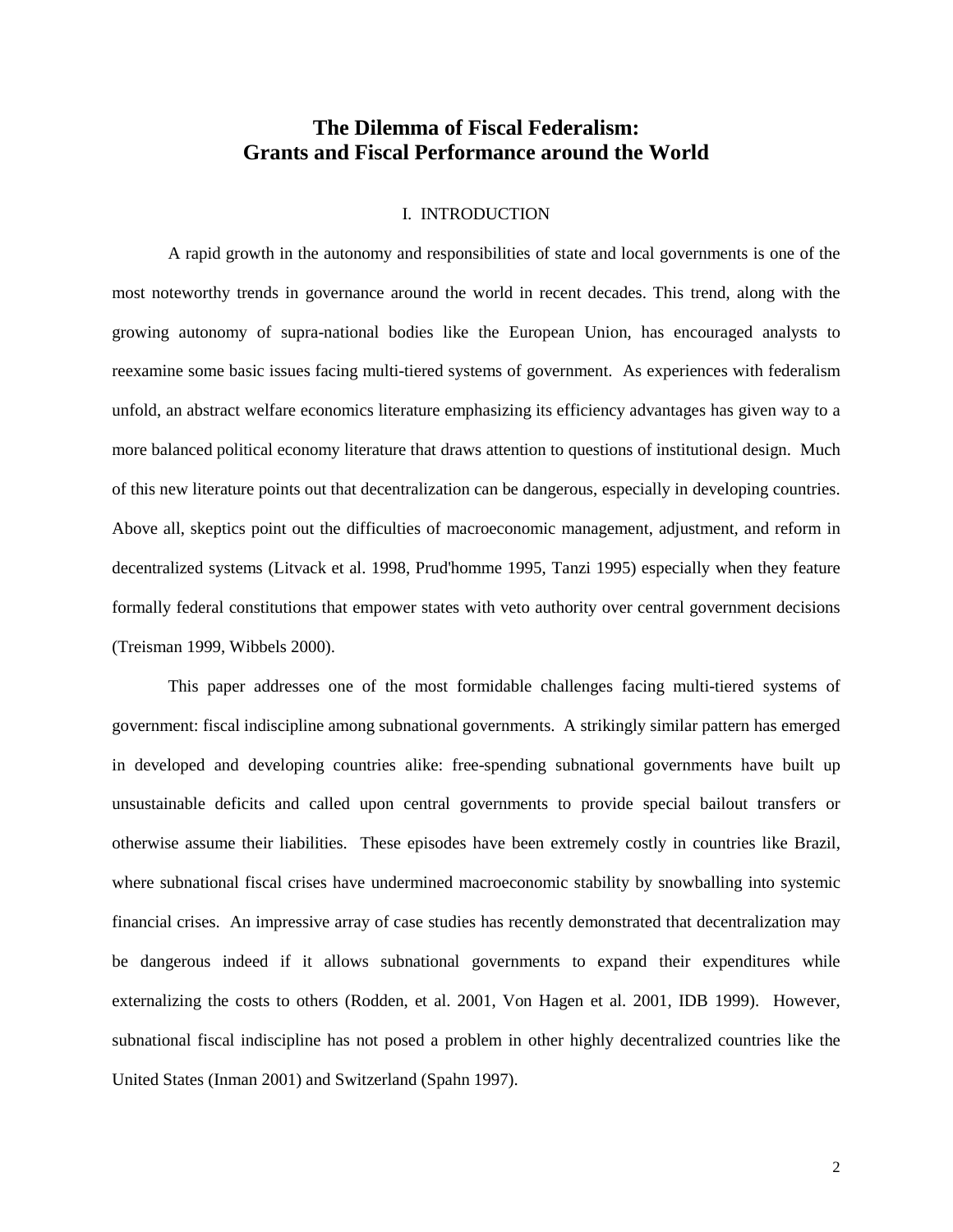While single-country case studies have generated a good deal of useful information and plausible hypotheses, this paper breaks new ground by conducting cross-national quantitative analysis. Virtually all cross-national empirical studies of public sector deficits and debt have ignored subnational governments. At first glance this may not seem problematic; during the period from 1986 to 1996 the average subnational deficit was only .42 percent of GDP for a sample of 63 countries. However, in 11 formally federal systems-- which include several of the world's largest economies-- average subnational deficits exceeded 1 percent of GDP and accounted for nearly 20 percent of total government deficits.<sup>1</sup> In some countries, like Argentina and Brazil, the aggregate subnational deficit routinely surpassed that of the central government and exceeded 2.5 percent of GDP. In rapidly decentralizing countries like Mexico, Spain, and South Africa, subnational deficits are increasing at an alarming rate. Moreover, recent studies have shown that increasing subnational deficits lead to higher central government expenditures and debt (Fornisari et al. 1998), along with higher rates of inflation (Treisman 2000).

This paper is a first attempt to answer a question of growing importance—what accounts for cross-country and diachronic variation in aggregate subnational fiscal outcomes? Why do some subnational governments appear to behave as fiscal conservatives, while others run up dangerous and unsustainable deficits? It weaves together an institutional argument from the threads of public economics and political science, and tests it using a large data set consisting of observations from OECD, transition, and developing countries from around the world. An important goal it to move beyond some of the simple generalizations in the new literature stressing the dangers of fiscal and political decentralization and add some institutional detail.

While mindful of the situational factors often emphasized in case studies, this paper identifies a basic underlying institutional dilemma that can cause subnational officials to view public revenue as a common pool. When the central government is heavily involved in financing subnational governments, it incurs moral, political, and practical obligations that make it difficult to commit to "say no" to entities that overspend, generate unsustainable deficits, and demand bailouts. The second section explains this

 $\overline{a}$ 

<sup>1</sup> Source: IMF, *Government Finance Statistics Yearbook* (various years), *International Financial Statistics* (various years) and author's calculations.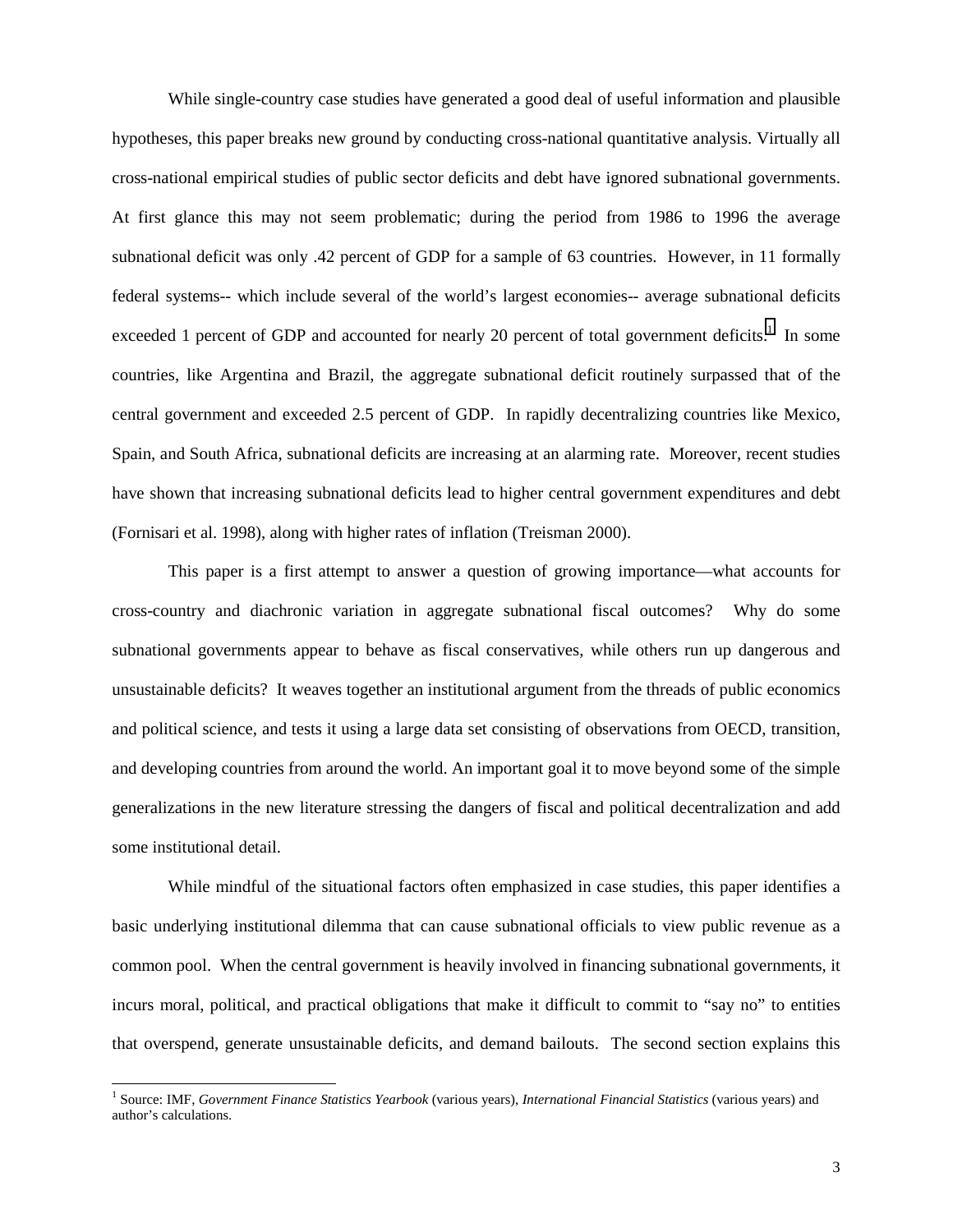basic commitment problem, and then examines the fiscal and political incentive structures that exacerbate it. First, it hypothesizes that if subnational governments have access to credit, higher levels of dependence on intergovernmental grants will be associated with larger subnational deficits. Second, it argues that this commitment problem, and hence the relationship between transfers and deficits, should be most pronounced among state governments in federal systems—especially when the states are directly and disproportionately represented in the upper legislative chamber. The third section introduces the data and explains the econometric approach. The fourth section presents the results of regressions on crosssection averages, the fifth section section examines time-series cross-sectional data, the penultimate section summarizes and discusses the results, and the final section concludes.

### II. FISCAL FEDERALISM AND COMMITMENT

## THE INTERGOVERNMENTAL COMMITMENT PROBLEM

All multi-tiered governments face the possibility that subnational governments will try to overfish the common revenue pool by shifting their costs onto others. The problem can be captured by a simple non-cooperative game in which the first move is made by nature, determining the "type" of the central government-- either "resolute" or "irresolute." The second move is made by a subnational government, which must make fiscal decisions without knowing the central government's type. At this stage, the subnational government decides whether or not it will play a cost-shifting strategy. For instance, it must decide whether or not to undertake a costly new project that will lead to dangerous debt levels, or when faced with a permanent negative revenue shock, it must decide whether to undertake politically painful expenditure reductions or tax increases. If it funds the project or refuses to adjust, it increases the likelihood that it or one of its successors will be forced to eventually request a special debtreduction grant or ask that the central government directly take over some of its obligations. If it chooses to scrap the project or adjust on its own, the game ends. The decision about whether to fund the project or adjust to the shock depends upon the anticipated response of the central government in the third stage of the game, when the center decides whether or not to provide the bailout. The resolute type of central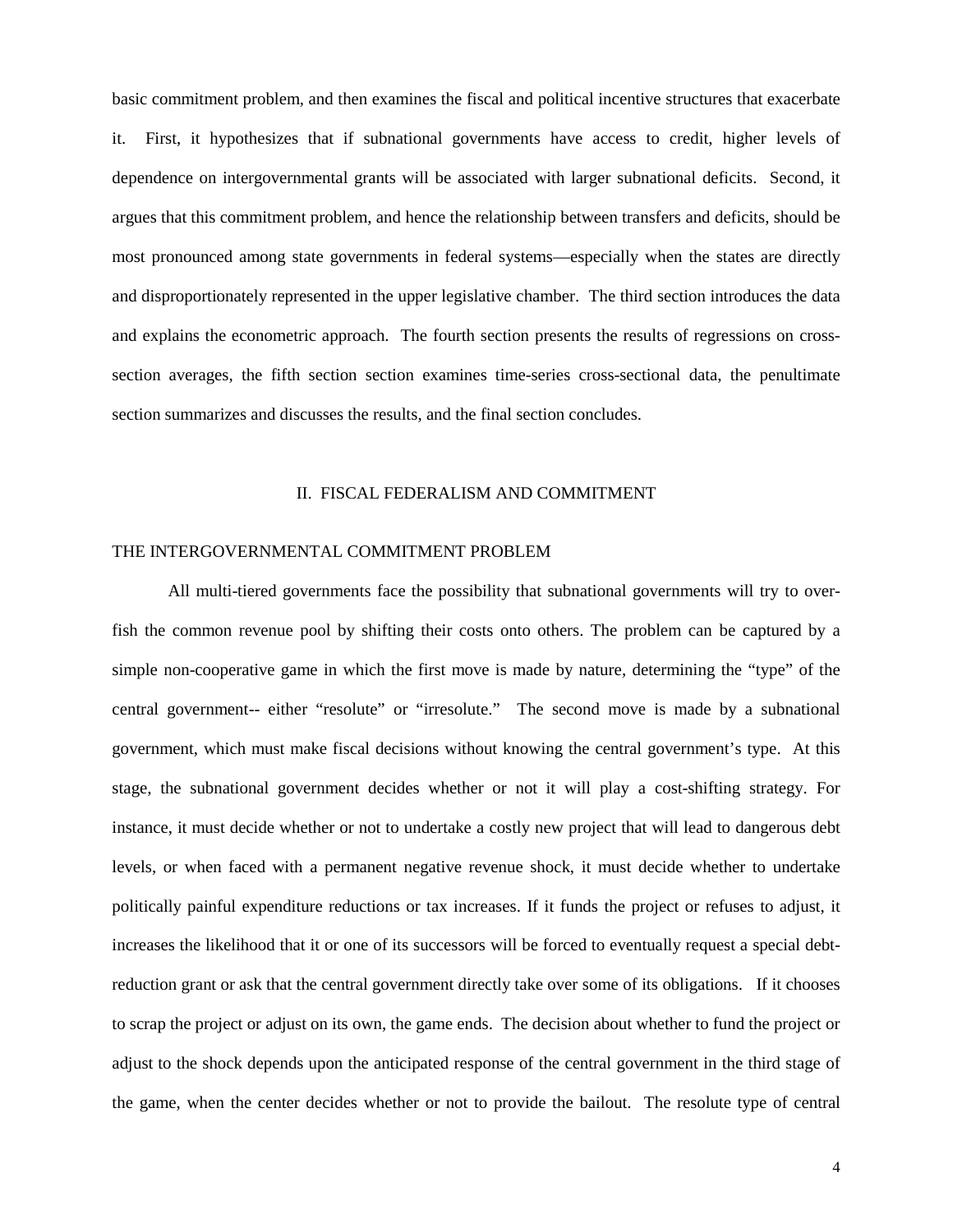government will never prefer to provide the bailout, while for the irresolute type, the costs of *not* providing a bailout exceed those of providing one. The subnational government must assess the probability,  $0 \le p \ge 1$ , that it is playing against an irresolute government. Since bailouts are beneficial to the recipient but costly to taxpayers as a whole, the central government will wish to announce firmly ex ante that it is the resolute type. For a number of reasons this commitment may not be credible ex post, however, when defaults loom or schools are about to close. If the central government has access to the requisite funds, local governments may believe that eventual bailouts are likely (*p*>0)—even in the absence of externalities or past bailout episodes—because the central government's "no bailout" commitment is undermined by its own incentives, powers, and obligations.

The remainder of this paper attempts to identify the confluence of institutional factors that undermine the center's commitment (subnational perception of  $p$ ) and thus encourage subnational governments to over-borrow. That is, it examines factors that allow subnational governments and their voters to believe that their fiscal burdens may eventually be borne by others. The remainder of this section draws on public economics literature that points to the importance of intergovernmental transfers, and recent work by political scientists on the role of federal institutions to lay out hypotheses about the incentives and behavior of both central and subnational governments.

## INTERGOVERNMENTAL TRANSFERS

#### *H1: Vertical Fiscal Imbalance has a negative effect on subnational fiscal performance.*

Intergovernmental grants lie at the heart of the commitment problem. If subnational governments were financed purely by local taxes, charges and borrowing, voters and creditors would very likely view the obligations of local governments as "sovereign" like those of central governments, and *p* would be close to zero. As a matter of both normative theory and descriptive fact, however, intergovernmental systems always involve the vertical flow of funds between governments. Theoretical and empirical studies in public economics suggest that individuals view grants and "own-source" local revenues through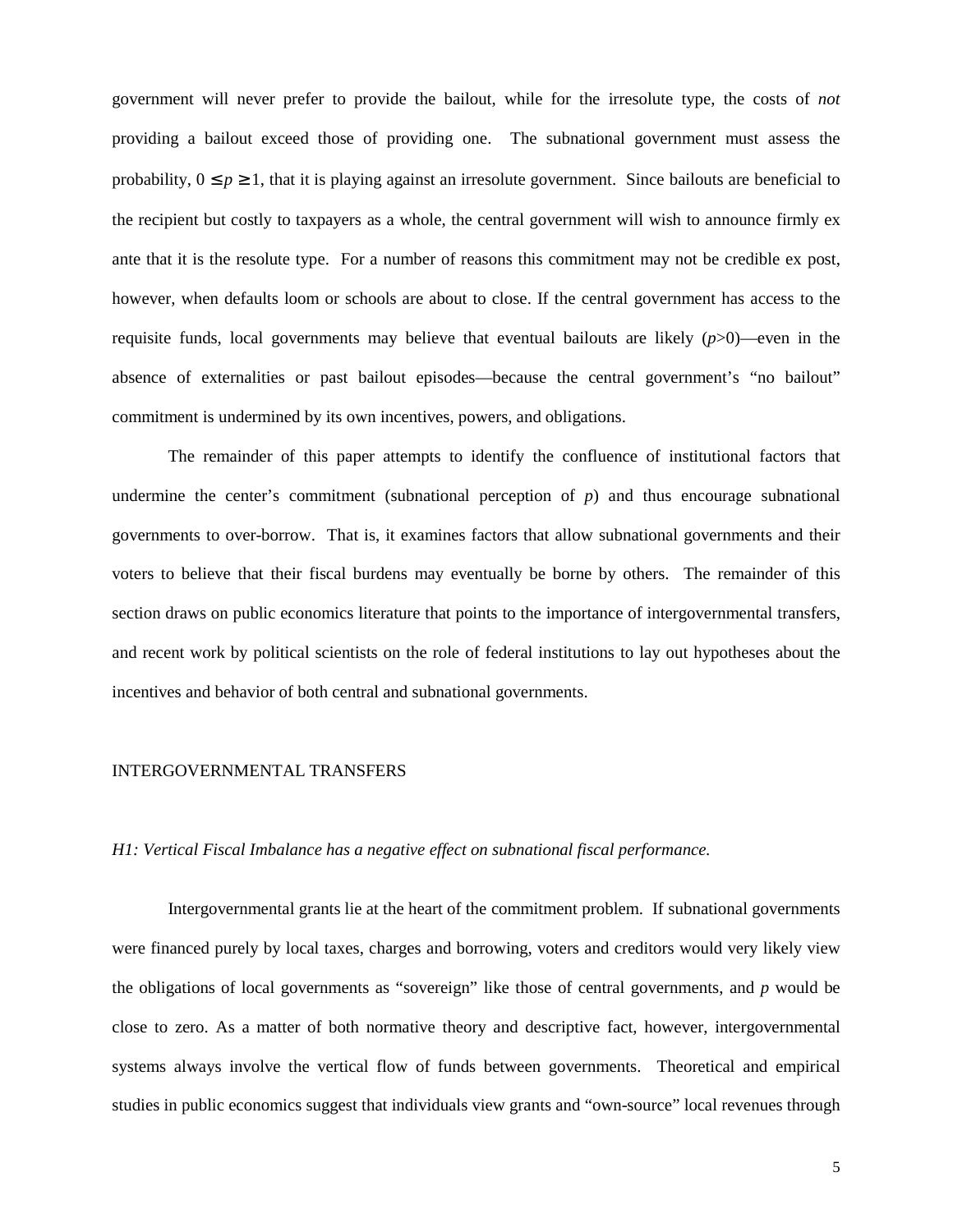different lenses. A key proposition of the "fiscal illusion" literature is that when the link between taxes and benefits is distorted or broken, voters are less likely to sanction overspending by politicians. Intergovernmental grants create the appearance that local public expenditures are funded by nonresidents.<sup>2</sup> Grant programs often supply concentrated local benefits that are funded by a common (national) pool of resources (See Weingast et al. 1988). Local voters, local politicians, and regional representatives within the central legislature all receive fiscal or political benefits from grant programs without internalizing their full cost, causing them to demand more expenditures funded by grants than own-source taxation. The vast empirical literature on the so-called "flypaper effect" shows that increases in intergovernmental grants rarely lead to tax reductions, and stimulate much higher spending increases than do increased local taxes (for an overview, see Hines and Thaler 1995).

The common theme in this literature is the notion that intergovernmental grants alter perceptions and beliefs about the levels of local expenditure that can be sustained. An empirical literature has established a link between transfer-dependence and the growth of government (e.g. Winer 1980, Stein 1998, Rodden 2001a, Rattso 2000). A central proposition of this paper is that transfer-dependence also alters beliefs about the sustainability of subnational *deficits* by increasing *p,* allowing local politicians along with their voters and creditors—to believe that the central government will ultimately not be able to ignore their fiscal woes. When a highly transfer-dependent local government faces an unexpected adverse fiscal shock, it may not have the flexibility to raise additional revenue, forcing it either to cut services, run deficits, or rely on arrears to employees and contractors. If the situation escalates into a fiscal crisis in which the subnational government is unable to pay workers or may default on loans, it can claim with some justification that it is not responsible for the situation.

If successful in this strategy, eventually pressure from voters and creditors will likely be directed at the central government, which quite likely *can* resolve the crisis. It may be very difficult for the central government to resist political pressure from bondholders, banks, local parents, or public sector unions. Knowing this, transfer-dependent governments face weak incentives to be fiscally responsible. Even if

 $\overline{a}$ 

<sup>&</sup>lt;sup>2</sup> This literature is too large to review here. For an overview of concepts and measurements of fiscal illusion and a literature review, see Oates (1991). For a theoretical application to intergovernmental grants in particular, see Oates (1979).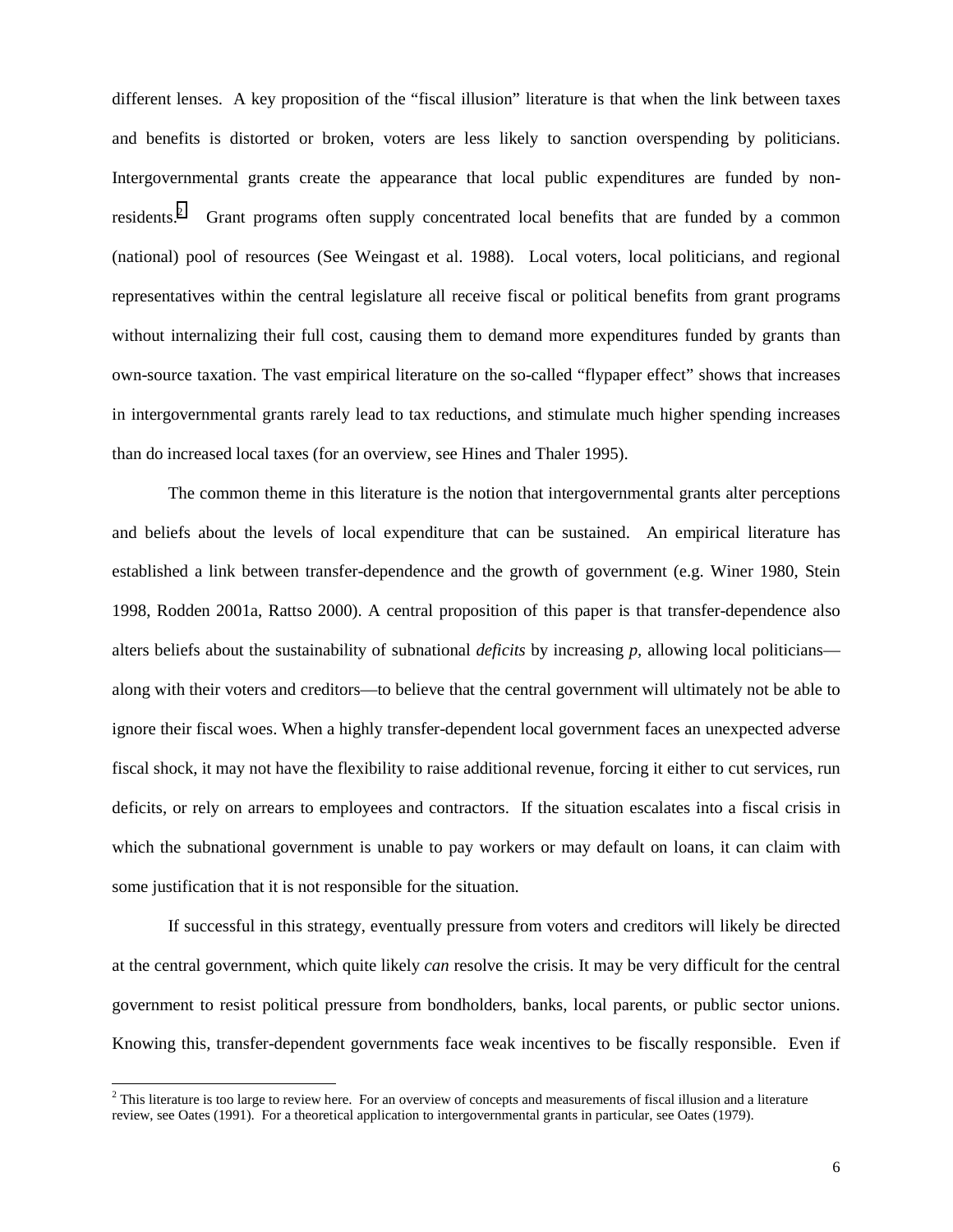such subnational governments could take simple but politically costly steps to avoid an impending fiscal crisis, it may be more rewarding to position themselves for bailouts.

In fact, credit rating agencies are very explicit in assuming that in countries with high levels of "vertical fiscal imbalance" (transfers as a percent of total subnational revenue), the central government implicitly backs the debt of the subnational governments.<sup>3</sup> In such systems, the central government's own creditworthiness might be called into question if it fails to enforce a loan contract against a defaulting subnational government. Approached by creditors and facing the prospect of failing in its obligation to enforce property rights, the central government might see a bailout as the simplest solution.

In short, subnational politicians will not be held responsible for local fiscal outcomes by voters or creditors unless they have sufficient autonomy to raise their own revenues. The central government can only credibly promise to let a subnational government face the consequence of 'its' actions if the government is viewed by citizens and creditors as a creature of its own citizens. This perception depends critically on the power to tax. H1 hypothesizes that the perceived probability that the central government is irresolute—and hence subnational deficits—goes up with levels of transfer-dependence.

#### BORROWING RESTRICTIONS

 $\overline{a}$ 

# *H2: Central governments will place restrictions on subnational borrowing autonomy when vertical fiscal imbalance is high.*

Aware of its vulnerability to manipulation, the central government's first line of defense is to make a credible no-bailout commitment (Inman 2001). If this commitment is undermined by its cofinancing obligations in a system with high vertical fiscal imbalance and it is common knowledge that the center is irresolute, it will turn to a second line of defense. Like a vulnerable parent who takes away a child's credit card, the central government may head off the moral hazard problem by formally restricting local governments' spending and access to credit. A wide range of strategies have been used around the world, including outright prohibitions on borrowing, limits on foreign debt, numerical debt ceilings,

<sup>&</sup>lt;sup>3</sup> Thus at high levels of vertical fiscal imbalance, subnational credit ratings may reflect the creditworthiness of the central government or entire public sector rather than that of the individual government. Witness the uniform triple A ratings of the German Laender (in spite of widely divergent fiscal health) and their justification by Fitch-Ibca (Rodden 2001b).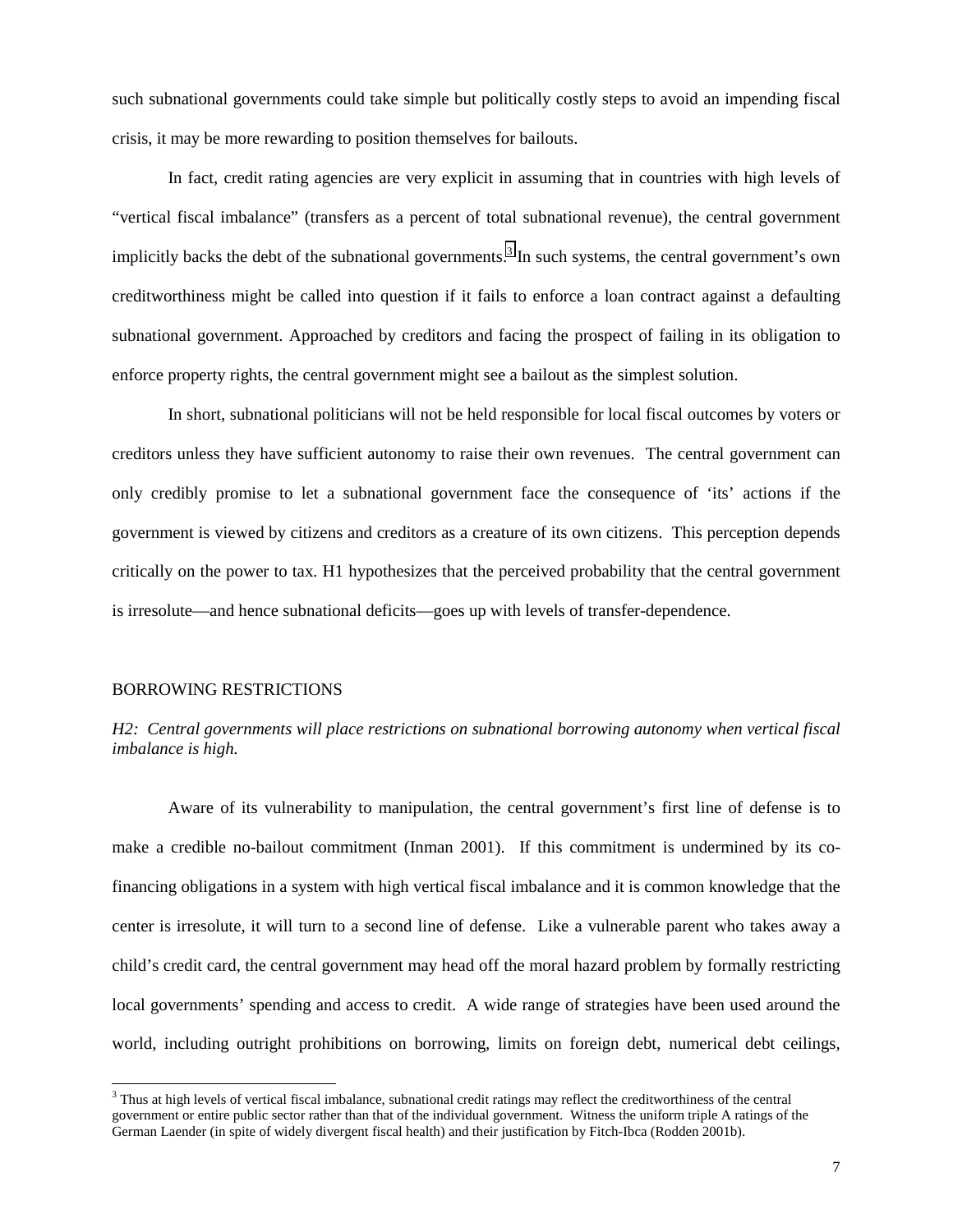restrictions on the use of debt, and balanced budget requirements.<sup>4</sup> In fact, empirical evidence seems to suggest that these restrictions are a direct response to the commitment problem—Eichengreen and von Hagen (1996) examine H2 and demonstrate that fiscal restrictions are indeed most often found in countries with high levels of vertical fiscal imbalance.

# *H3: Vertical fiscal imbalance will only affect subnational fiscal performance at high levels of borrowing autonomy*

However, previous studies have not asked whether hierarchical borrowing restrictions are mere parchment barriers, or whether they restrict subnational fiscal behavior in practice.<sup>5</sup> If they are effective, one should modify H1 and expect the interactive relationship between transfer-dependence, borrowing autonomy, and fiscal performance suggested by H3. If vertical fiscal imbalance is indeed associated with subnational fiscal indiscipline, the relationship should only hold when subnational governments have relatively unrestricted access to borrowing. That is, subnational fiscal indiscipline should be most pronounced in cases where vertical fiscal imbalance and borrowing autonomy are both high. This is represented by the upper right hand corner of Figure 1, which depicts vertical fiscal imbalance on the horizontal axis and borrowing autonomy on the vertical axis. At low levels of vertical fiscal imbalance and high levels of borrowing autonomy (the upper left hand corner), voters and creditors view subnational obligations as "sovereign" (*p* is low) and face incentives to keep local governments on a tight leash. Creditors punish profligacy with higher interest rates, and voters, knowing that the costs ultimately fall on them, punish politicians at the polls. Thus subnational politicians are not tempted to play cost-shifting strategies. When formal borrowing autonomy is low (both lower quadrants in Figure 1), deficits are kept under control by the heavy hand of the central government.

### [FIGURE 1 ABOUT HERE]

 $\overline{a}$ 

<sup>&</sup>lt;sup>4</sup> For a review, see Ter-Minasian and Craig (1997).

<sup>&</sup>lt;sup>5</sup> Studies of the US states have addressed voter-imposed local restrictions, but not hierarchical restrictions imposed by central governments.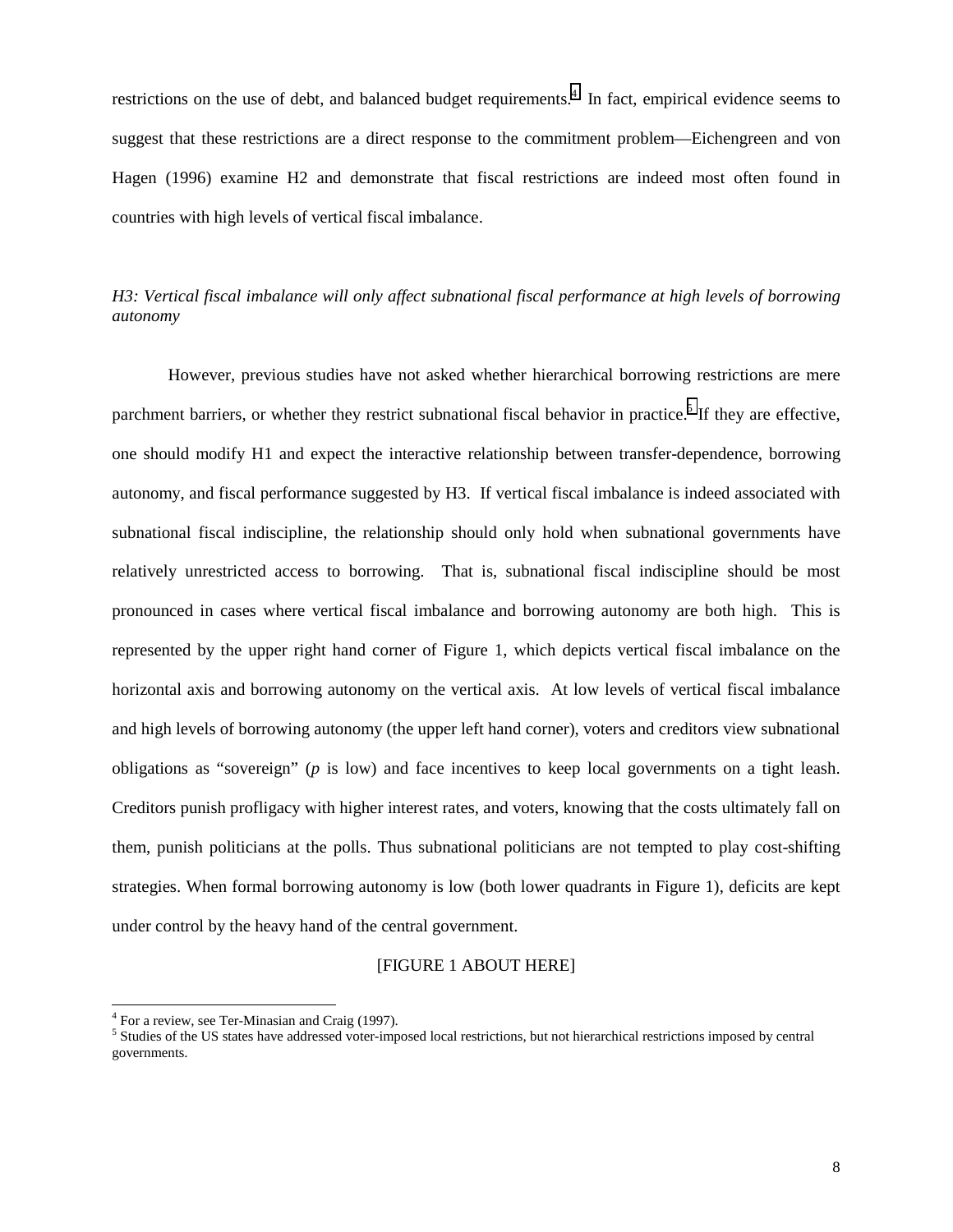But if H3 is correct, it merely raises an additional question—why should any cases fall into the upper right-hand cell? Why would a vulnerable central government with heavy co-financing obligations ever allow subnational governments to borrow?

## POLITICAL FEDERALISM AND TERRITORIAL REPRESENTATION

## *H4: Political federalism undermines the central government's ability to restrict subnational borrowing.*

"For an economist, nearly all public sectors are more or less federal in the sense of having different levels of government that provide public services, irrespective of formal constitution" (Oates 1999: 1121). For political scientists, however, federalism is much more than mere fiscal decentralization—it implies that the autonomy of the central government is effectively limited, either by constitutional rules or informal constraints. In most federal systems, the constituent units had at least some influence in the formulation of the original constitutional contract. As a result, federal institutions often restrict the authority of the central government with explicit constitutional protections of the subunits, which are often enforced by independent courts. Perhaps the most central feature of political federalism is the fact that in at least some policy areas, the central government is unable to change the policy status quo without the agreement of a majority, supermajority, and sometimes even unanimity of the constituent units. Often this is the case because the units are directly represented in the upper chamber of Congress or Parliament.

As a result of federal constitutional bargains, one important difference between unitary and federal democracies is the extensive deviation of the latter from the "one person-one vote" principal. While most democracies deviate from this principal to some extent through the legislative overrepresentation of small, usually rural districts, small states in most federations have been able to secure vastly disproportionate representation in the upper house of the legislature, and sometimes the lower house as well (Stepan 1999; Samuels and Snyder 2001). Virtually all of the distinguishing characteristics of political federalism imply limits on the central government's ability to regulate the fiscal activities of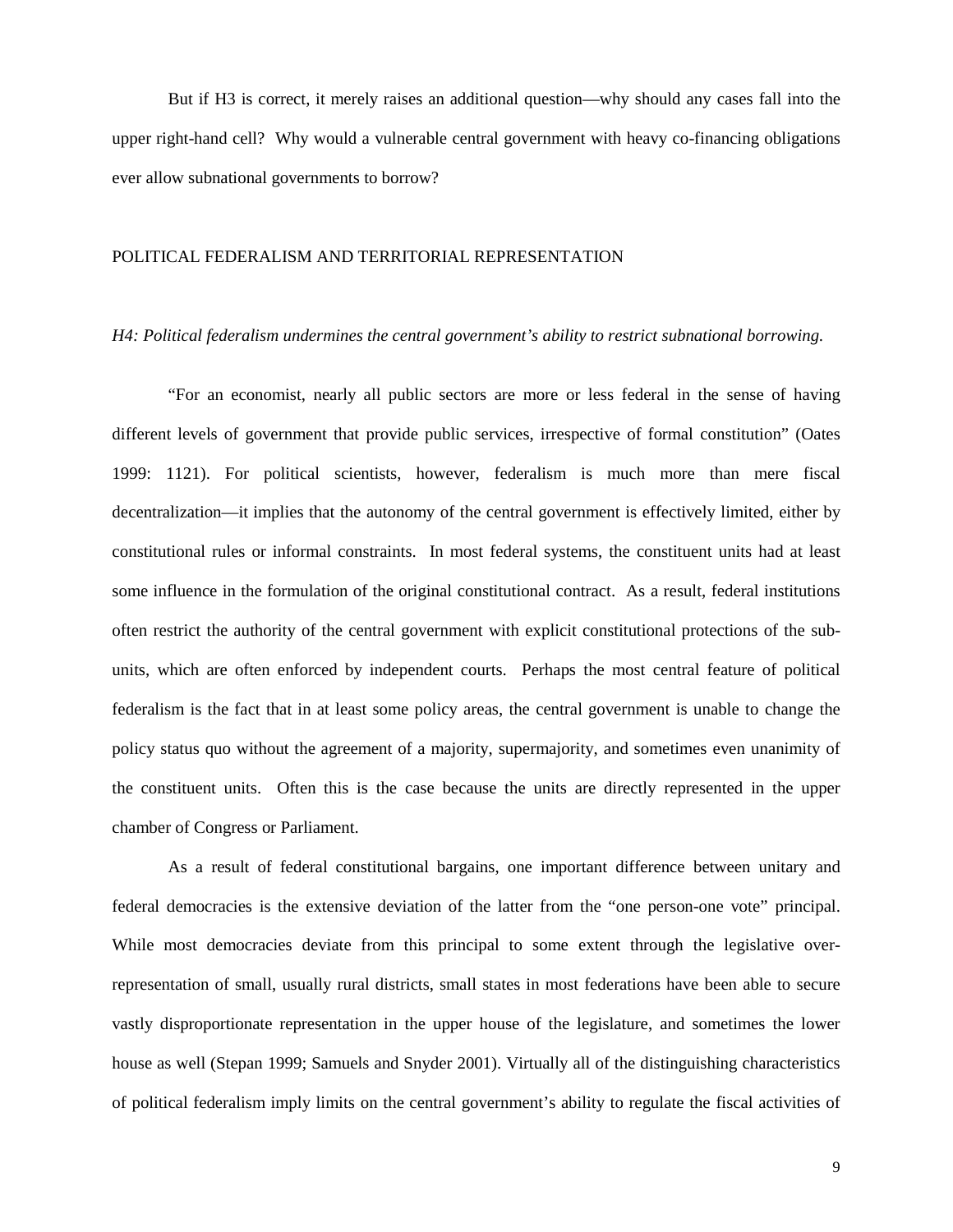the states or provinces. Not only is the expenditure autonomy of the provinces generally protected by the constitution, but their representation in the upper chamber often gives them veto power over any proposals that would limit their funding or autonomy.

### *H5: Political federalism undermines subnational fiscal discipline.*

#### *H6: The effect of federalism on subnational fiscal discipline is conditional on vertical fiscal imbalance.*

Even without an effect on borrowing autonomy, one might expect the unique territorial representation of federalism to increase the perceived probability that the center is irresolute. Policymaking in federations includes an element of bargaining among territorial units that often obviates any notion that decisions are made by a national median voter (Cremer and Palfrey 1999). The complex regional bargaining and log-rolling that often characterize the legislative process in federations might allow distressed states to trade votes on unrelated regional projects for bailouts. The asymmetry of jurisdiction size in federations might also exacerbate the commitment problem if the failure of a large state might create negative externalities for the rest of the federation—the "too big to fail phenomenon" (Wildasin, 1997). At the same time, a small over-represented jurisdiction might be "too small to fail" if it is in an especially favorable position to trade votes for bailouts that would be relatively inexpensive for the other constituent units to provide (Von Hagen, et al. 2000). Based on such considerations, recent studies by political scientists posit a direct link between federal political institutions and fiscal indiscipline (Triesman 2000, Wibbels 2000).

In short, political federalism might weaken both lines of defense. H4 suggests that it undermines the center's ability to restrict subnational borrowing. That is, states and provinces in federations will be higher in Figure 1 than municipalities in unitary systems. But federalism might have an independent effect on the center's ability to commit in the first place (H5). That is, the presence of federal institutions might be associated with poor subnational fiscal performance no matter where a country falls in Figure 1.

Alternatively, if the logic of H1 is important, federalism might only undermine commitment when combined with high levels of vertical fiscal imbalance. H6 suggests an interactive relationship. H1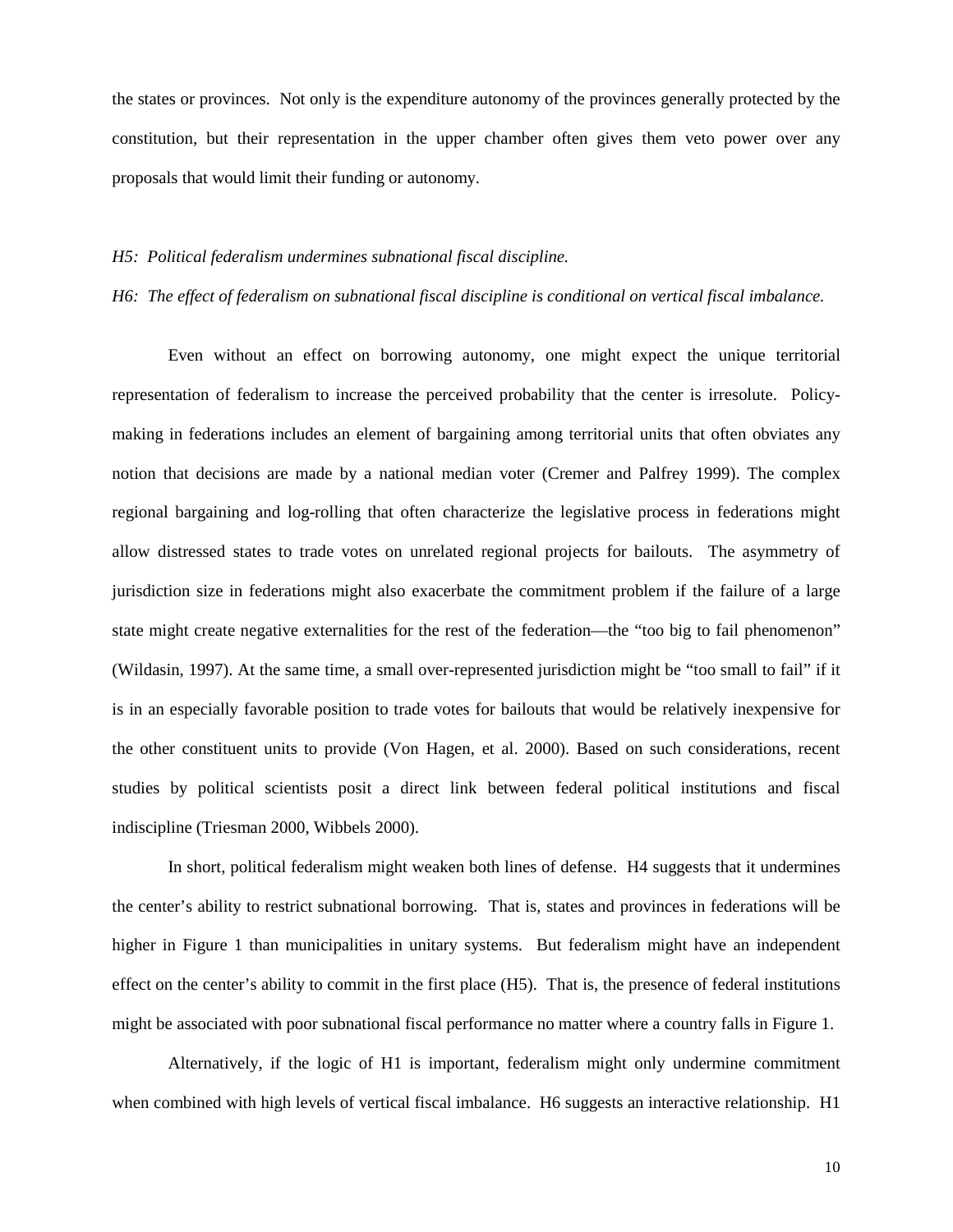argues that at low levels of vertical fiscal imbalance, the center can credibly commit to remain uninvolved in the fiscal affairs of subnational governments, and voters and creditors hold local politicians responsible for their own fiscal management. If federalism places credible restrictions on the center, this might actually bolster its commitment when the constituent units are self-financing, but undermine it when they are dependent on the central government for funds. Returning to Figure 1, H6 suggests that federalism should undermine subnational fiscal discipline only on the right-hand side.

#### SUMMARY OF HYPOTHESES

 $\overline{a}$ 

### [FIGURE 2 ABOUT HERE]

Figure 2 summarizes all of these possibilities, using bold lines to represent direct relationships and dashed lines for interactive relationships.<sup>6</sup> H1 builds on the "common pool" interpretation of intergovernmental grants and hypothesizes a simple relationship between transfer-dependence (vertical fiscal imbalance) and subnational fiscal performance. H5 is based on recent studies asserting a simple relationship between federalism and subnational deficits. H3 and H6 are the interactive hypotheses: H3 suggests that the effects of vertical fiscal imbalance and borrowing autonomy are conditional on one another, and H6 suggests that the effects of vertical fiscal imbalance and federalism are conditional on one another. Finally, H2 and H4 acknowledge that it may be inappropriate to view borrowing autonomy as exogenous; central government attempts to control subnational fiscal decisions may be shaped by vertical fiscal imbalance and federalism.

## III. DATA

The rest of this paper examines these propositions, first using cross-section averages and then using time-series cross section analysis. The data set is composed of yearly observations for 43 cases drawn from a cross-section of OECD, developing, and transition countries for the period between 1986

 $6$  The author wishes to thank an anonymous reviewer for suggesting this presentation.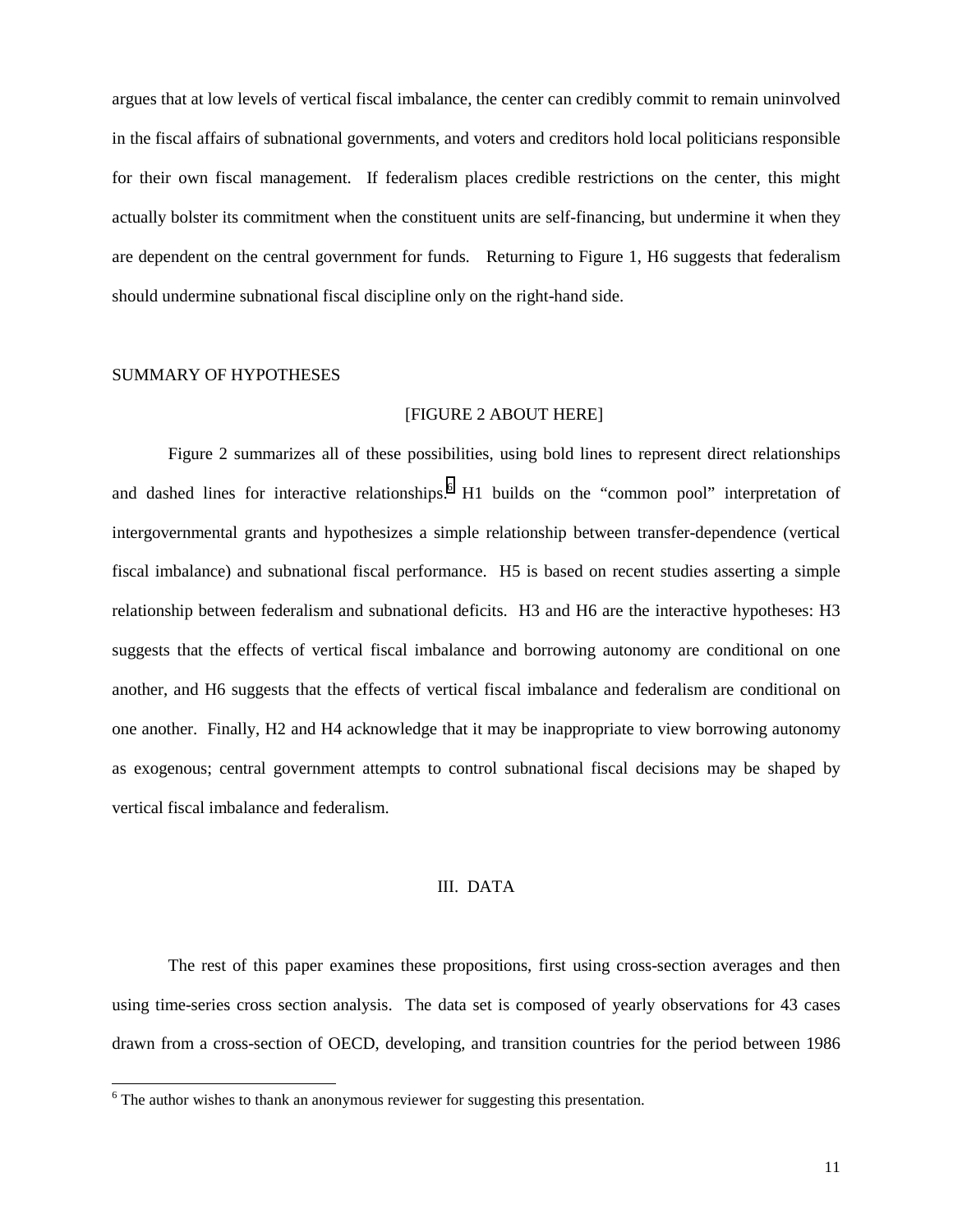and 1996. Each observation represents an aggregate state or local government sector.<sup>7</sup> Some federal countries provide two separate data points—state and local.<sup>8</sup> Given the arguments above and the important differences between states and local governments in federations, it is necessary to include both states and local governments for the same country separately, introducing appropriate controls and testing for separate effects. The sample contains all state or local government sectors for which complete data could be obtained.<sup>9</sup>

## MAIN VARIABLES

The first task is to come up with a comparable measure of subnational fiscal discipline to use as a dependent variable. Recall that the argument does not predict actual bailouts, but rather a higher tolerance for deficits and debt stemming from rational bailout *expectations*. Subnational debt data are unavailable, but the IMF's *Government Finance Statistics* (GFS) collects yearly data on subnational budget balance. Of course short-term budget deficits may reflect inter-temporal tax- or expendituresmoothing or counter-cyclical budgetary policy. One way to minimize the impact of economic cycles is by using averages over a sufficiently long time period. Another is to include controls for exogenous macroeconomic fluctuations. Both strategies are employed below.

To facilitate cross-national and time-series comparison, the deficit data might be divided either by expenditure, revenue, or GDP. While appropriate for time series analysis within countries, GDP is a less desirable denominator for cross-national comparison because of large cross-national differences in the size of the public sector and the degree of fiscal decentralization. For the analysis of cross-country averages, it makes sense to use deficit as a share of subnational revenue or expenditure. Since revenues are partially determined by the central government (through grants and revenue-sharing), the most appropriate cross-national measure of subnational fiscal discipline is the deficit/surplus as a share of expenditures.

l

 $7$  For a list of cases and data sources, see Appendix 1.

<sup>&</sup>lt;sup>8</sup> The exceptions are Argentina and India, for which only state-level data were available.

 $9<sup>9</sup>$  The most important constraint was the availability of data on subnational fiscal performance.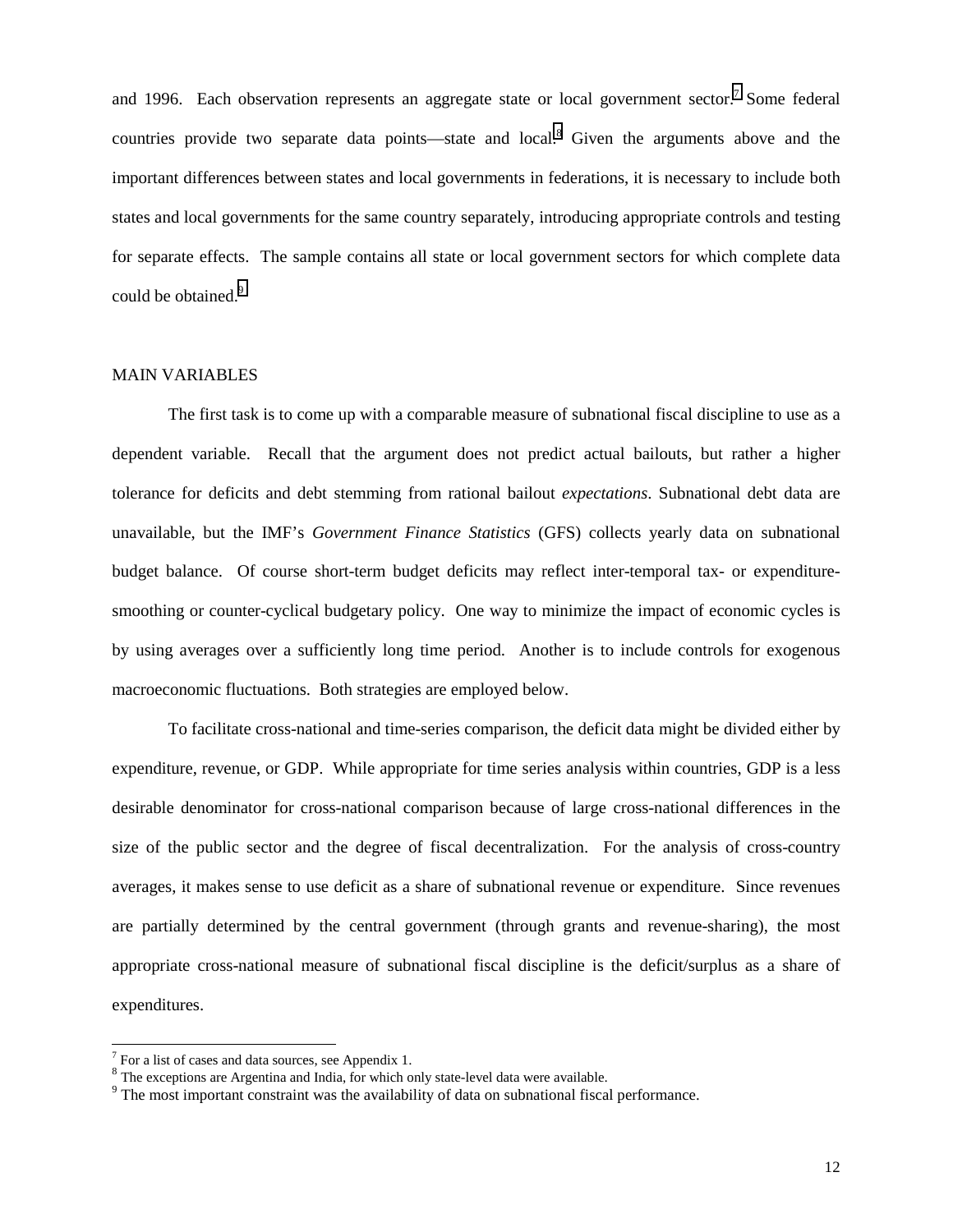To operationalize the most important independent variable, it is necessary to distinguish between intergovernmental grants and "own-source" subnational revenue. Previous studies that attempt to quantify this distinction do so by using the GFS, $^{10}$  which codes revenues from tax-sharing arrangements (taxes that are levied and collected by the central government and automatically transferred to the states) as "own-source" revenues. While these data might be useful for tracking changes in grants over time, they badly overestimate local revenue autonomy for a number of countries in which subnational governments have very little taxing authority. For this reason, I have created a more accurate measure of vertical fiscal imbalance (grants/revenue) that codes shared revenues as grants by consulting a variety of additional sources (See Appendix 1). The correlation between this measure and that used elsewhere is only .46. The disadvantage of this measure is that it does not vary over time because some of the sources did not include sufficient time series variation.

The GFS "grants" variable may nevertheless be useful because it is available on a yearly basis. Compared with revenue-sharing flows, which are almost always determined by constitutional or other stable formulae, this variable captures the portion of local revenue that is most likely subject to yearly central government discretion. This variable is used in the time series cross-section analysis.

Borrowing autonomy is measured by building on the work of Ernesto Stein and his associates at the Inter-American Development Bank, who have developed a legal-institutional index of subnational borrowing autonomy for a sample of Latin American countries.<sup>11</sup> I have used a slightly modified version of the IDB formula to measure borrowing autonomy for a larger sample of subnational governments.<sup>12</sup> Taken together, these new data on intergovernmental transfers and borrowing autonomy represent a significant improvement over previous cross-national data sets dealing with fiscal decentralization.

Among the cases for which the fiscal data are available, the following countries are coded as federal because of the special constitutional status of the states or provinces: Argentina, Australia,

 $\overline{a}$ 

 $10$  Watts (1996), Fukasaku & de Mello (1998), Von Hagen and Eichengreen (1996).

<sup>11</sup> IDB 1997, pages 173-176.

<sup>&</sup>lt;sup>12</sup> The index is explained in Appendix 2. It is similar to the IADB's formula, but instead of calculating a weighted average of state and local governments in federal systems, I calculate separate values for state and local governments and include restrictions placed on municipal governments by state-provincial governments. In addition, I do not count borrowing restraints imposed by state and local governments on themselves. In accordance with the argument, this index seeks to capture the attempts of higherlevel governments to restrict local borrowing. In fact, when subnational governments place restrictions upon themselves, either to please creditors or appease voters, this is a powerful indication that their obligations are viewed as "sovereign."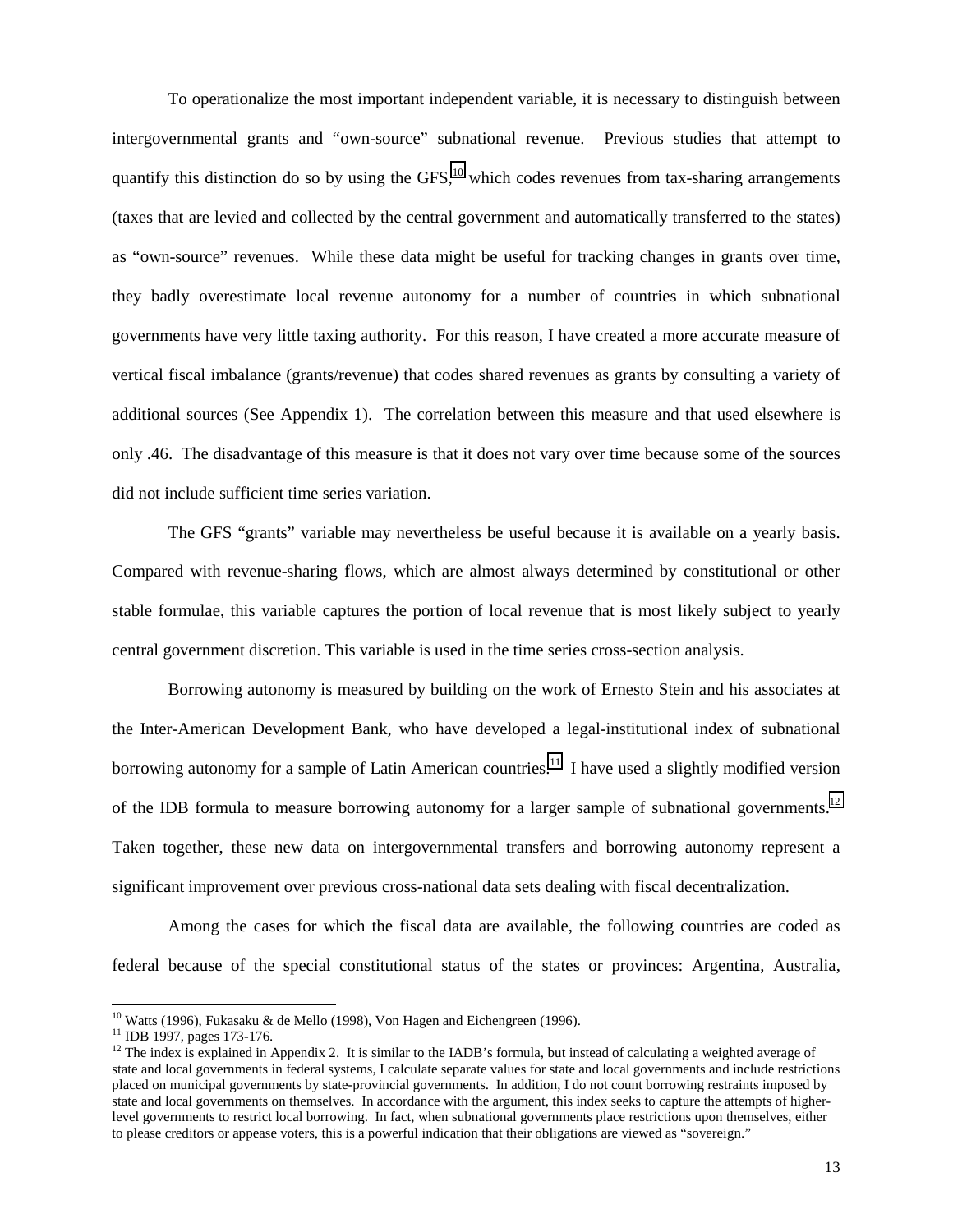Austria, Brazil, Canada, Germany, India, Mexico, Spain, Switzerland, and the United States.<sup>13</sup> The argument about federalism above, however, was driven by a specific aspect of federalism—the "incongruent" representation of the states in a strong upper legislative chamber. Recent research by David Samuels and Richard Snyder has generated a cross-national index of legislative malapportionment for both upper and lower houses. $14$  Samuels and Snyder show that malapportionment is much more pronounced in federal systems—especially in the upper chamber. In order to measure the effect of federal territorial representation, a variable has been created that takes on 0 if the subnational governments are *not* the constituencies for the upper chamber, and takes the value of the Samuels/Snyder upper chamber index otherwise. This variable is 0 for all of the cases except for ten of the federations.<sup>15</sup> This is, in effect, similar to a "federal" dummy but it allows for variation in territorial over-representation among the federations.

## CONTROL VARIABLES

l

It is possible that central governments in federations make less credible commitments to "say no" to states not because of legislative politics, but simply because states and provinces are larger and more difficult to ignore than municipalities or local governments. To evaluate this claim, I calculate the average number of persons per jurisdiction in each subnational sector.<sup>16</sup> This variable ranges from around 1500 for the French municipalities to over 25 million for the Indian states. It is also plausible that political federalism and territorial representation are not important alone, but are mere byproducts of large country size. Thus I include controls for area (square kilometers), and population.<sup>17</sup> It may be more difficult for subnational governments to balance their budgets when they are responsible for a wide range of expenditure activities rather than, for example, mere trash collection. For this reason I include a

<sup>&</sup>lt;sup>13</sup> This is in accordance with other recent attempts to code federalism. See, e.g. Watts (1996), Elezar (1995), Treisman (2000). Other systems commonly regarded as federal (e.g. Belgium and Venezuela) are not included because appropriate data were unavailable.

<sup>&</sup>lt;sup>14</sup> Their formula takes the absolute value of the difference between each district's seat and population share, adds them, and divides by 2. See Samuels and Snyder (2001).

<sup>&</sup>lt;sup>15</sup> No data are available for Canada, which has an extremely weak, appointed upper chamber. Each of the other federal upper chambers has significant legislative or veto authority, especially over "federal" issues.

<sup>16</sup> Population data are from the World Bank's *World Development Indicators* (henceforth WDI) and jurisdiction data are taken from the World Bank's *World Development Report* 1999/2000, Table A.1. 17 Because the data are skewed, natural logs are used for both.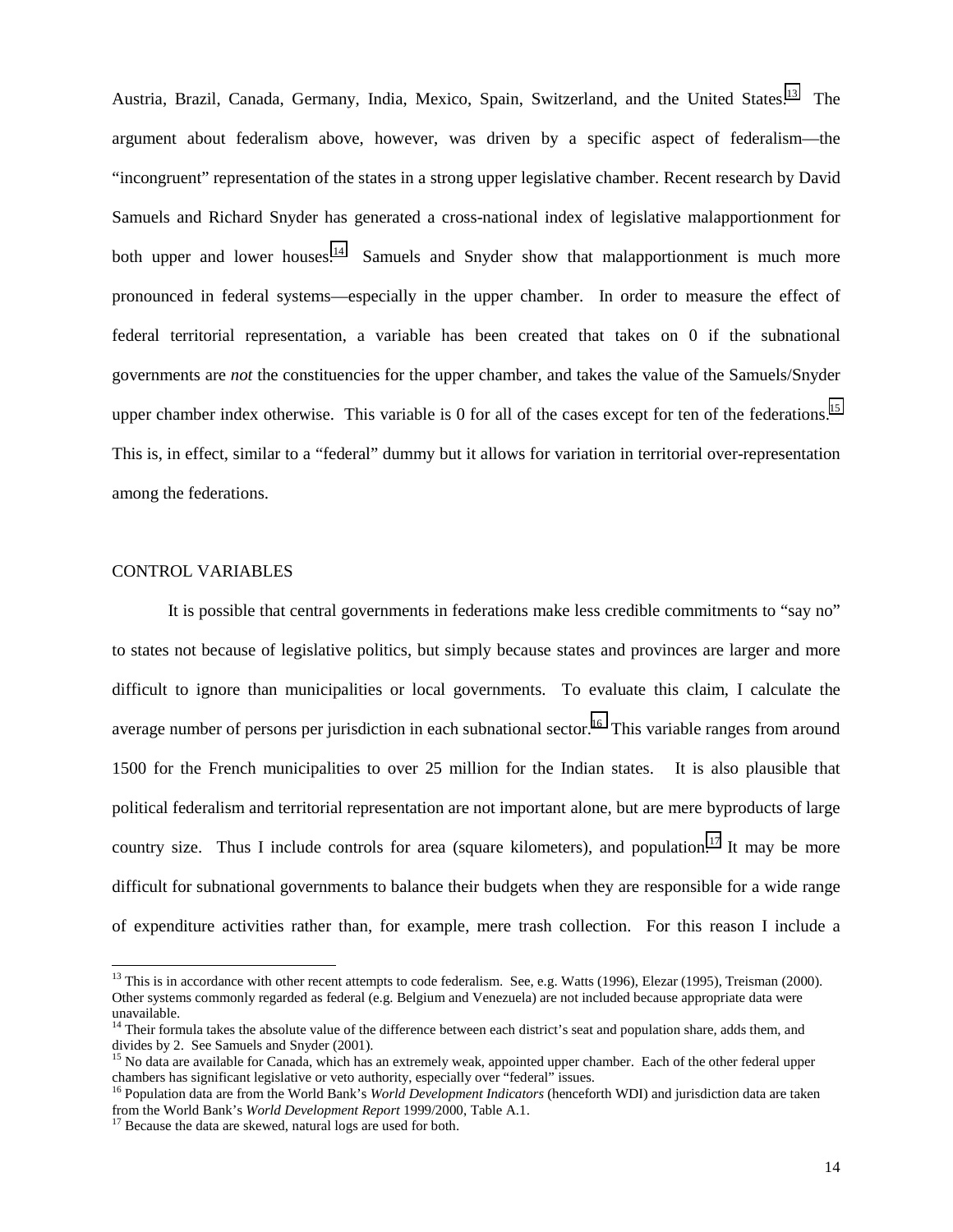control for the overall level of decentralization—subnational expenditures as a share of total public sector expenditures (calculated from the GFS).

It is also important to control for economic and demographic conditions that may affect subnational fiscal performance. Thus I include the log of real GDP per capita (PPP, international dollars).<sup>18</sup> Since subnational governments are often responsible for providing primary education and retirement benefits, it is useful to control for the portion of the population that is either too old or too young to work-- the so-called "dependency ratio." Another common demographic control, population density, is included as well.<sup>19</sup>

 Other aspects of a country's institutions might also affect the central government's ability to commit not to provide bailouts. Above all, it might be easier to commit if the center itself faces a hard budget constraint in the form of an independent central bank (Dillinger and Webb 1999). Bailout expectations are more rational if the central government can "resolve" a subnational fiscal crisis by printing more money. Thus I include Alex Cukierman's (1992) legal-institutional index of central bank autonomy. Additionally, since Persson and Tabellini (1998) find important differences in fiscal behavior between presidential and parliamentary democracies, I include a variable from the World Bank's *Database of Political Institutions (DPI)* that takes on 0 for pure presidential systems, 1 for systems with assembly-elected presidents, and 2 for pure parliamentary systems. Furthermore, it may be useful to control for partisan fragmentation in the central government. One might hypothesize that the central government is in a better position to "say no" to bailout requests if the president presides over a unified legislature in presidential systems, or if the Prime Minister in a parliamentary system need not hold together a diverse coalition. Thus I include the index of political cohesion developed by Roubini and Sachs  $(1989)^{20}$ 

l

<sup>&</sup>lt;sup>18</sup> Source: WDI.

 $19$  Ibid.

 $^{20}$  Taken from the DPI, this variable takes on 0 for presidential systems under unified government, and 1 under divided government. For parliamentary systems, it takes on 0 for 1-party government, 1 for a 2-party coalition, 2 for a coalition with 3 or more parties, and 3 for minority government. Similar results to those presented below are obtained using a variety of other "government fragmentation" variables from the DPI, including a more complex "veto player" index.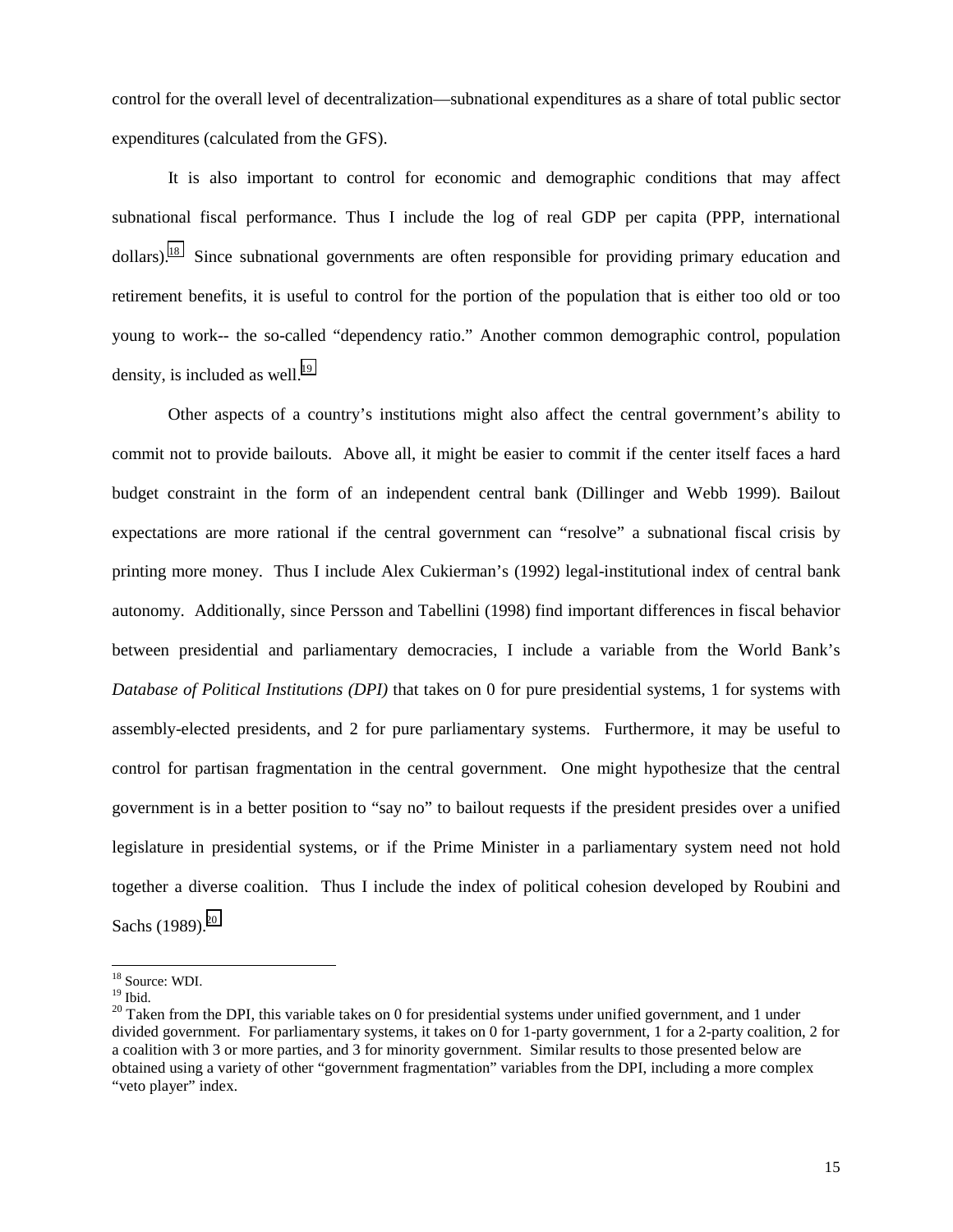The fiscal woes of subnational governments might also be related to those of higher-level governments. For this reason I include the central government's deficit/expenditure ratio for all governments, and include an additional variable that measures the state or province's deficit/expenditure ratio for local governments in federal systems.<sup>21</sup>

#### IV. CROSS-SECTION ANALYSIS

Ideally, the propositions from section two would be tested using time-series data disaggregated to the level of individual states and localities. In order to differentiate between countercyclical fiscal management and fiscal laxity, it would also be useful to differentiate between expected and unexpected shocks. While such analysis is possible in single-case studies, data limitations would make cross-national comparison virtually impossible. The goal of this paper is to make the most of the cross-national data described above. This is best achieved by combining two strategies. This section examines long-term, purely cross-sectional relationships using "between-effects" OLS regressions on ten-year averages.<sup>22</sup> While the disadvantages are obvious, this approach has some advantages: it allows for the use of more precise measures of vertical fiscal imbalance and territorial representation which cannot vary over time, and it allows for some broad generalizations about the kinds of systems in which subnational deficits are most persistent. Moreover, the cross-section results help provide background for the second empirical strategy—time-series cross-section analysis that (by necessity) uses a narrower definition of vertical fiscal imbalance and examines changes over time.

The main goal is to estimate a model of average subnational surplus and ascertain whether vertical fiscal imbalance and federalism have direct or more complex interactive effects. Furthermore, there are good reasons to suspect that the relationship is complicated by an intervening variable borrowing autonomy. Thus the empirical model must accommodate H2 and H4 by allowing federalism and vertical fiscal imbalance to affect borrowing autonomy. This calls for a system of equations in which

 $\overline{a}$ 

 $2<sup>1</sup>$  This variable is 0 for all states and provinces in federal systems and local governments in unitary systems.

<sup>&</sup>lt;sup>22</sup> A slightly shorter time-series is available for some of the cases. The results presented below are not affected by the deletion of these cases, nor are they affected by limiting the data period to the years that are common to all cases.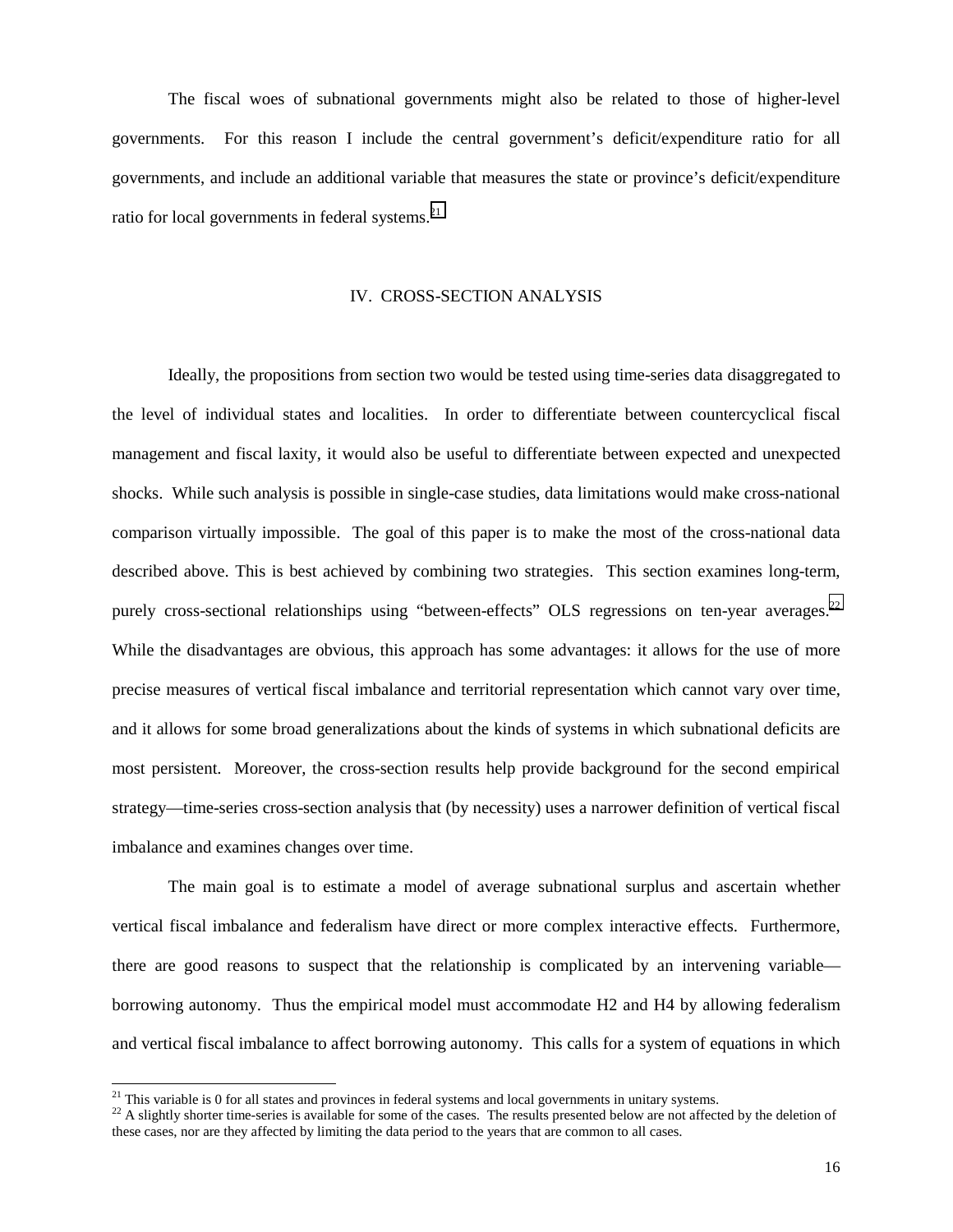borrowing autonomy is endogenous. Leaving aside H3 and H6 (the interactive hypotheses) for the moment, the following structural model makes it possible to test H1, H2, H4, and H5 simultaneously:

$$
Surplus = a_1 + a_2 VFI + a_3 Borrow Autonomy + a_4 Federalism + a_{i...} Controls + v
$$
 (1)

Borrow Autonomy =  $b_1 + b_2 VFI + b_3F$  ederalism +  $b_4$  Log GDP per Capita +  $b_3$  Log Population + (2)  $b_6$ System + *w*,

where federalism, GDP per capita, vertical fiscal imbalance, population, system (the presidential/parliamentary variable) and all control variables are treated as exogenous. Using three-stage least squares, the parameters of equations 1 and 2 are estimated simultaneously.<sup>23</sup>

# [TABLE 1 ABOUT HERE]

The results are reported in the first column of Table 1. First, note that the borrowing autonomy equation performs quite well. Recall that the Eichengreen/von Hagen hypothesis (H2) assumes that the central government is a rational, unconstrained unitary decision-maker, and as such, it would choose to tightly regulate subnational borrowing when vertical fiscal imbalance is high. H4 relaxes these assumptions and proposes that federal institutions constrain the central government's range of choices. Strong support is found for both propositions. Countries with higher levels of vertical fiscal imbalance indeed demonstrate lower levels of subnational borrowing autonomy, and states and provinces in federations do have significantly freer access to deficit finance than local or municipal governments. The results also suggest that central governments in wealthier, more populous, and presidential (as opposed to parliamentary) countries allow subnational governments freer access to credit markets.

In the subnational surplus equation, on the other hand, the variables of interest do not approach statistical significance in any specification—even if insignificant control variables are dropped, and even if a more simple single-equation OLS model is used. Thus no support is found for H1 or H5. Though vertical fiscal imbalance helps explain levels of borrowing autonomy, it does not have an independent effect on subnational fiscal performance. Likewise, constituent units in federations do have more

 $\overline{a}$ 

 $^{23}$  A variety of other right-hand side variables have been included in equation 2, but only these approached statistical significance. To meet the order condition, population (which never achieves significance in any model of subnational fiscal balance) is not included in Equation 1. A variety of alternative three-stage specifications yielded very similar results.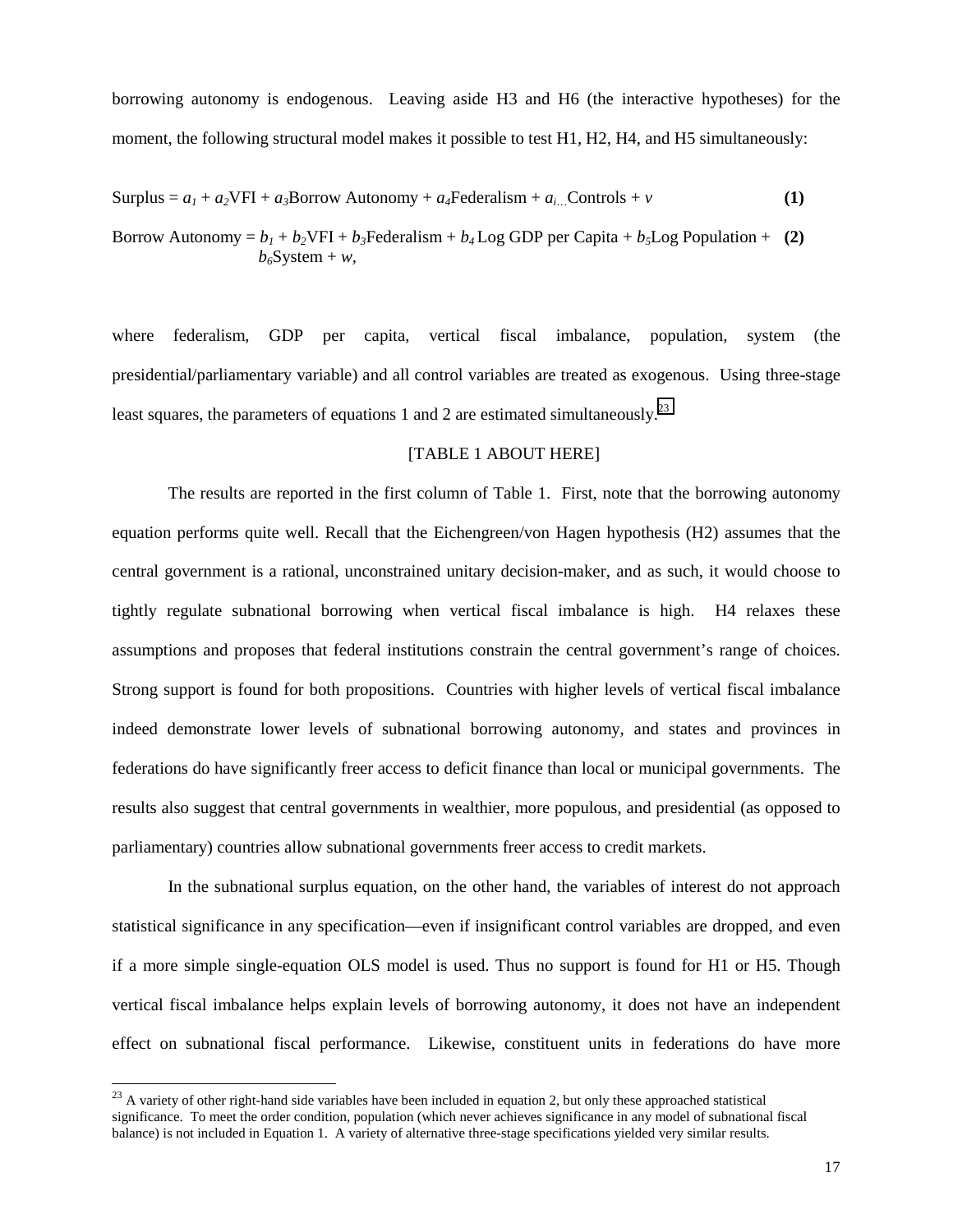borrowing autonomy, but other things equal, they do not have significantly higher deficit/expenditure ratios than local governments.

Model 2 estimates the same structural model, but instead of testing for independent effects of borrowing autonomy and vertical fiscal imbalance, it examines H3 by including a multiplicative interaction term. Adding the interaction term raises the  $R^2$  of the surplus equation from .68 to .77, and the variables of interest are individually and jointly highly significant. The best way to interpret the interaction is with reference to Figure 3, which plots the conditional effect of vertical fiscal imbalance with a bold line and the 95 percent confidence interval with dotted lines. The horizontal axis displays the range of the borrowing autonomy index (from one to five). Figure 3 shows that when subnational governments face strict formal limitations on their ability to borrow, vertical fiscal imbalance has a small positive effect on fiscal balance. But as subnational governments gain independent access to credit, vertical fiscal imbalance has an increasingly negative impact on budget balance. Figure 4 gives a sense of the model's substantive predictions. It maps directly onto Figure 1, displaying the model's predictions when the borrowing autonomy and vertical fiscal imbalance are held at their  $20<sup>th</sup>$  and  $80<sup>th</sup>$  percentile values and all other variables are held at their mean values. It shows strong support for H3. Predicted long-run deficits are much higher in the upper right hand cell (around 14 percent of expenditures) where high levels of borrowing autonomy and vertical fiscal imbalance combine. The model predicts balanced budgets when subnational governments face substantial borrowing restrictions (the lower cells), and not surprisingly, it predicts slightly higher deficits on average (around 6 percent of expenditures) when governments are self-financing and have wide-ranging borrowing authority.

Moving on to H6, model 3 holds borrowing autonomy constant and examines separate effects of vertical fiscal imbalance for constituent units in federations and local governments. Consistent with H6, vertical fiscal imbalance only has a significant negative effect on subnational fiscal outcomes among states and provinces. Substantively, once again holding all control variables at their mean values, this model predicts long-term deficits of only around one percent of expenditures among *local* governments at both low  $(20<sup>th</sup>$  percentile) and high  $(80<sup>th</sup>$  percentile) values of vertical fiscal imbalance. Among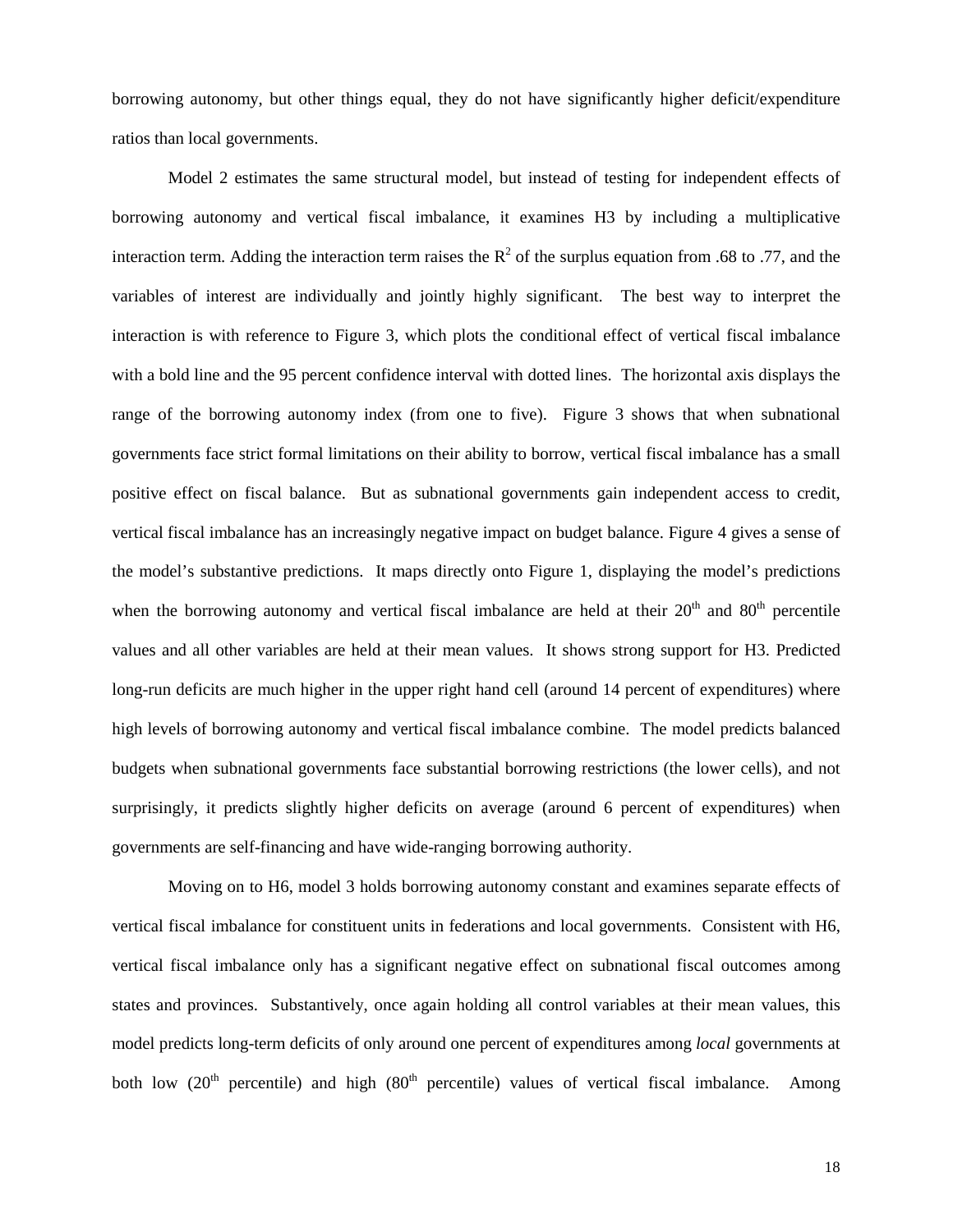constituent units in federations, the model predicts a 3 percent deficit when vertical fiscal imbalance is at the 20<sup>th</sup> percentile value, and a 7 percent deficit when at its  $80<sup>th</sup>$  percentile value.<sup>24</sup>

Given the results of models 2 and 3, it seems possible that the best model would combine them by using a triple interaction term. Specifically, it is possible that the (VFI) x (Borrowing Autonomy) result in model 2 is driven primarily by federated units. Table 2 presents results of two such models, leaving out the (very similar) estimates for the control variables and borrowing autonomy equation to save space. Model 4 examines separate effects of the (VFI) x (Borrowing Autonomy) interaction for federated units and local governments, and finds highly significant negative coefficients for both that resemble the coefficient for the interaction term in Model 2. This suggests that the effect of vertical fiscal imbalance is contingent on borrowing autonomy (and vice-versa) among *both* federated units and local governments.

# [TABLE 2 ABOUT HERE]

This result should be approached with caution, however. In general, one should be skeptical about regression analysis using non-continuous indexes. Here especially, one might be concerned about the "false precision" of the borrowing autonomy index. As a robustness check, models 1 through 3 have been estimated using a simpler dummy version of the borrowing autonomy index (with the median value used as the cut-point), and all of the results were quite similar.<sup>25</sup> Similarly, Model 5 replaces the 1-5 borrowing autonomy index with the dummy, estimating separate effects of vertical fiscal imbalance for high and low levels of borrowing autonomy among federated units and local governments. Here the only significant coefficient is for federated units with high levels of borrowing autonomy. But it should be noted that when dividing the cases into those with borrowing autonomy above and below the sample median, 10 of the federated units are above the median, and only 1 (Austria) is below. Of 26 local governments in the sample, 9 are above and 17 are below. Thus it is very difficult to distinguish between the effects of federalism and borrowing autonomy. Furthermore, one should avoid concluding based on 9

 $\overline{a}$ 

 $^{24}$  A very similar result (available upon request) is obtained using the continuous "territorial representation" measure of federalism based on the Samuels-Snyder index of upper chamber malapportionment.

 $25$  Additionally, none of the main results are affected by including or excluding control variables, including a matrix of region dummies, or dropping individual cases. Similar results have also been obtained using equation-byequation OLS.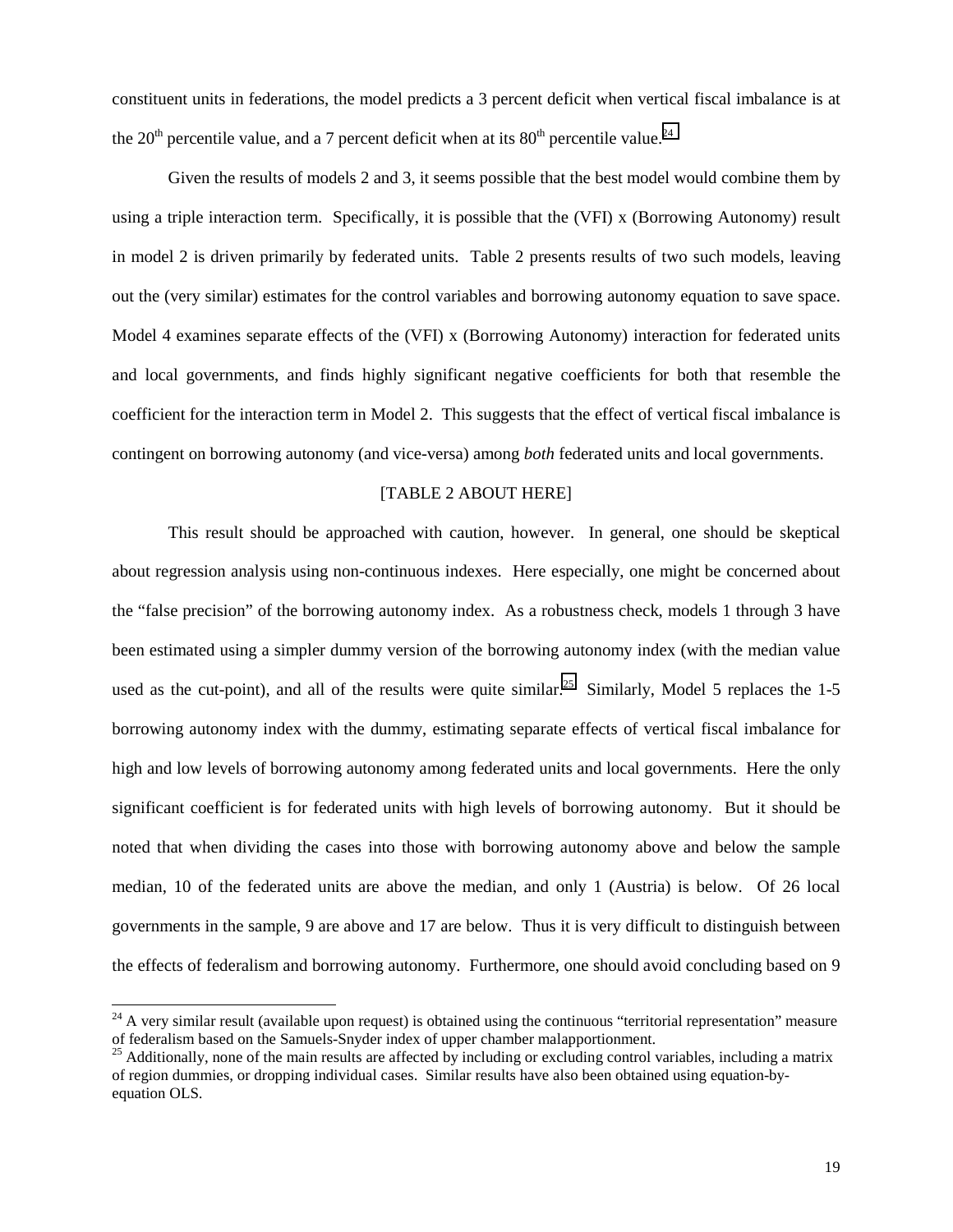cases that vertical fiscal imbalance is *not* associated with subnational fiscal outcomes in unitary systems with high levels of borrowing autonomy.

To summarize the results, vertical fiscal imbalance and federalism affect long-term fiscal balance, but in a complicated and contingent way.<sup>26</sup> First of all, there is no support for H1—vertical fiscal imbalance does not have a direct independent effect on subnational fiscal outcomes; but there is support for H2—at higher levels of vertical fiscal imbalance, central governments attempt to cut off subnational access to credit markets. Perhaps the most important result is in support of H3—when relatively free to borrow, more transfer-dependent subnational sectors are likely to run larger long-term deficits.

As for federalism, no support is found for H5. Other things equal, federated units do not run significantly larger deficits than local governments. But federalism nevertheless matters a great deal. Above all, federated units have much greater access to credit than local governments (H4), and the largest subnational deficits in the sample are found among federations with high levels of transfer-dependence (H6). The coincidence of wide-ranging borrowing autonomy, high vertical fiscal imbalance, and large deficits is found primarily among constituent units in federal systems. The contingent relationship between borrowing autonomy and vertical fiscal imbalance appears to hold up among both federated units and local governments, but the relationship among local governments is less robust, perhaps because of the relatively small number of cases of high borrowing autonomy among local governments.

# V. TIME-SERIES CROSS-SECTION ANALYSIS

l

<sup>&</sup>lt;sup>26</sup> The performance of the control variables can be summarized as follows. "Persons per jurisdiction" has the hypothesized negative sign in each model, but statistical significance is quite sensitive to the precise specification. Land area is unrelated to subnational fiscal performance. As expected, the models show that expenditure decentralization is associated with lager deficits, but statistical significance is sensitive. There is no evidence that wealth affects subnational fiscal performance, and the coefficient for the "dependency" ratio, though negative as expected, does not achieve significance in many specifications. Coefficients for population density, central bank autonomy, executive-legislative relations, and central government political cohesion have are not significantly different from zero. Surprisingly, the central government's long-term fiscal performance is not positively correlated with subnational fiscal performance. However, the fiscal performance of local governments in federal systems is intertwined with that of the states and provinces.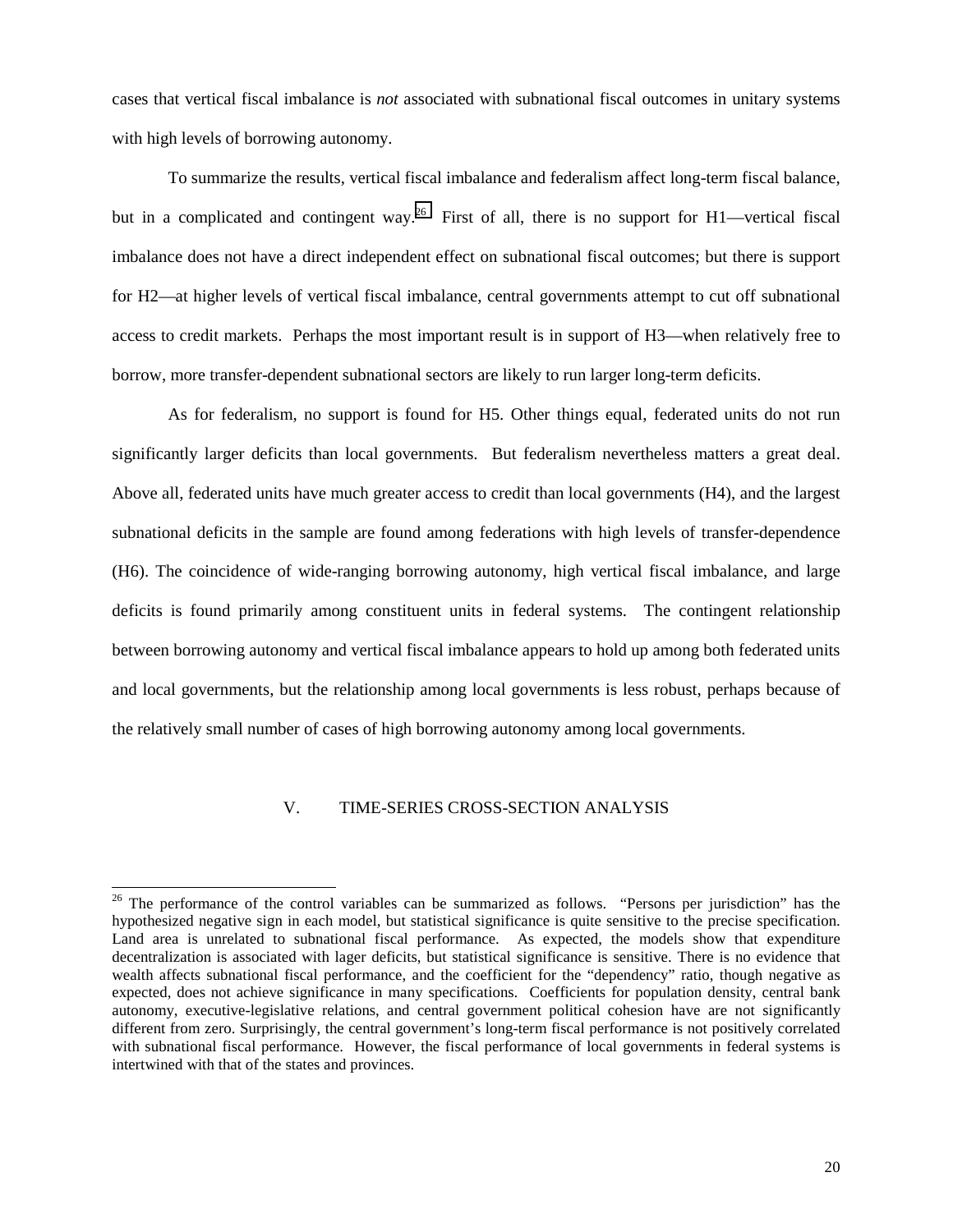While cross-section averages are admittedly blunt, these results establish the key determinates of long-run subnational deficits. A natural further step is to examine the effects of intergovernmental transfers on the evolution of fiscal performance over time within countries. Previous studies have shown that increasing dependence on intergovernmental grants is associated with higher overall government *expenditures*. Building on the cross-section results presented above, this section focuses on time series rather than cross-section variation and asks whether and under what conditions the growth of grants over time might also affect deficits. That is, it examines diachronic versions of H1, H3, H5, and H6. H1 posits that the growth of transfer-dependence, by increasing fiscal separation and encouraging bailout expectations, leads to growth in subnational deficits. H3 and H6 posit, respectively, that this relationship will be conditional on the presence of borrowing autonomy and political federalism. H5 posits that subnational deficits will grow more rapidly in federations.

Dynamic analysis is particularly useful from a policy perspective; countries are decentralizing expenditure authority in many countries around the world, and in most cases, these new subnational expenditures are funded by increased intergovernmental transfers rather than new own-source local taxes and fees. Given the present concern in the literature about the supposed macroeconomic dangers of decentralization, this section provides an exploration of the fiscal and political conditions under which decentralization might lead to upward pressure on deficits.

In order to make use of time-series data, it is necessary to rely on the GFS distinction between "own-source" and "grant" revenue. This may not be a disadvantage, however, since the GFS conception of "grants" zeros in on the more discretionary grants that show up in yearly budgets, and any problems of cross-national comparability will be obviated by an empirical approach that focuses exclusively on timeseries variation.

The goal of the empirical set-up is to eliminate cross-section variation and focus exclusively on changes. Given the relatively short (10 years for most countries) period under analysis, the customary approach to this kind of time-series cross-country data used in political science—OLS with panel corrected standard errors, including fixed effects and a lagged dependent variable (Beck and Katz, 1995)—may lead to bias. In order to avoid the potential bias associated with this approach, the results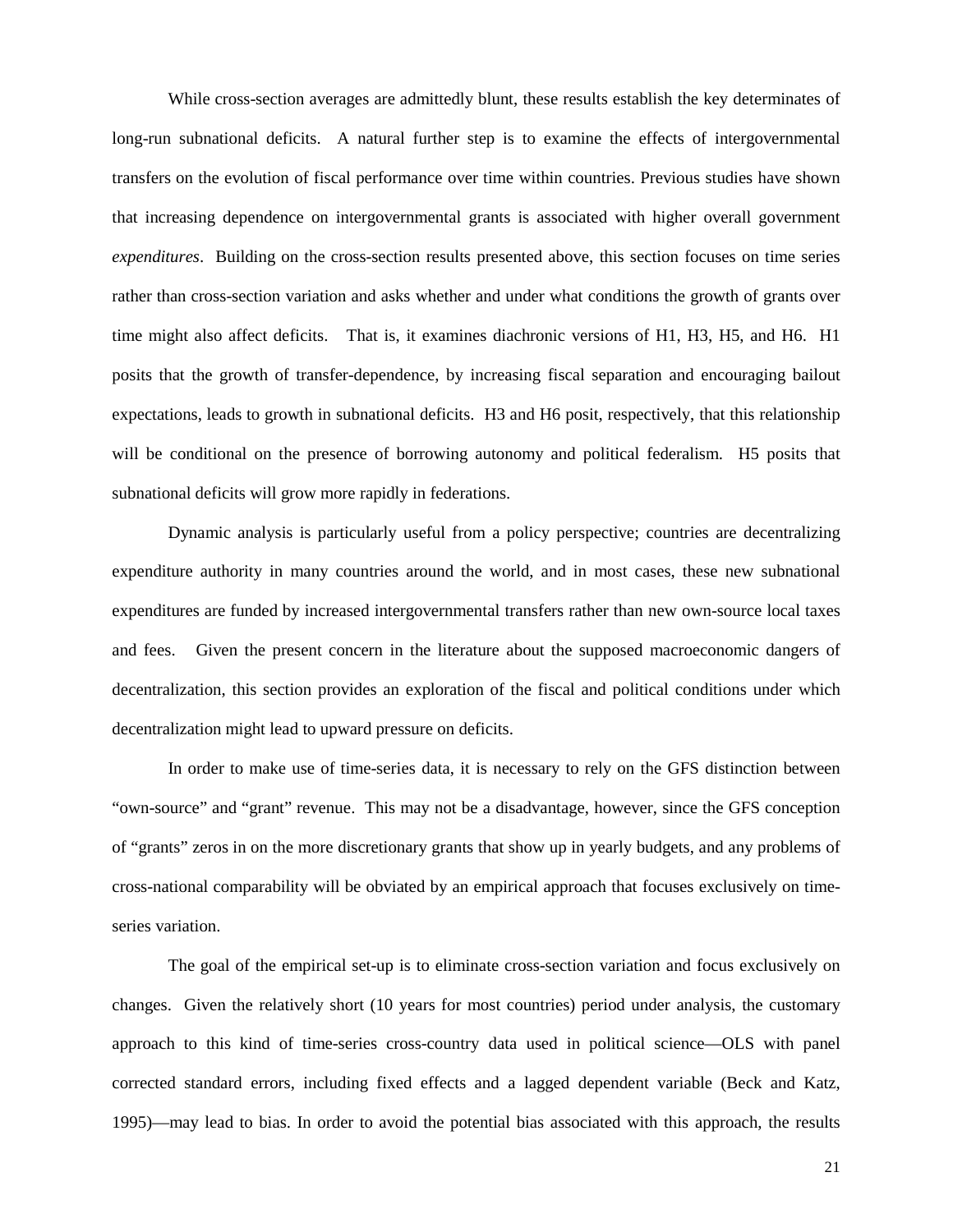presented below are from estimations that use the GMM estimator derived by Arellano and Bond  $(1991)$ .<sup>27</sup> This approach relies on the use of first-differences to remove the fixed effects part of the error term and instrumental variable estimation, where the instruments are the lagged explanatory variables (in differences) and the dependent variable lagged twice.<sup>28</sup> As recommended by Arellano and Bond, (1991) one-step robust results are presented and used for inference on coefficients.

The most straightforward model—displayed in Table 3 (model 6)—explores changes in the same dependent variable used above: the subnational deficit/expenditure ratio. The key dependent variable is the change in grants as a share of subnational revenues. An important control variable is subnational revenue as a share of total (combined state, central, and local) revenue. This set-up allows one to compare the impact of growing revenue decentralization, and that of having more of the revenue tilted towards grants. The model also includes two lags of the dependent variable, changes in all of the other control variables that vary over time, levels for those that do not, and a set of dummies for each subnational sector.<sup>29</sup>

#### [TABLE 3 ABOUT HERE]

In order to examine H1, model 6 includes only grants/revenue, while model 7 examines H3 and H6 by breaking this variable down and estimating separate effects for systems with high and low levels of borrowing autonomy (above and below the median value), and within these categories, separate effects for local/municipal governments and constituent units in federations. H5 is examined in each model by including the dummy variable that distinguishes between federated units and local governments. In each model, it is not surprising that the coefficient for "subnational revenue/total revenue" is positive and significant; as a subnational government receives a larger share of total government revenue, its fiscal position improves. In model 6, although the coefficient for grants/subnational revenue is negative as

l

 $27$  The Arellano-Bond technique may also lead to bias when the number of cross-section units is low. Since the models reported below include between 30 and 40 units, the models have been estimated using a variety of alternative estimation techniques, achieving similar results except when noted.

<sup>&</sup>lt;sup>28</sup> This approach was first suggested by Anderson and Hsiao (1981) and developed further by Arellano and Bond (1991). For an overview, see Baltagi (1995), chapter 8.

 $2<sup>9</sup>$  The one-step model performs quite well. A Wald test of the null that all of the coefficients except the constant are zero is soundly rejected. A Sargan test of over-identifying restrictions cannot reject the null hypothesis that the over-identifying restrictions are valid. The presence of first-order autocorrelation in the differenced residuals does *not* imply that the estimates are inconsistent, though the presence of second-order autocorrelation *would* imply this (Arellano and Bond 1991). An Arellano-Bond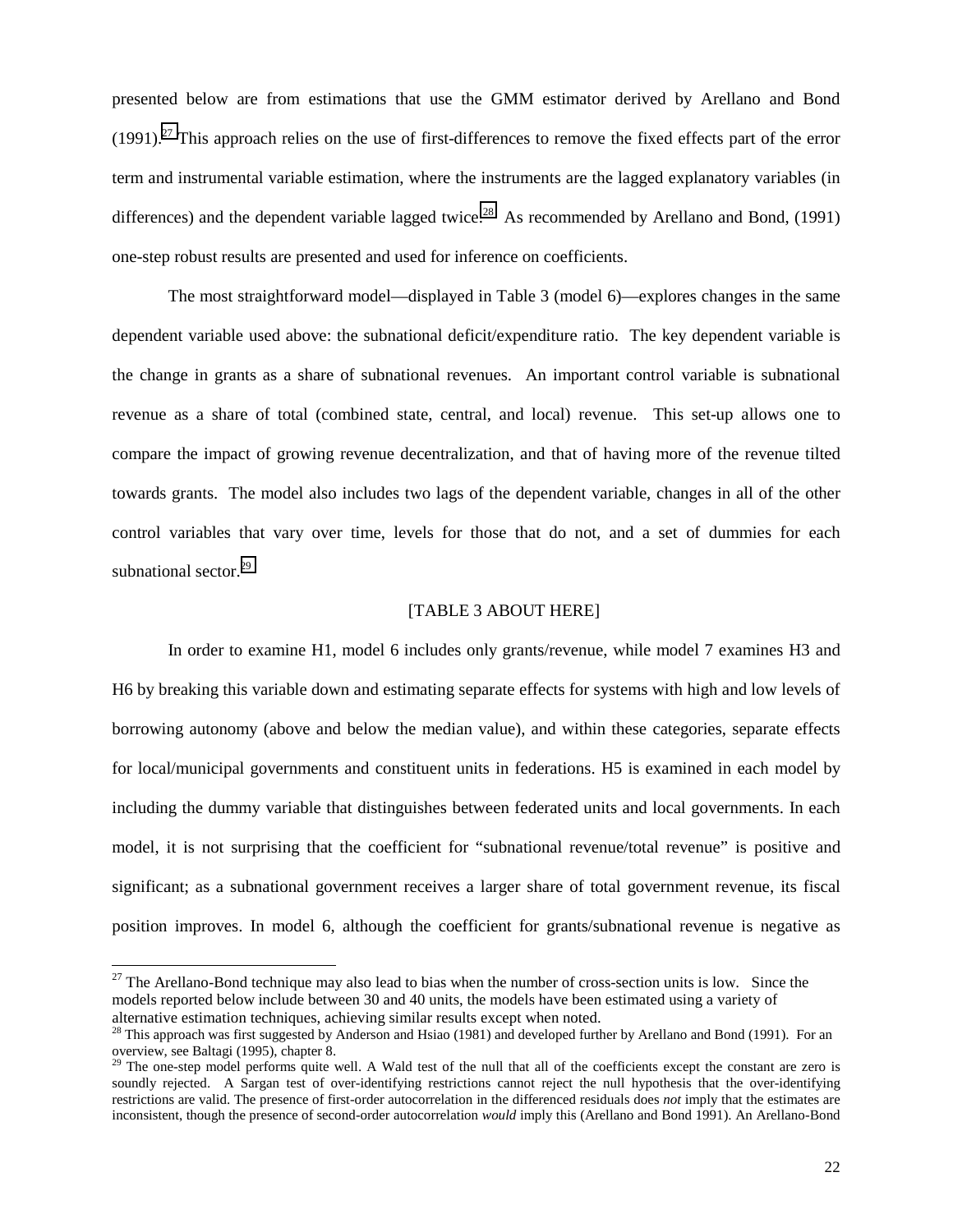predicted by H1, it is not significantly different from zero. However, Model 7 demonstrates very clearly that the coefficient is negative and highly significant, as predicted by H3, among cases with high levels of borrowing autonomy, regardless of status as federated units or local governments. Recall from above that there are 10 state-provincial sectors and 9 local sectors with "high" levels of borrowing autonomy, and the coefficients suggest that a one percent increase (decrease) in transfer-dependence is associated with .32 percent and .54 percent declines (improvements) in fiscal balance (as a share of revenue) respectively. The significant positive coefficient for federated units with low levels of borrowing autonomy is driven exclusively by Austria. For the remaining cases—the 17 local government sectors with low levels of borrowing autonomy—the coefficient is positive but not significant.

The results presented in Table 3 lend support neither to H5 nor H6. There is no evidence that deficits grow more quickly among federated units—in no estimation does the "federal" dummy approach statistical significance. Furthermore, among subnational sectors with substantial borrowing autonomy, growing transfer-dependence does not have a larger effect on fiscal outcomes among federated units than among local governments. In fact, the negative coefficient is larger for local governments.

All of these results are quite robust. Similar results are obtained with and without fixed effects and year dummies, and the results are not affected by the deletion of cases. Very similar results are obtained with a variety of other estimation techniques (including OLS with panel corrected standard errors, lags of the dependent variable, and fixed effects). It is also useful to examine subnational fiscal balance relative to GDP rather than subnational expenditures, since direct cross-national comparability is no longer a concern in the dynamic panel data set-up, and this variable provides a sense of the importance of subnational deficits relative to the entire economy. This approach yields very similar results (available upon request) to those presented in Table 3.

# VI. MAIN RESULTS: SUMMARY, EXTENSION AND DISCUSSION

test soundly rejects the null of no first-order autocorrelation in the differenced residuals, but it is not possible to reject the null of no second-order autocorrelation. The same is true for all of the models presented in this section.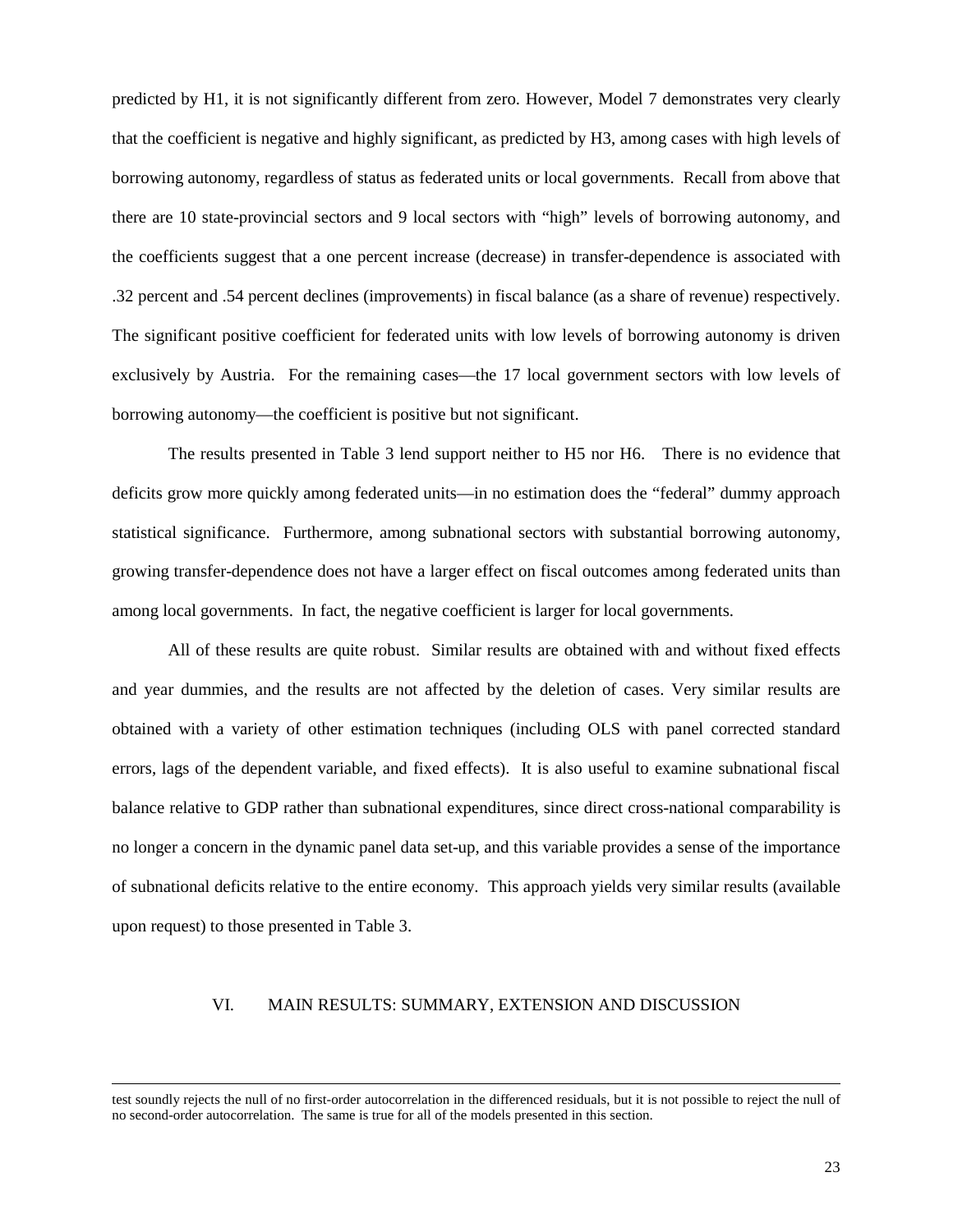The results of the panel data analysis lend further support to the analysis of long-term averages with respect to transfer-dependence, and they help resolve some of the uncertainty about the role of federalism. Table 4 summarizes the results of both sections. First of all, models that consider long-term averages across countries and changes over time within countries lend no support to the simple proposition that higher levels of transfer-dependence are associated with larger or faster-growing subnational deficits (H1). Rather, both types of models suggest that subnational governments can assuage the intergovernmental moral hazard problem by cutting off the access of subnational governments to credit markets. The cross-section models show that indeed, at higher levels of vertical fiscal imbalance, central governments attempt to restrict subnational borrowing (H2). The cross-section models predict relatively small deficits among subnational governments that either (a) face relatively strict formal borrowing limitations, or (b) are relatively fiscally independent, while the largest long-term deficits are found among subnational governments that are simultaneously transfer-dependent and free to borrow (H3). Similarly, growing transfer-dependence over time is associated with larger subnational deficits only among the subnational sectors that are free to borrow.

## [TABLE 4 ABOUT HERE]

The role of federalism is somewhat more complicated. Federated units display neither larger nor faster-growing deficits than local governments (H5). However, they do have significantly higher levels of borrowing autonomy (H4)—so much so that it is difficult to differentiate between the effect of borrowing autonomy and federalism. Though the degrees of freedom are low, the cross-section analysis does suggest that the conditional relationship between borrowing autonomy and transfer-dependence holds up among both federated units and local governments. Moreover, the panel data results show very clearly that when free to borrow, growing transfer-dependence has a negative effect on subnational fiscal performance both among federated units and local governments.

But H6 suggests that the negative effect of transfer-dependence will be more pronounced among federated units. Here the results of the cross-section and dynamic panel analyses are discordant, though it must be borne in mind that they make use of different measures of vertical fiscal imbalance. Moreover, to disentangle the long-term effect of borrowing autonomy from that of federalism would require excessive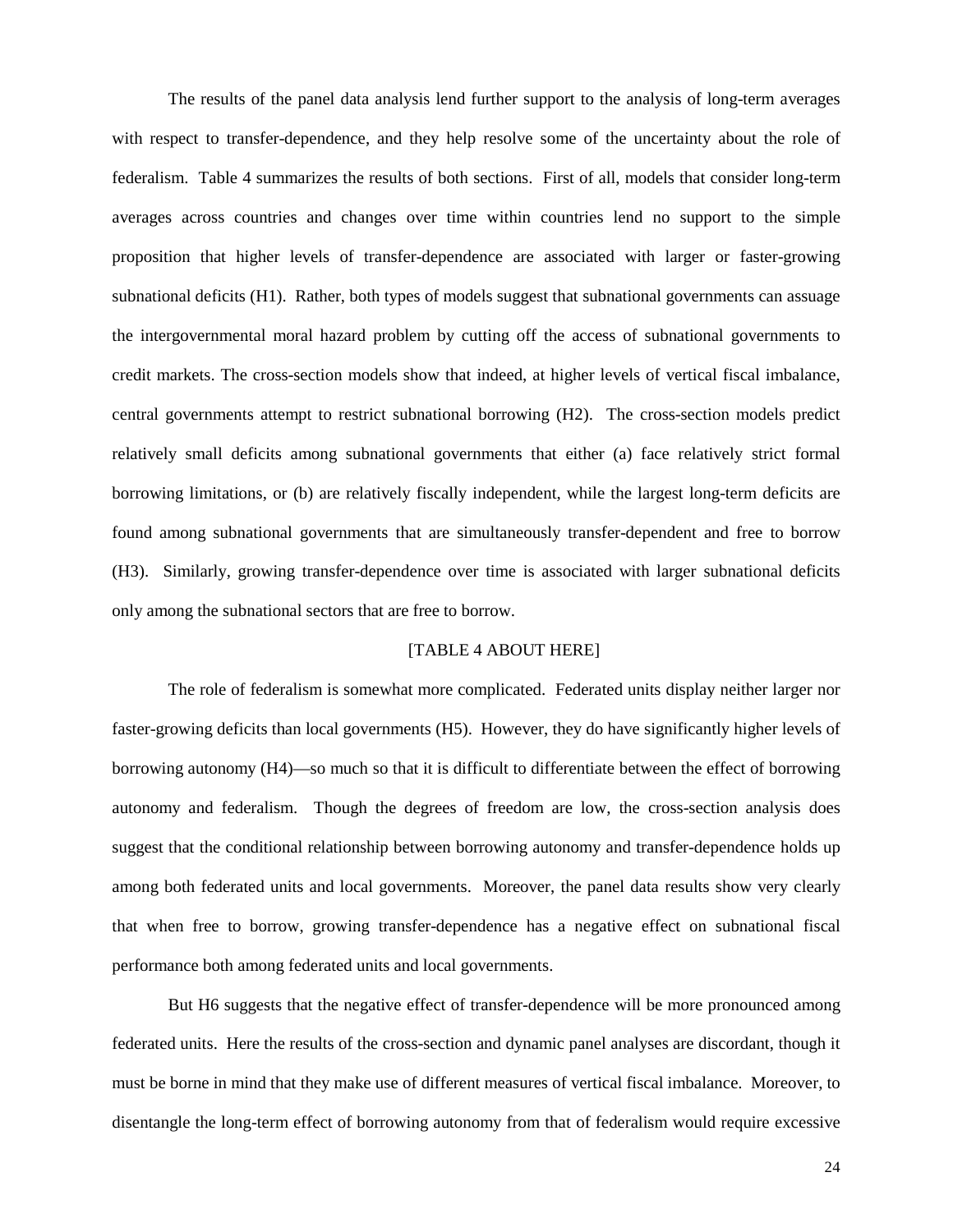reliance on small variations in a fallible non-continuous index. Yet it is worth noting that the largest long-term deficits are clearly found among federated units with relatively high levels of vertical fiscal imbalance, even though panel analysis rejects the proposition that marginal increases in transferdependence have a more pronounced effect among federated units.

### TOTAL PUBLIC SECTOR DEFICITS

There are reasons to suspect that subnational fiscal indiscipline affects not only the state or local government sector in question, but the entire public sector. In fact, one possible objection to the use of subnational fiscal balance as the dependent variable is the possibility that soft local budget constraints and bailouts might affect the finances of the central government in addition to, or perhaps even instead of the local governments. For this reason it is useful to reexamine the key results using *total* (combined central, state, and local) fiscal balance as the dependent variable. Of course this requires some changes to the data set and model specifications since states and local governments within federations can no longer be individual data points. Vertical fiscal imbalance and borrowing autonomy in federations must now be based on a weighted (by expenditure share) average of state and local governments. "Grants/Revenue" now refer to totals for all subnational governments. In addition, the control variables measuring changes in fiscal balance for higher-level governments must be left out.

Table 5 presents the results of a model that simply re-estimates Model 2 from above using average aggregate deficit/expenditure as the dependent variable. Estimates for the borrowing autonomy equation and control variables (not shown) are quite similar; in fact some of the control variables gain significance. Though the coefficient on the interaction variable is slightly smaller than in the subnational deficit model, the result is quite similar, and survives all of the robustness checks outlined above.<sup>30</sup> Moreover, a similar result is obtained when the aggregate deficit is indexed by GDP rather than expenditures. When subnational governments are free to borrow, higher reliance on intergovernmental transfers is associated with larger aggregate deficits not just for the subnational sector, but for the entire public sector.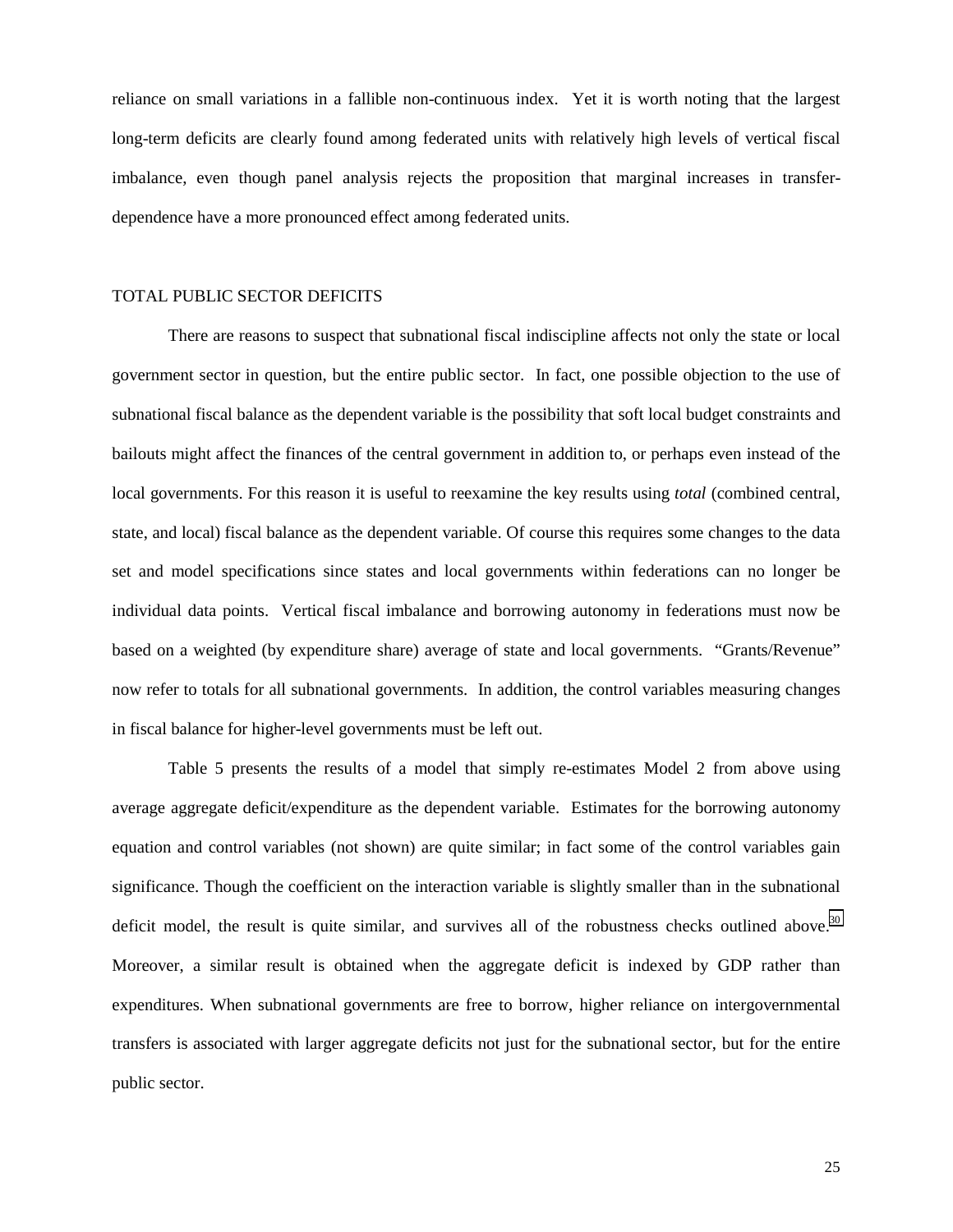### [TABLE 5 ABOUT HERE]

Table 6 presents two models that extend the panel data analysis to total deficits, examining the effects of changes in grants (as a share of total subnational revenue) on changes in total deficits (as a share of total expenditures). Model 9 is the simple model, and model 10 includes separate effects.

# [TABLE 6 ABOUT HERE]

First of all, note that the coefficient for subnational revenue/total revenue is negative and significant in both models, suggesting that other things equal, revenue decentralization is associated with declining overall fiscal performance. Substantively, a one percent increase in the subnational share of total revenues is associated with roughly one half percent decline in surplus as a share of expenditures.

While this lends some empirical support to the fear that fiscal decentralization can harm budget balance, once again, more precise institutional details are important. As in Table 3, the coefficient for the grants/revenue variable has a negative coefficient in the simple model, but it does not quite reach statistical significance. Model 9 shows that as in the subnational deficit models, the negative coefficient seems to be driven by the cases with substantial borrowing autonomy, the coefficients for which are large, negative, and significant. Thus growing transfer-dependence is associated with growing total deficits, and once again, contrary to the logic of H6, increasing transfer-dependence actually has a larger negative effect on fiscal performance in unitary systems.

## ENDOGENEITY AND OMITTED VARIABLES

One potential weakness of this study is that although it explicitly considers endogenous borrowing autonomy, it maintains the assumption that vertical fiscal imbalance is exogenous. One might suspect that dependence on intergovernmental transfers is caused by some of the other variables considered here, like federalism, country size, persons per jurisdiction, or wealth. However, federated units and local governments on average demonstrate virtually identical levels of vertical fiscal imbalance (around .47), and none of the other variables is correlated with vertical fiscal imbalance above .25. Similarly, none of the other variables successfully explains fluctuations in transfer-dependence over time.

 $30$  As before, this model performs much better than a non-interactive model.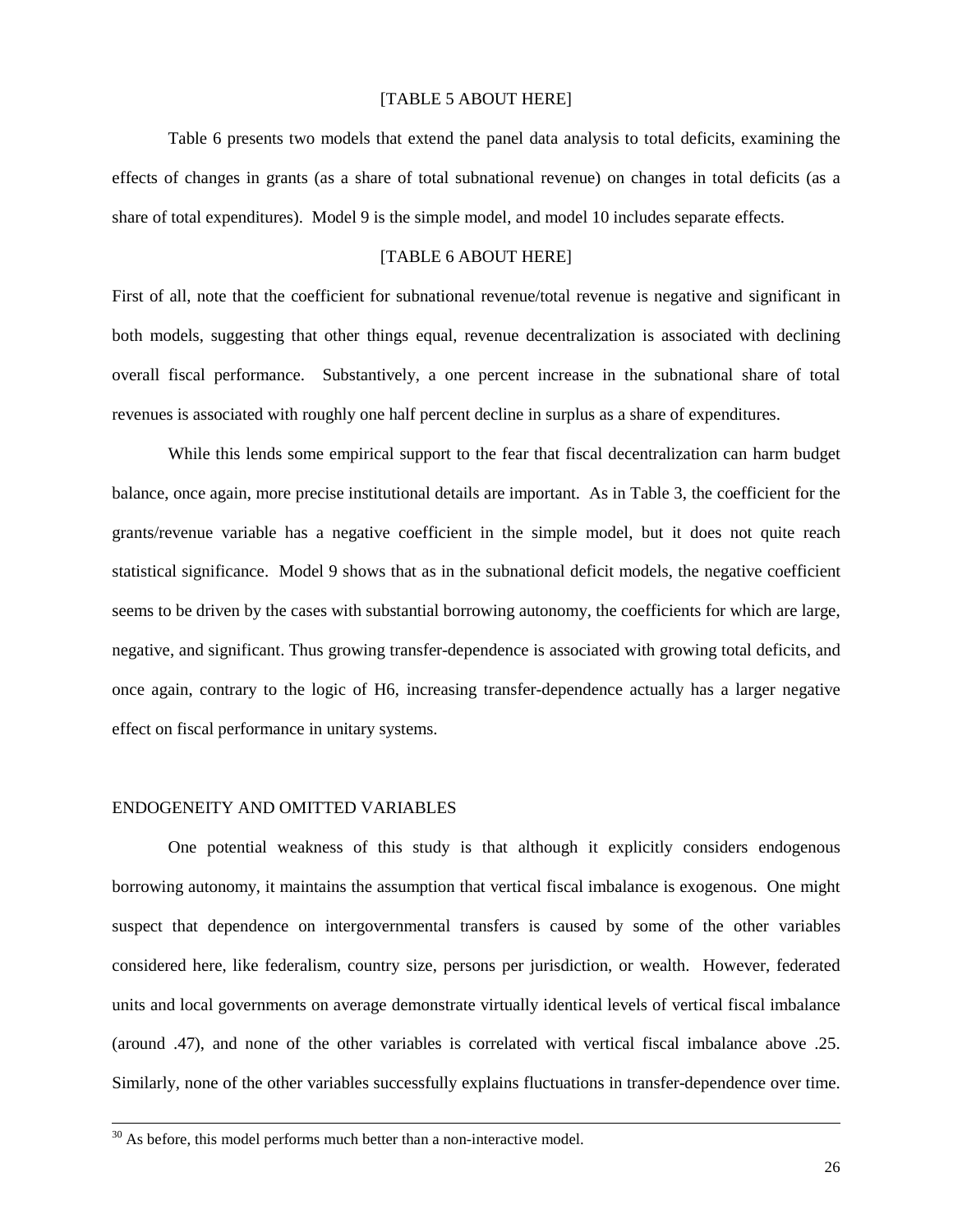Explaining transfer-dependence across countries and over time is an important goal for future analysis. Such analysis should look carefully at levels of income inequality across units that might create demands for regional redistribution, and constitutional provisions like Germany's that essentially mandate vertical fiscal imbalance by obligating the central government to ensure similar government services across units.

Future studies might also do more to break vertical fiscal imbalance down into its components and distinguish between the incentive effects of different types of intergovernmental grants. For example, discretionary grants are more likely to encourage bailout expectations than are formulaic transfers, and fungible general-purpose transfers are more likely to do so than are tightly earmarked grants. This paper probably approaches the limits of what can be done with a large cross-national data set. Perhaps using the typology in Figure 1 as a guide, more refined work can use disaggregated state- and local-level data to examine the incentive effects of different kinds of intergovernmental transfers within countries.<sup>31</sup> The causal mechanisms driving the key hypotheses are consistent with the results, but the precise role of intergovernmental transfers in shaping the perceptions and incentives of voters and politicians remains a notoriously open question in public economics (Oates 1991)—one that is not likely to be resolved with cross-country data.

Future work should also pay more attention to an additional omitted variable—partisanship. If a subnational government is controlled by the same party that controls the central government, it may be tempted to over-spend if it believes the center will be more likely to provide a bailout in the near future. However, as Dillenger and Webb (1999) and Jones et al. (2000) point out, co-partisanship may also provide the opposite incentive—the center may be able to force fiscal discipline on its co-partisan provinces in order to protect the national value of the party label. While it would be virtually impossible to collect partisanship data for all of the subnational governments examined here (e.g. France alone has over 36,000 local governments), future disaggregated single-country studies or small-*n* comparisons can help distinguish between these possibilities.

<sup>&</sup>lt;sup>31</sup> Several recent papers use state-level data to show that strategic behavior and long-run deficits are most pronounced in states that are most dependent on transfers—especially when these imply a central government responsibility for minimum service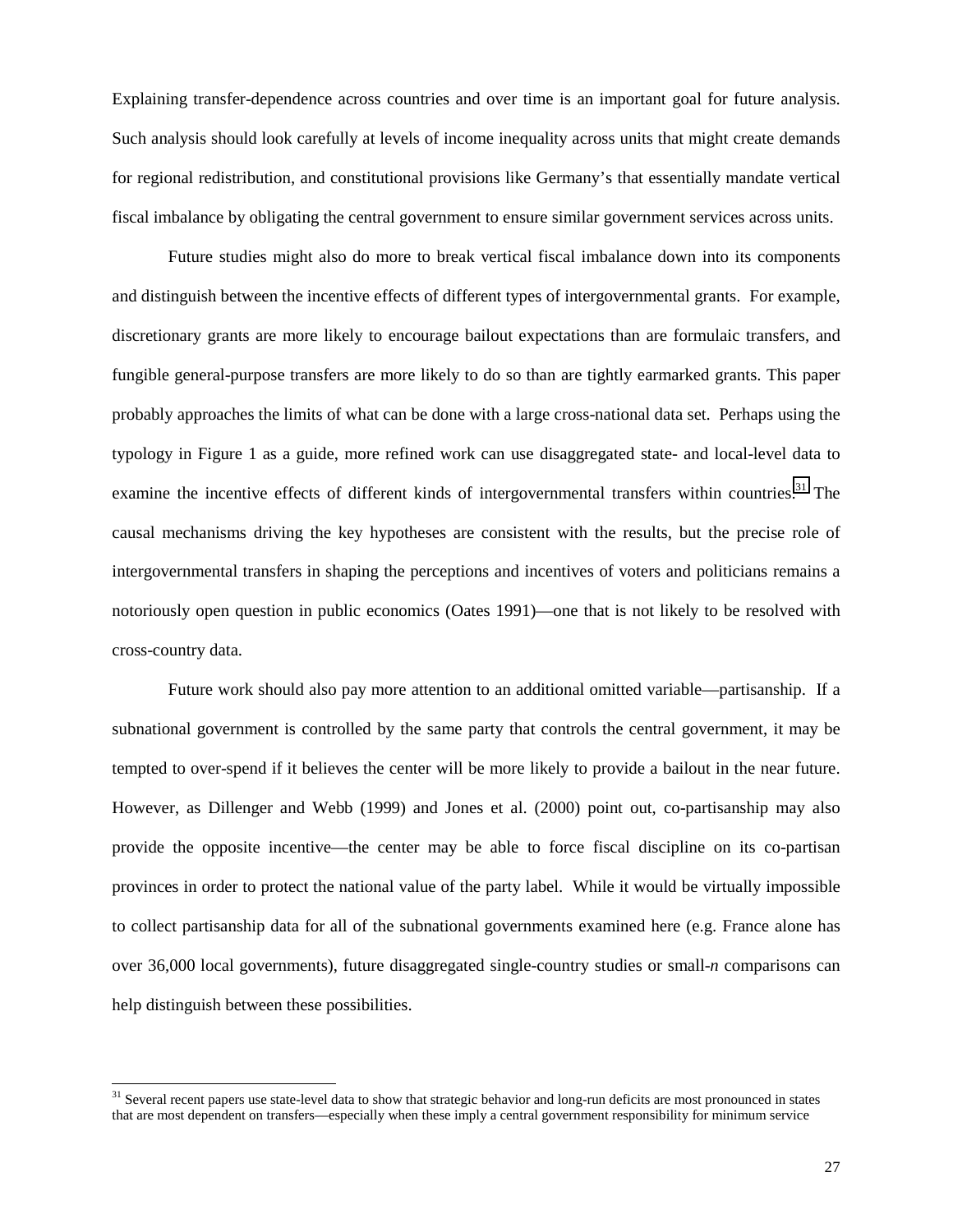### VII. IMPLICATIONS AND CONCLUSIONS

Fiscal decentralization and political federalism may indeed complicate macroeconomic management, but their effects are contingent on other institutional factors. In the long run, aggregate subnational deficits are highest among the lower-level governments that are most dependent on intergovernmental transfers and most free of hierarchical borrowing restrictions. In countries where subnational governments are free to borrow, as governments rely increasingly on intergovernmental transfers over time, deficits increase at all levels of government. The dangerous combination or subnational borrowing and transfer-dependence is most pronounced among states and provincial governments in federations, but unlike previous studies,32 federalism has very little *independent* effect on fiscal outcomes. When other factors are accounted for, federations display neither larger nor fastergrowing subnational or total deficits than unitary systems. Moreover, panel data analyses reveal that the negative impact of growing transfer-dependence on fiscal outcomes is, if anything, more pronounced among unitary systems. Thus an important improvement has been made upon the rather frustrating and simple binary distinction between federal and unitary systems that has characterized recent literature. Intergovernmental fiscal systems, hierarchical rules, and representation schemes are important building blocks in a more nuanced approach to the "varieties of federalism."

From a policy perspective, these empirical results are hard to ignore. The combination of wideranging subnational borrowing autonomy and increasing transfer-dependence is increasingly common, especially as countries decentralize expenditures by ramping up intergovernmental transfers rather than building up the local tax base. In most cases, increases in transfers do not keep pace with increases in mandated subnational responsibilities. Unfortunately this has been the route to fiscal decentralization in much of the developing world. This danger may be particularly severe in large formal federations, where

provision. On Argentina see Jones, et al. (2000); on Germany see Rodden (2000); on the United States see Rogers and Rogers  $(2000)$ .

<sup>32</sup> Previous cross-national studies have sought out differences in macroeconomic management between federal and unitary countries. See, e.g. Treisman (2000) showing that federations have more stable inflation rates and Wibbels (2000), showing that federations run larger deficits than unitary systems in a sample of developing countries.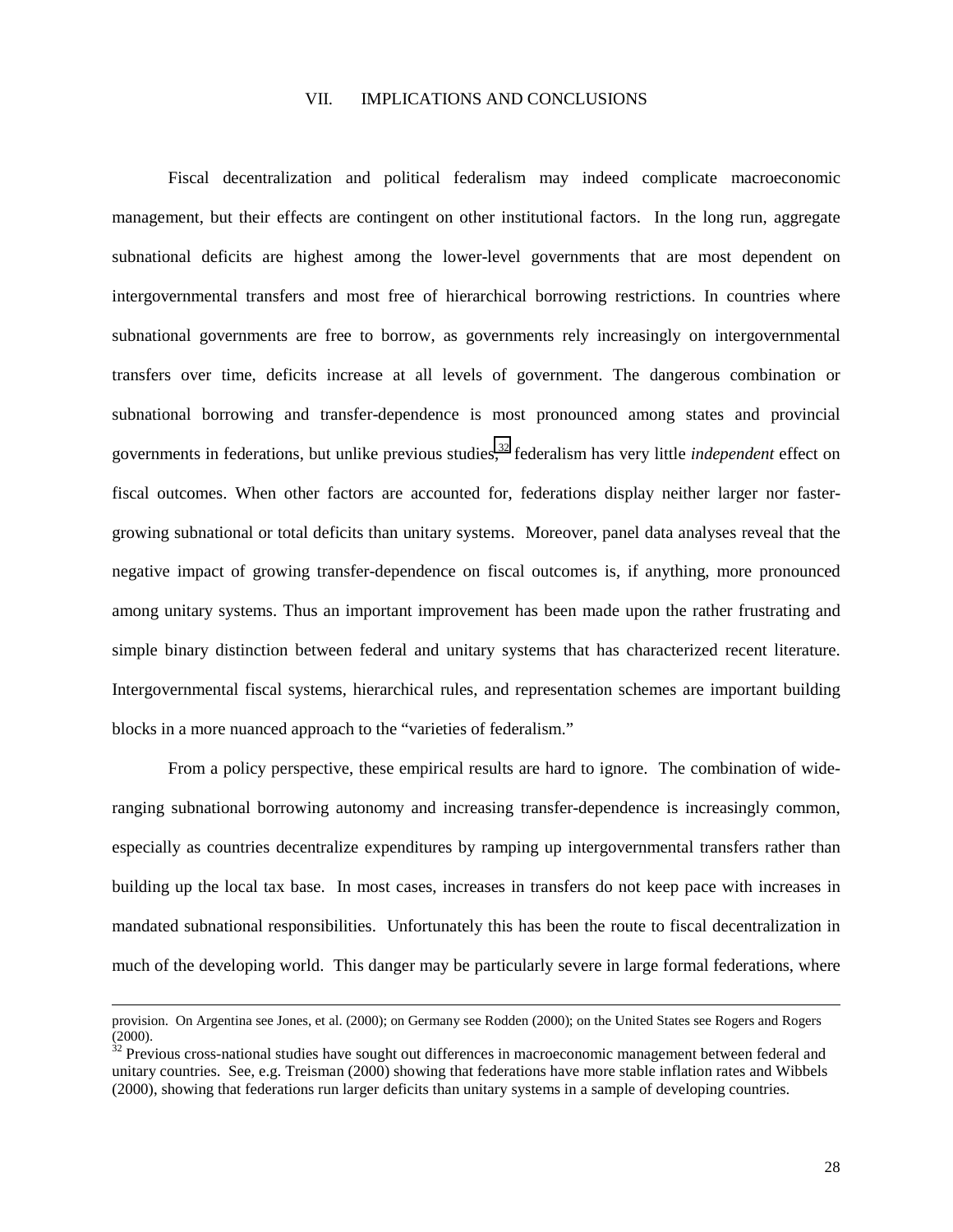the center faces practical and constitutional challenges when trying to limit the spending and borrowing activities of the constituent units.

The results point out not only the path to persistent subnational deficits, but also a couple of distinct paths to long-term fiscal discipline. In the lower half of figure 1, central governments attempt to cut off local access to credit. An important finding is that these prohibitions seem to work—long-term subnational deficits are negligible in such systems, and short-term fluctuations in grants have no effect on deficits. However, the data also show that this method of fiscal discipline is rarely in place among constituent units in large federations. It is found primarily among local governments in small, homogeneous unitary systems, though interestingly, some troubled large federations like Brazil and India have recently been considering sweeping new legislation aimed at enhancing central control over subnational spending and borrowing.

Another path to fiscal discipline is found in the upper left-hand cell of Figure 1. Here, the central government limits its co-financing obligations, allows local governments to borrow, and leaves the enforcement of hard budget constraints up to self-interested voters and creditors. Indeed there is considerable evidence that this variety of fiscal discipline works well among governments occupying the upper left-hand corner like the U.S. states and Swiss Cantons.<sup>33</sup> One is tempted to conclude that the most clear goal for reform is to move toward this cell, increasing the tax base and revenue-raising capacity of subnational governments and reducing borrowing restrictions, sending a clear signal to voters and creditors that the center is resolute in its no-bailout pledge. Indeed the goal of increased local selfsufficiency seems attractive from many perspectives. But this can be extremely difficult, both as a normative and practical matter, especially in poor countries with weak or corrupt local government institutions and high levels of inequality.

Herein lays the dilemma of fiscal federalism and a more precise understanding of its dangers; for a variety of political and perhaps even moral reasons, the center often gets heavily involved in the affairs of the subnational governments—so involved that it cannot credibly commit to ignore their problems. At

 $33$  See, e.g. Lowry, Alt, and Ferree (1999), Besley and Case (1995), Bayoumi, Goldstein, and Woglom (1995), Feld and Kirchgaessner (1999).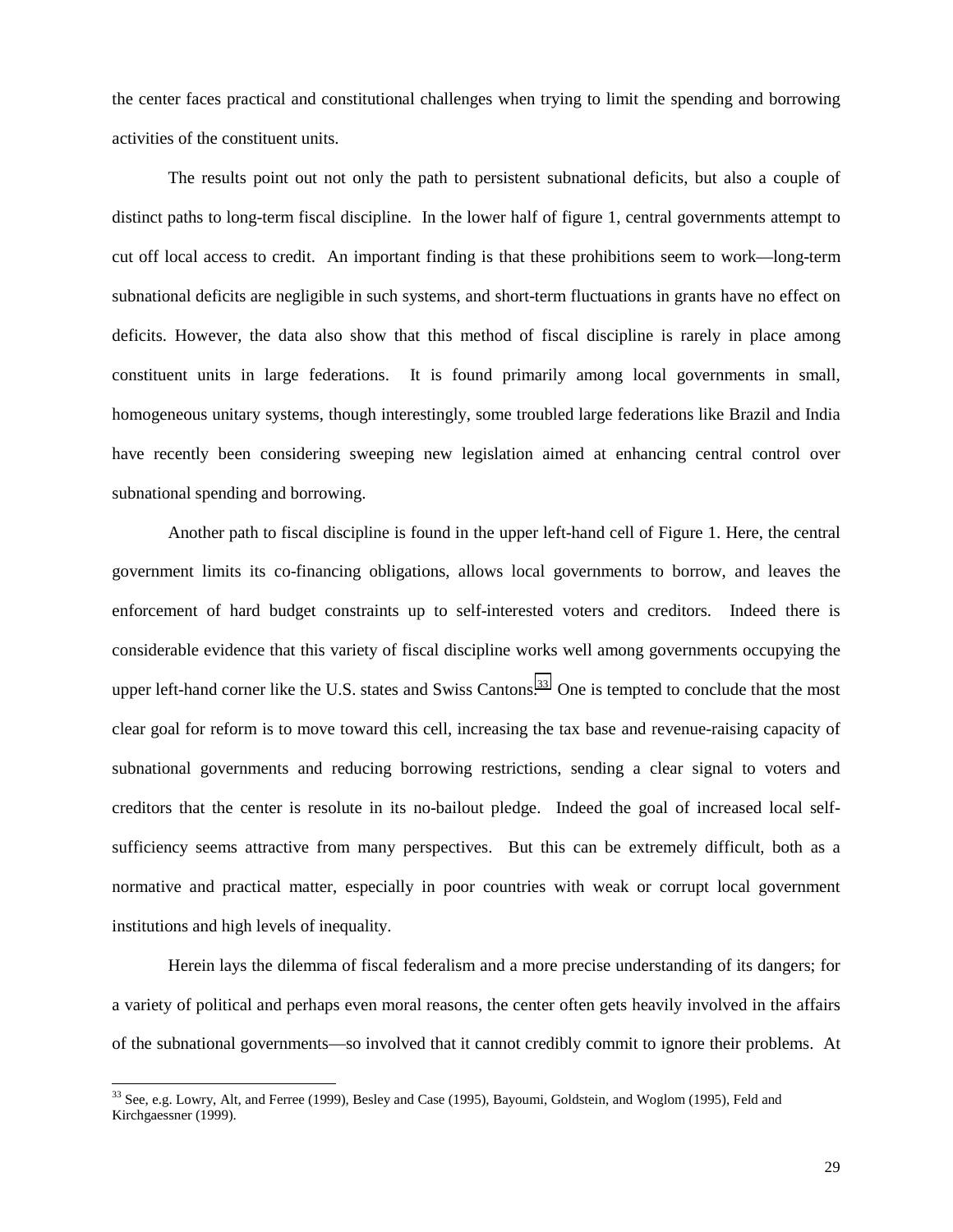the same time, the center can be politically too weak, fragmented, or even beholden to certain subnational governments to censure them or change the basic fiscal and political institutions that create bad incentives. This is most often the case in federations with strong, disproportionate territorial representation. Thus there may be particular cause for concern about fiscal decentralization in places like Mexico, South Africa, and Spain, where the veto authority of subnational governments is strong and growing and sizeable subnational expenditures are funded by rapidly growing transfer programs rather than local taxation. But by no means is the phenomenon limited to formal federations (see, e.g. Von Hagen et al. 2000).

Although institutions clearly affect outcomes, an understanding of these effects does not translate easily into prescriptions for reform. It is necessary to make the key independent variables in this study endogenous in order to understand more clearly the political economy of institutional evolution and reform. An important goal for future studies of federalism is a richer understanding of the way in which fiscal and political institutions co-evolve, and the conditions under which reform is possible.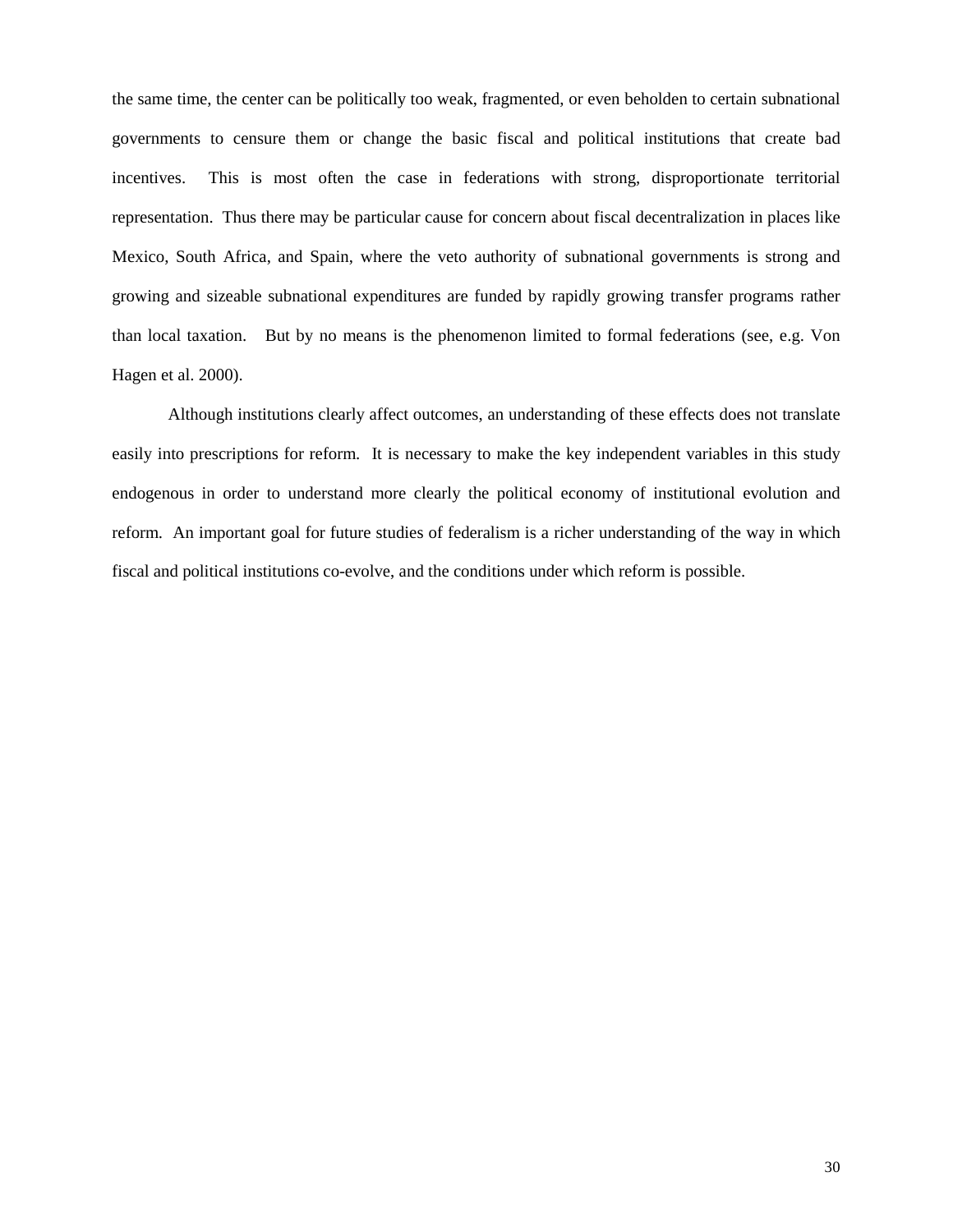### **References**

Anderson, T.W. and Cheng Hsaio. 1981. "Estimation of Dynamic Models with Error Components." *Journal of the American Statistical Association* 76: 598-606.

Arellano, Manuel and Stephen Bond. 1991. "Some Tests of Specification for Panel Data: Monte Carlo Evidence and an Application in Employment Equations." *The Review of Economic Studies* 58: 277-97.

Baltagi, Badi. 1995. *Economic Analysis of Panel Data*. West Sussex, England: Wiley.

Bayoumi, Tamim, Morris Goldstein, and Geoffrey Woglom. 1995. "Do Credit Markets Discipline Sovereign Borrowers? Evidence from the U.S. States." *Journal of Money, Credit, and Banking* 27: 1046-59.

Beck, Nathaniel and Jonathan Katz. 1995. "What to do (and not to do) with Time Series Cross Section Data." *Americal Political Science Review* 89: 634-47.

Besley, Timothy and Anne Case. 1995. "Incumbent Behavior: Vote-Seeking, Tax-Setting, and Yardstick Competition." *American Economic Review* 85: 25-45.

Bird, Richard. 1986. *Federal Finance in Comparative Perspective*. Toronto: Canadian Tax Foundation.

Blaas, Hans and Petr Dostál. 1989. "The Netherlands: Changing Administrative Structures." In Robert Bennett, ed., *Territory and Administration in Europe*. London and New York: Printer.

Blondal, Jon. 1998. "Fiscal Federalism in OECD Member Countries." In Kiichiro Fukasaku and Ricardo Hausmann, eds., *Democracy, Decentralization and Deficits in Latin America*. Washington, D.C.: Inter-American Development Bank and OECD.

Breton, Albert. 1996. *Competitive Governments: An Economic Theory of Politics and Public Finance*. Cambridge: Cambridge University Press.

Bury, Piotr and Carl-Johan Skovsgaard. 1988. "Local Government Finance." In Jerzy Regulski, Susanne Georgi, Henrik Toft Jensen, Barrie Needham, eds*., Decentralization and Local Government: a Danish-Polish Comparative Study in Political Systems*. New Brunswick, NJ: Transaction Press.

Cielecka, Anna and John Gibson. 1995. "Local Government in Poland." In Andrew Coulson, ed*., Local Government in Eastern Europe*: *Establishing Democracy at the Grassroots*. Aldershot: Edward Elgar.

Courchene, Thomas. 1994*. Social Canada in the Millennium: Reform Imperatives and Restructuring Principles*. Toronto: C.D. Howe Institute.

Cremer, Jacques and Thomas Palfrey. 1999. "Political Confederation." *American Political Science Review* 93: 69- 93.

Cukierman, Alex. 1992. *Central Bank Strategy, Credibility, and Independence: Theory and Evidence*. Cambridge, MA and London: MIT Press.

Dillinger, William and Steven Webb. 1999. "Fiscal Management in Federal Democracies: Argentina and Brazil." Policy Research Working Paper Number 2121. Washington, D.C: World Bank.

Eichengreen, Barry and Jürgen von Hagen. 1996. "Fiscal Restrictions and Monetary Union: Rationales, Repercussions, Reforms." *Empirica* 23: 3-23.

Elazar, Daniel J. 1995. "From Statism to Federalism: A Paradigm Shift." *Publius* 25: 5-18.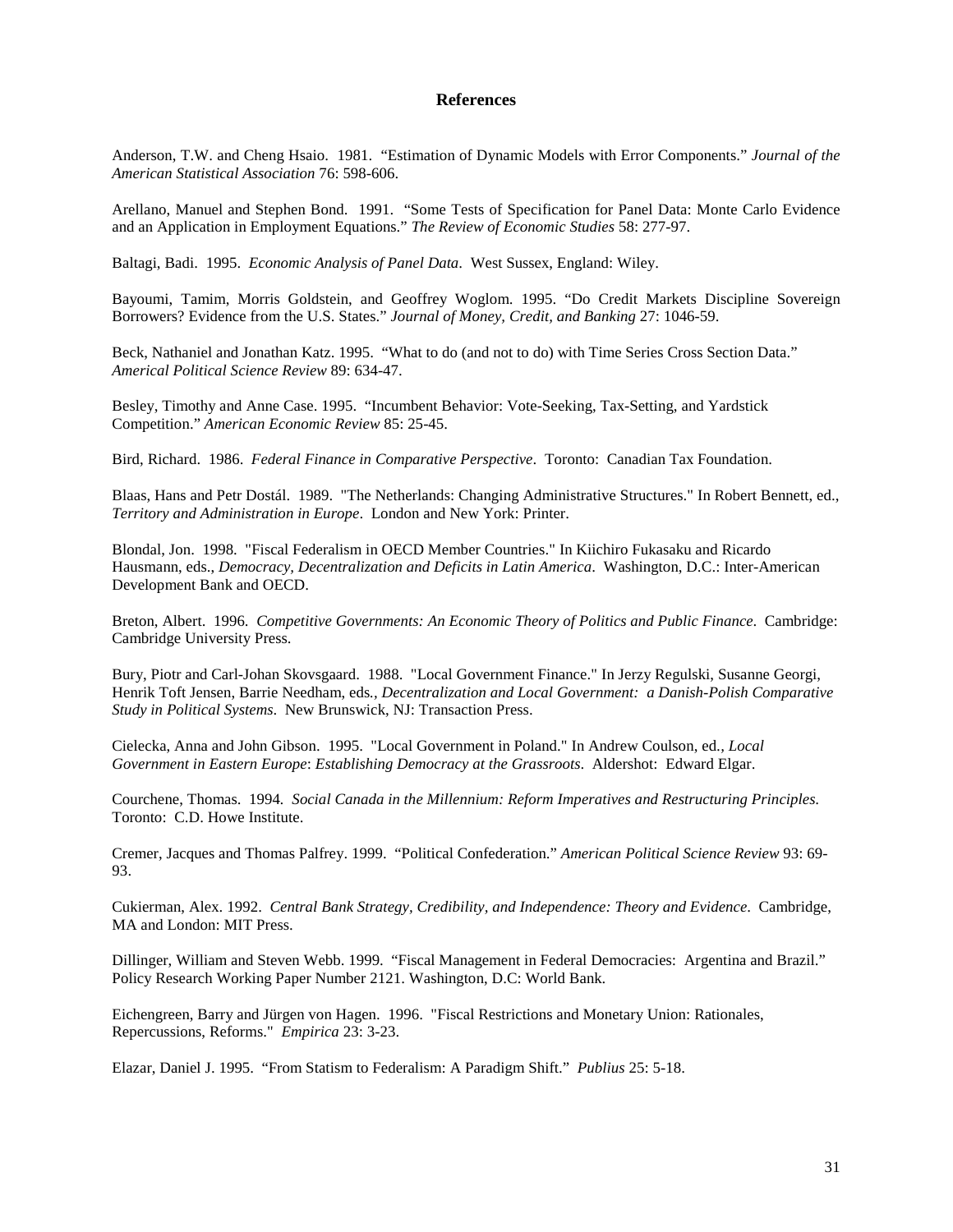Feld, Lars and Gebhard Kirchgaessner. 1999. "Public Debt and Budgetary Procedures: Top Down or Bottom Up? Some Evidence from Swiss Municipalities." In James Poterba and Juergen von Hagen, eds., *Fiscal Institutions and Fiscal Performance*. Chicago: U. of Chicago.

Fornisari, Francesca, Steven Webb, and Heng-fu Zou. 1998. "Decentralized Spending and Central Government Deficits: International Evidence." Washington, D.C.: World Bank.

Fukasaku, Kiichiro and Luiz de Mello. 1998. "Fiscal Decentralization and Macroeconomic Stability: The Experience of Large Developing and Transition Economies." In Kiichiro Fukasaku and Ricardo Hausmann, eds., *Democracy, Decentralization and Deficits in Latin America*. Washington, D.C.: Inter-American Development Bank and OECD.

Gilbert, Guy and Alain Guengant. 1989. "France: Shifts in Local Authority Finance," in Robert Bennett, ed., Territory and Administration in Europe. London and New York: Printer.

Harloff, Eileen Martin. 1988. The Structure of Local Government in Europe. The Hague: International Union of Local Authorities.

Hecht, Arye. 1988. "The Financing of Local Authorities," in Daniel Elazar, Chaim Kalchheim, eds., Local Government in Israel. New York: University Press of America.

Helmsing, A.H.J. "Rural Local Government Finance. Past Trends and Future Options," in A.H.J. Helmsing, N.D. Matizwa-Mangiza, D.R. Gasper, C.M. Brand, K.H. Wekwete, eds., Limits to Decentralization in Zimbabwe: Essays on the Decentralization of Government and Planning in the 1980s. The Hague: Institute of Social Studies Press.

Hines, James and Richard Thaler. 1995. "The Flypaper Effect." *Journal of Economic Perspectives* 9: 217-226.

Inman, Robert. 2001. "Local Fiscal Discipline in U.S. Federalism." In Jonathan Rodden, Jennie Litvack, and Gunnar Eskeland, eds., *Decentralization and the Challenge of Hard Budget Constraints*. Typescript. Washington, D.C.: World Bank.

Inter-American Development Bank. 1997. "Fiscal Decisionmaking in Decentralized Democracies." In *Latin America After a Decade of Reforms, Economic and Social Progress in Latin America Report*. Washington, D.C., Johns Hopkins.

\_\_\_\_\_. 1999. "Decentralization and Fiscal Discipline in Sub-National Governments: The Bailout Problem," Typescript. Washington, D.C.: Inter-American Development Bank.

Jones, Mark, Pablo Sanguinetti, and Mariano Tommasi. 2000. "Politics, Institutions and Fiscal Performance in a Federal System: An Analysis of the Argentine Provinces." *Journal of Development Economics* 61: 305-33.

King, Gary, Michael Tomz and Jason Wittenberg. 2000. "Making the Most of Statistical Analyses: Improving Interpretation and Presentation." *American Journal of Political Science* 44: 347-361.

Kitchen, Harry and Melville McMillan. 1985. "Local Government and Canadian Federalism." In Richard Simeon, ed., *Intnergovernmental Relations*. Ottawa: Minister of Supply and Services Canada.

Litvack, Jennie, Junaid Ahmad and Richard Bird. 1998. "Rethinking Decentralization in Developing Countries." Washington, D.C.: World Bank.

Lowry, Robert, James Alt and Karen Ferree. 1998. "Fiscal Policy Outcomes and Electoral Accountability in the American States." *American Political Science Review* 92: 759-74.

Newton, Michael, with Peter Donaghy. 1997. *Institutions of Modern Spain: A Political and Economic Guide*. Cambridge: Cambridge University Press.

Nurminen, Eero. 1989. "Finland: Present and Futures in Local Government." In Robert Bennett, ed., *Territory and Administration in Europe*. London and New York: Printer.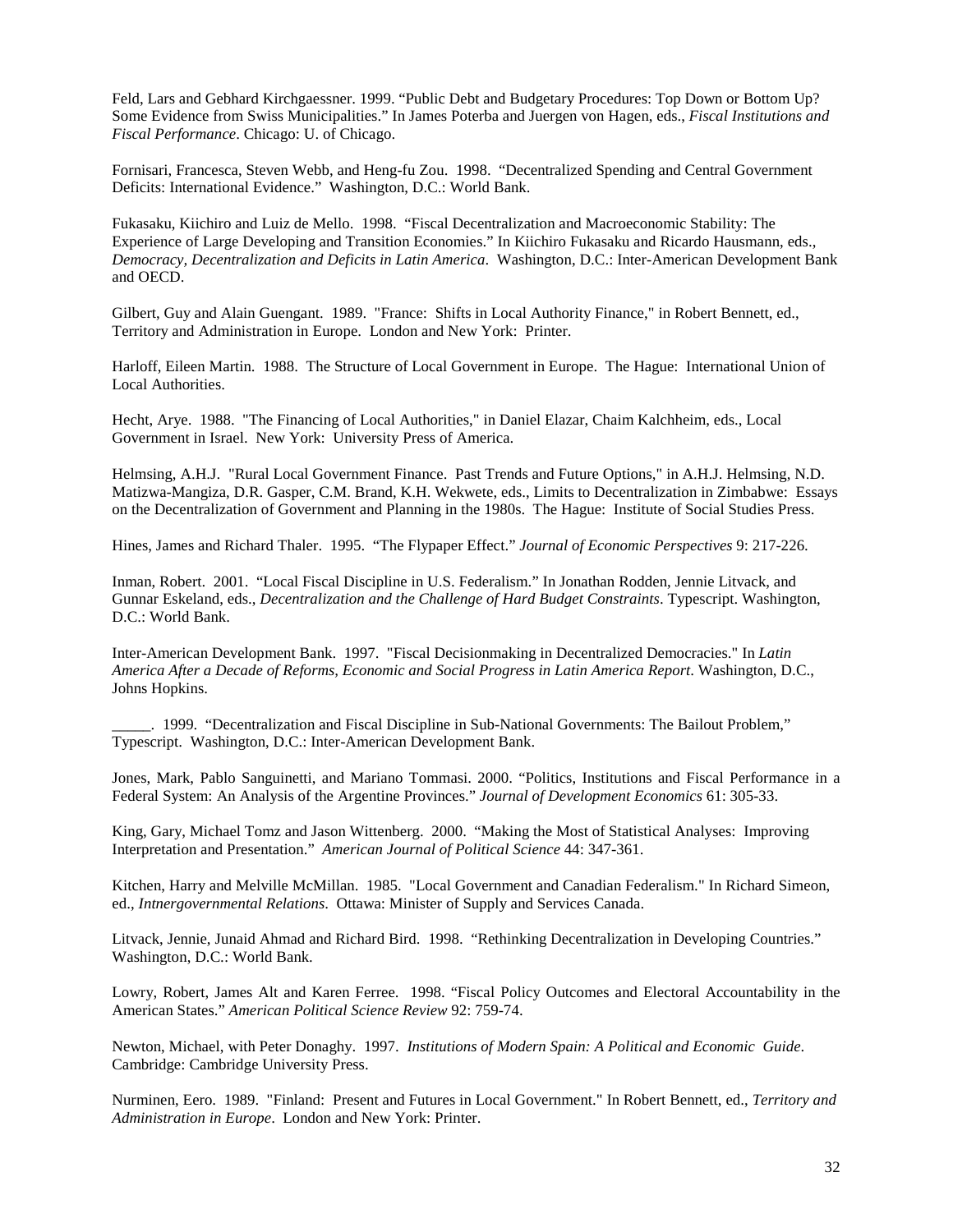Oates, Wallace. 1972. *Fiscal Federalism*. New York: Harcourt Brace Jovanovich.

\_\_\_\_\_. 1979. "Lump-Sum Intergovernmental Grants Have Price Effects." In P. Mieszkowski and W. Oakland, eds., *Fiscal Federalism and Grants-in-Aid*. Washington, D.C.: The Urban Institute.

\_\_\_\_\_. 1991. "On the Nature and Measurement of Fiscal Illusion: A Survey." In Wallace Oates, ed., *Studies in Fiscal Federalism.* Brookfield, VT: Edward Elgar.

\_\_\_\_\_. 1999. "An Essay on Fiscal Federalism." *Journal of Economic Literature* 37: 1120-1149.

Padilla, Perfecto. 1993. "Increasing the Financial Capacity of Local Governments." In Perfecto Padilla, ed., *Strengthening Local Government Administration and Accelerating Local Development*. Manilla: University of the Philippines.

Persson, Torsten and Guido Tabellini. 1998. "The Size and Scope of Government: Comparative Politics with Rational Politicans." 1998 Alfred Marshall Lecture, EEA Congress, Berlin.

Prud'homme, Remy. 1995. "On the Dangers of Decentralization," *The World Bank Research Observer* 10: 2.

Rattso, Jorn. 1999. "Vertical Fiscal Imbalance in a Welfare State: Norway," in Jonathan Rodden, Jennie Litvack, and Gunnar Eskeland, eds., *Decentralization and the Challenge of Hard Budget Constraints*. Unpublished Manuscript, World Bank.

\_\_\_\_\_. 2000. "Spending Growth with Vertical Fiscal Imbalance: Decentralized Government Spending in Norway: 1880-1990." Typescript. Norwegian University of Science and Technology.

Riker, William. 1964. *Federalism: Origin, Operation, Significance*. Boston: Little, Brown.

Rodden, Jonathan, Gunnar Eskeland and Jennie Litvack, eds. 2001. *Decentralization and the Challenge of Hard Budget Constraints*. Typscript. Washington, D.C.: World Bank.

Rodden, Jonathan. 2000. "And the Last Shall be First: Federalism and Deficits in Germany." Typescript. MIT.

\_\_\_\_\_. 2001a. "Reviving Leviathan: Fiscal Federalism and the Growth of Government." Typescript. MIT.

\_\_\_\_\_. 2001b. "Federalism and Soft Budget Constraints in Germany," in Jonathan Rodden, Jennie Litvack and Gunnar Eskeland, eds., *Decentralization and the Challenge of Hard Budget Constraints*. Typescript. Washington, D.C.: World Bank.

Rogers, Diana Lim and John Rogers. 2000. "Political Competition and State Government Size: Do Tighter Elections Produce Looser Budgets?" *Public Choice* 105: 1-21.

Roubini, Nouriel and Jeffrey Sachs. 1989. "Political and Economic Determinants of Budget Deficits in the Industrial Democracies." *European Economic Review* 33 (5): 903-938.

Samuels, David and Richard Snyder. 2000. "The Value of a Vote: Malapportionment in Comparative Perspective." *British Journal of Political Science*. Forthcoming.

Segodi, R. 1993. "Financing District Development in Botswana," in A.H.J. Helmsing and K.H. Wekwete, eds., *Subnational Planning and Eastern Africa: Approaches, Finances, and Education*. Aldershot: Grower.

Spahn, Paul Bernd. 1997. "Switzerland." In Teresa Ter-Minassian, ed., *Fiscal Federalism in Theory and Practice*. Washington, D.C.: International Monetary Fund.

Stein, Ernesto. 1998. "Fiscal Decentralization and Government Size in Latin America." In Kiichiro Fukasaku and Ricardo Hausmann, eds., *Democracy, Decentralization and Deficits in Latin America*. Washington, D.C.: Inter-American Development Bank and OECD.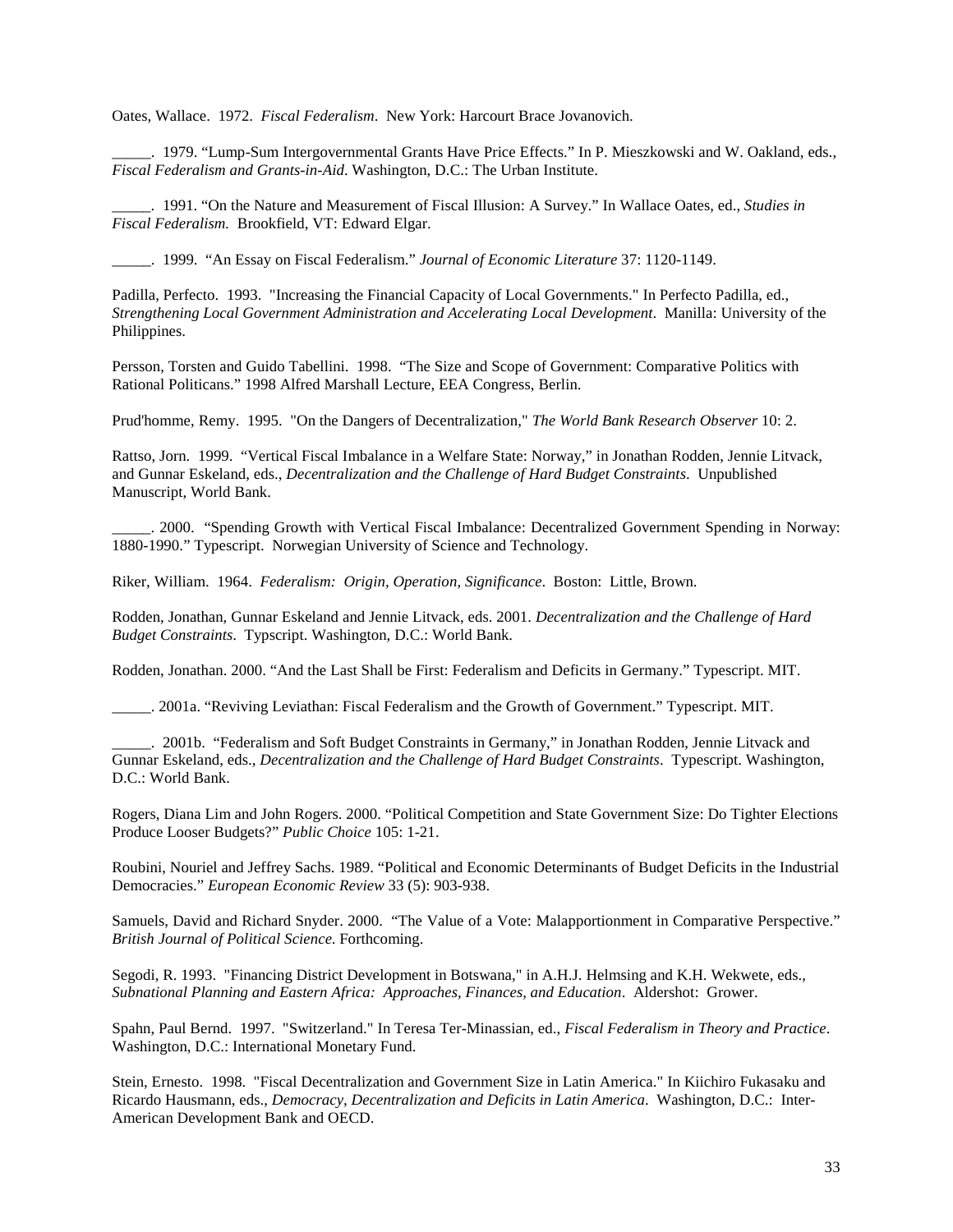Alfred Stepan, "Federalism and Democracy: Beyond the U.S. Model." *Journal of Democracy* 10: 19-33.

Tanzi, Vito. 1995. "Fiscal Federalism and Decentralization: A Review of Some Efficiency and Macroeconomic Aspects." In *World Bank Annual Conference on Development Economics*. Washington, D.C.: World Bank.

Ter-Minassian, Teresa and Jon Craig. 1997. "Control of Subnational Borrowing." In Teresa Ter-Minassian, ed., *Fiscal Federalism in Theory and Practice*. Washington, D.C.: IMF.

Treisman, Daniel. 1999. "Political Decentralization and Economic Reform: A Game-Theoretic Analysis," *American Journal of Political Science* 43: 488-517.

Triesman, Daniel. 2000. "Decentralization and Inflation: Commitment, Collective Action, or Continuity?" *American Political Science Review* 94: 837-858.

Von Hagen, Juergen and Barry Eichengreen. 1996. "Federalism, Fiscal Restraints, and European Monetary Union." *American Economic Review* 86: 134-38.

Von Hagen, Jürgen, Massimo Bordignon, Matz Dahlberg, Bhahan Grewal, Per Petterson and Helmut Seitz. 2000. "Subnational Government Bailouts in OECD Countries: Four Case Studies." Inter-American Development Bank Working Paper R-399.

Watts, Ronald. 1996. *Comparing Federal Systems in the 1990s*. Kingston: Queen's University Press.

Weingast, Barry, Kenneth Shepsle, and Christopher Johnsen. 1988. "The Political Economy of Benefits and Costs: A Neoclassical Approach to Distributive Politics," *Journal of Political Economy* 89: 642-664.

Wibbels, Erik. 2000. "Federalism and the Politics of Macroeconomic Policy and Performance," *American Journal of Political Science* 44: 687-702.

Wildasin, David. 1997. "Externalities and Bailouts: Hard and Soft Budget Constraints in Intergovernmental Fiscal Relations." Typescript. Vanderbilt University.

Winer, Stanley. 1980. "Optimal Fiscal Illusion and the Size of Government." *Public Choice* 35: 607-22.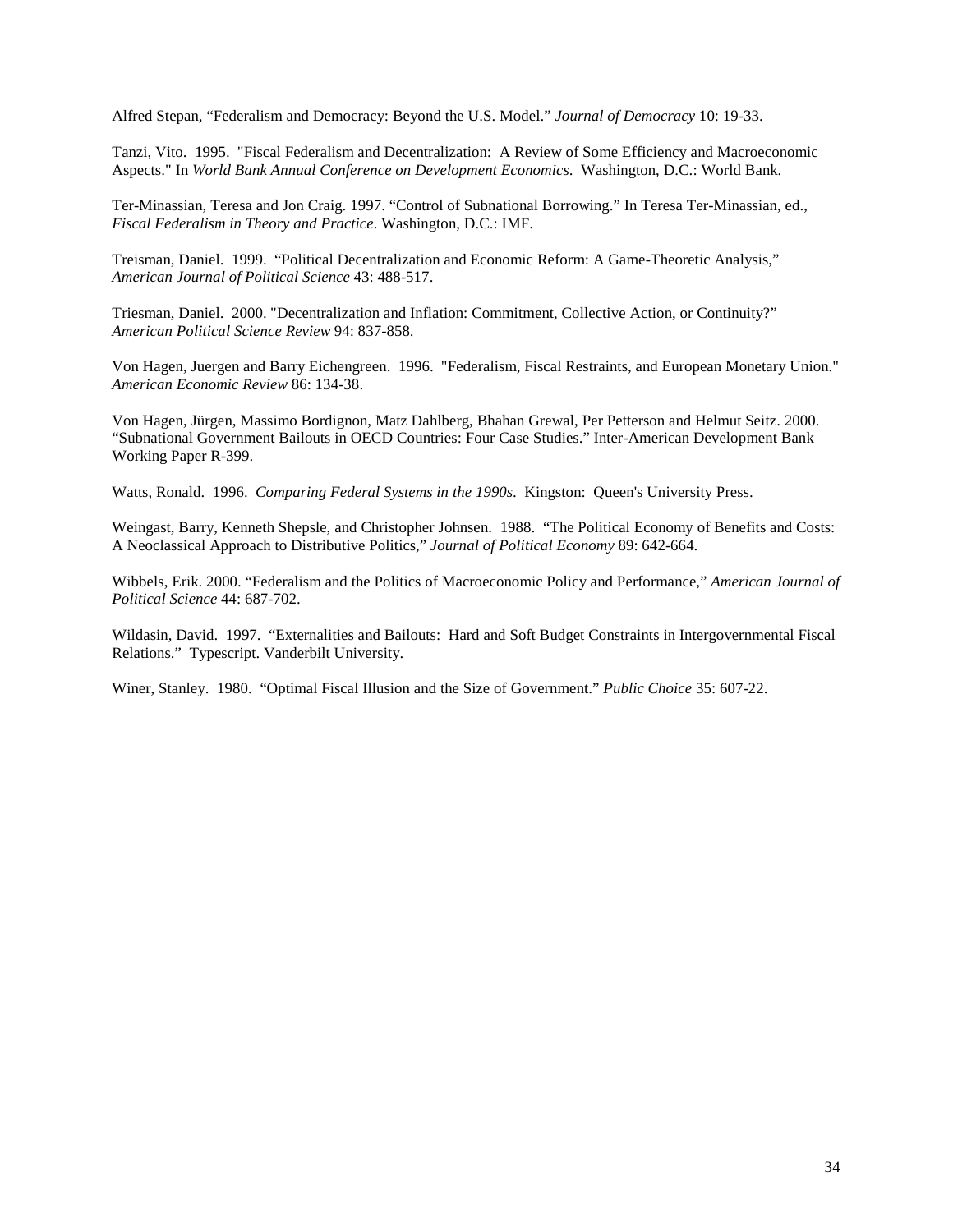### **FIGURE 1: HYPOTHESIZED RELATIONSHIP BETWEEN VERTICAL IMBALANCE, BORROWING AUTONOMY, AND FISCAL RESTRAINT**

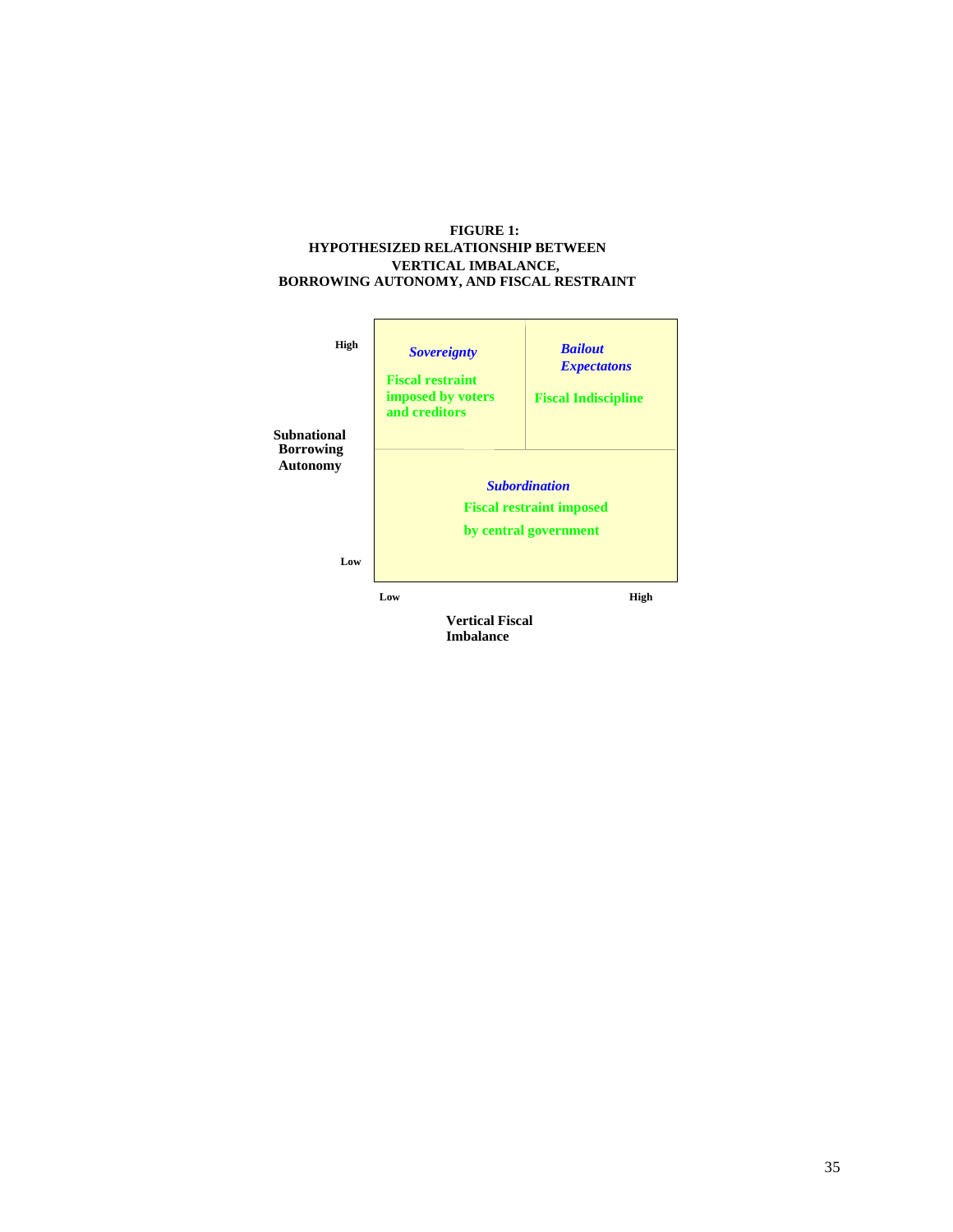

**Figure 2: Summary of Hypotheses**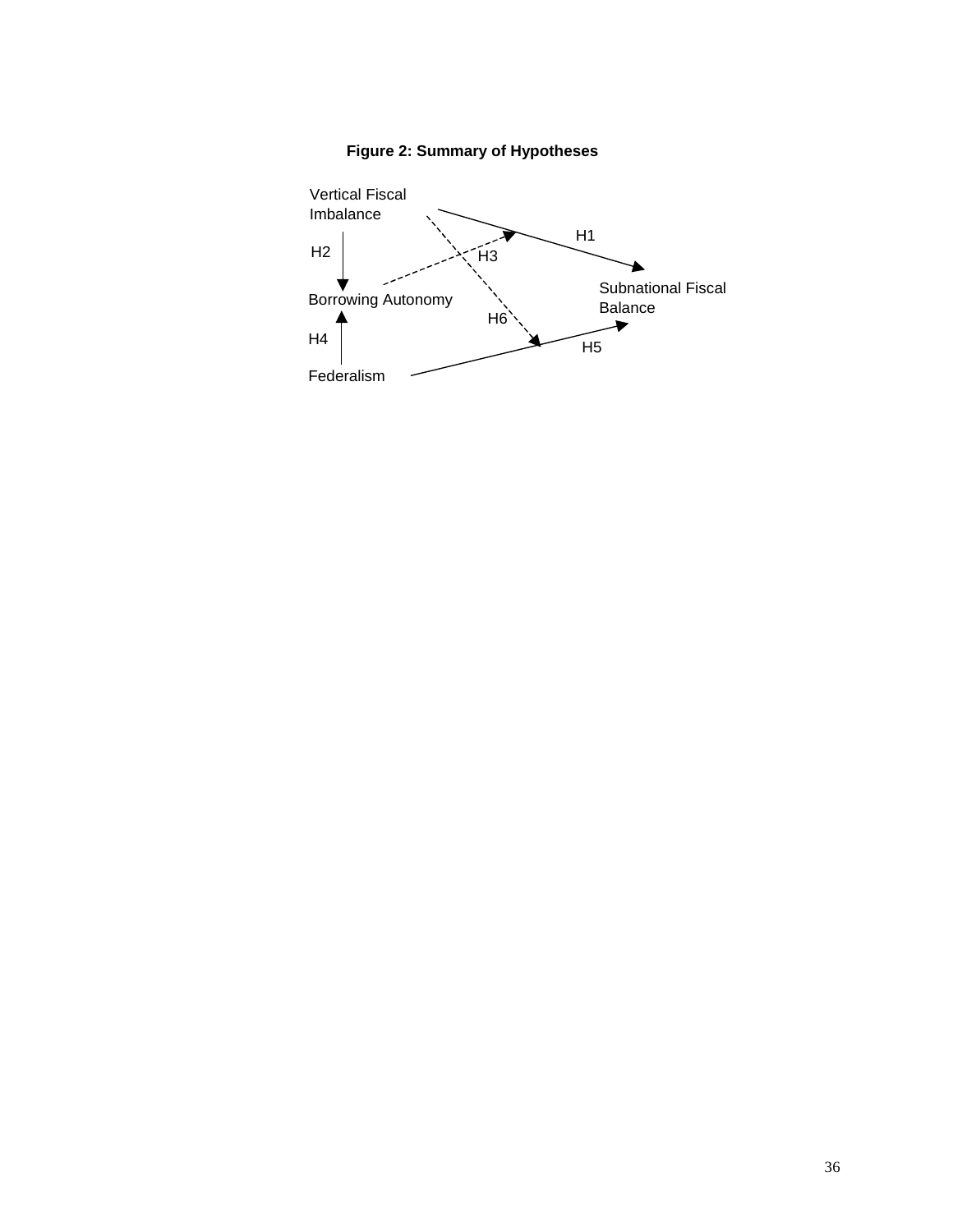

**Figure 3: Conditional Effect of Vertical Fiscal Imbalance on Subnational Surplus/Expenditure**

**Borrowing Autonomy Index**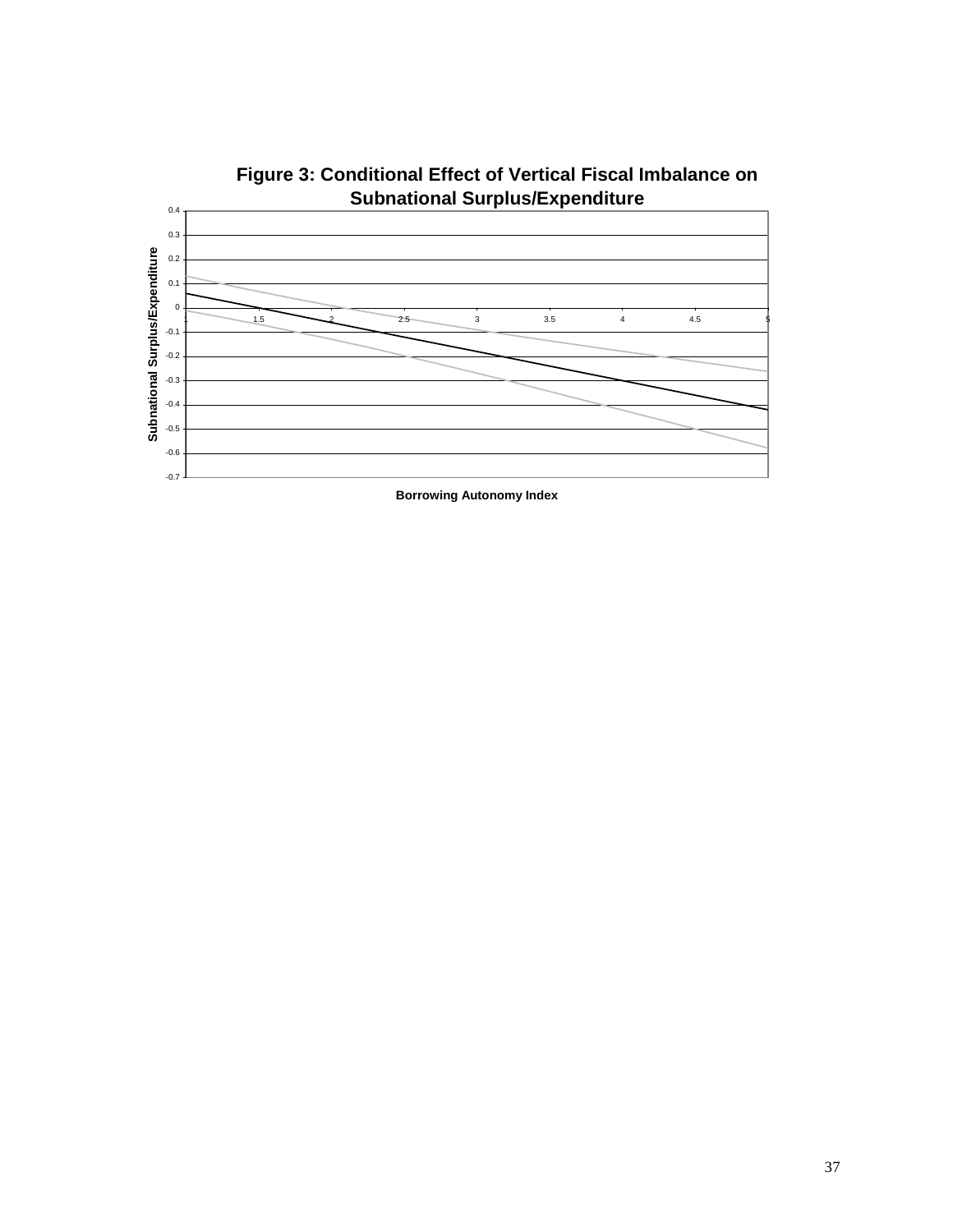# **Figure 4: Average Subnational Surplus/Expenditure predicted by Model 2 at low and high values of Vertical Fiscal Imbalance and Borrowing Autonomy**



**Vertical Fiscal Imbalance**

Predicted values of dependent variable in model 2 at low and high (20th and 80th percentile) values of the components of the interaction term (other variables held at their means).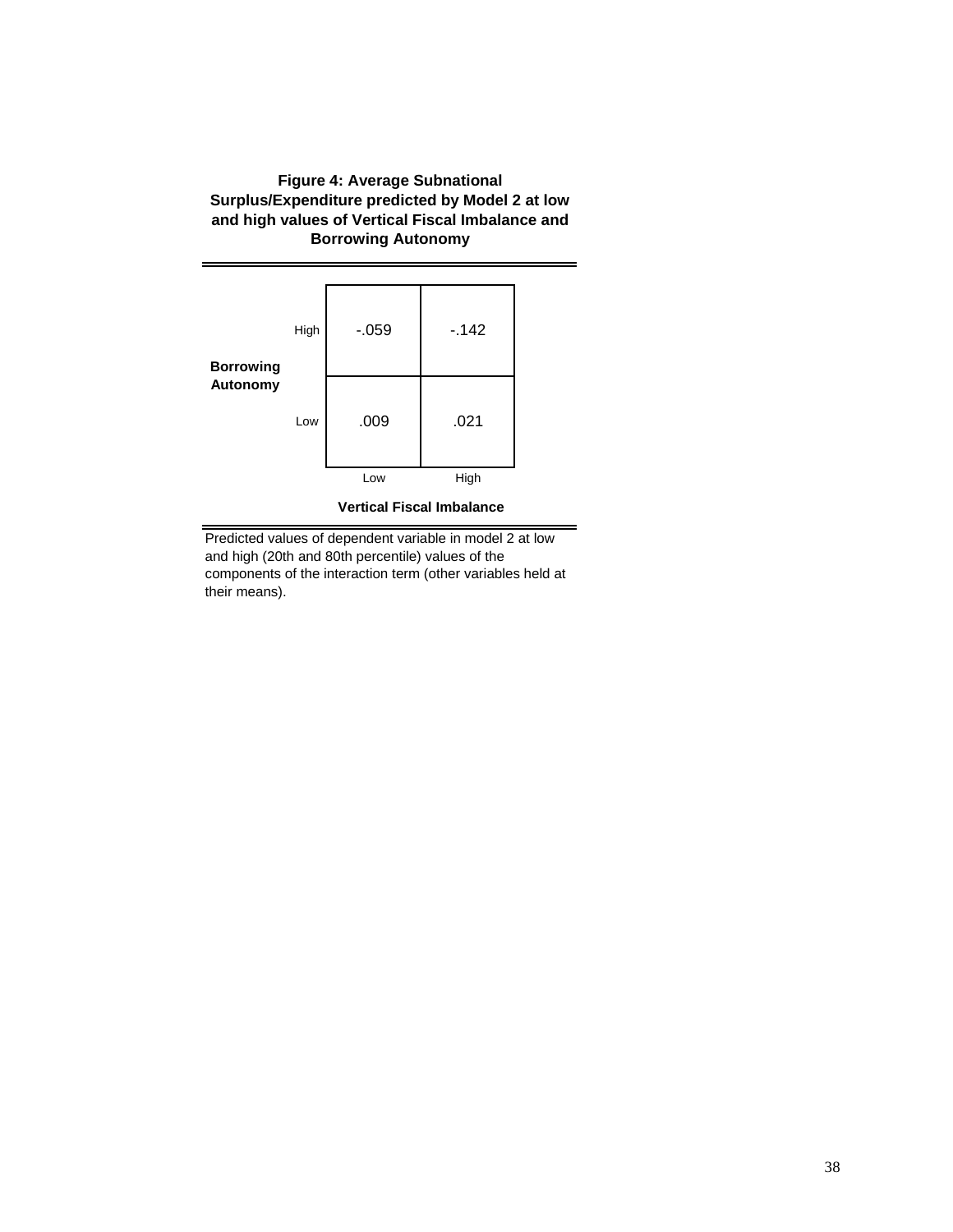# **Table 1: Simultaneous Estimates of Average Subnational Fiscal Balance and Borrowing Autonomy (1986-1996)**

|                                                           |          | Model 1       | Model 2  |               | Model 3    |               |
|-----------------------------------------------------------|----------|---------------|----------|---------------|------------|---------------|
| <b>Subnational Surplus/Expenditure</b><br><b>Equation</b> |          |               |          |               |            |               |
| <b>Vertical Fiscal Imbalance</b>                          | $-0.062$ | (0.098)       | 0.232926 | $(0.052)$ *** |            |               |
| <b>Borrowing Autonomy</b>                                 | $-0.037$ | (0.073)       |          |               | $-0.018$   | (0.057)       |
| <b>Federal Dummy</b>                                      | $-0.020$ | (0.077)       | 0.020    | (0.021)       |            |               |
| (VFI) x (Borrowing Autonomy)                              |          |               | $-0.143$ | $(0.023)$ *** |            |               |
| (VFI) x (Constituent unit in Federation)                  |          |               |          |               | $-0.084$   | $(0.043)$ **  |
| (VFI) x (Local Government)                                |          |               |          |               | $-0.010$   | (0.110)       |
| Persons per Jurisdiction                                  | $-0.004$ | (0.004)       | $-0.006$ | $(0.003)$ **  | $-0.004$   | (0.003)       |
| Log Area                                                  | 0.005    | (0.009)       | 0.010    | (0.006)       | 0.0023     | (0.009)       |
| Subnational Expenditure/Total                             | $-0.190$ | (0.131)       | $-0.183$ | $(0.068)$ *** | $-0.209$   | (0.147)       |
| Log GDP per Capita                                        | 0.017    | (0.038)       | 0.021    | (0.014)       | 0.009      | (0.034)       |
| Dependency Ratio                                          | $-0.010$ | (0.120)       | $-0.064$ | (0.080)       | $-0.017$   | (0.125)       |
| <b>Population Density</b>                                 | 0.00001  | (0.0002)      | 0.0001   | (0.0001)      | $-0.00003$ | (0.0002)      |
| Central Bank Independence                                 | 0.026    | (0.091)       | $-0.013$ | (0.046)       | 0.028      | (0.076)       |
| System (Pres/Parl)                                        | $-0.002$ | (0.023)       | $-0.012$ | (0.010)       | 0.002      | (0.020)       |
| <b>Index of Political Cohesion</b>                        | 0.003    | (0.016)       | 0.014    | (0.011)       | 0.005      | (0.013)       |
| Central Govt. Surpl./Expenditure                          | $-0.123$ | (0.205)       | $-0.203$ | $(0.088)$ **  | $-0.124$   | (0.166)       |
| State-Prov. Surpl./Exp                                    | 0.724    | $(0.208)$ *** | 0.760    | $(0.175)$ *** | 0.711      | $(0.206)$ *** |
| Constant                                                  | $-0.103$ | (0.320)       | $-0.262$ | (0.170)       | $-0.048$   | (0.314)       |
| "R <sup>2"</sup>                                          | 0.68     |               | 0.77     |               | 0.63       |               |
| <b>Borrowing Autonomy Equation</b>                        |          |               |          |               |            |               |
| Vertical Fiscal Imbalance                                 | $-1.437$ | $(0.490)$ *** | $-1.438$ | $(0.490)$ *** | $-1.439$   | $(0.490)$ *** |
| <b>Federal Dummy</b>                                      | 0.961    | $(0.224)$ *** | 0.962    | $(0.224)$ *** | 0.966      | $(0.221)$ *** |
| Log GDP per Capita                                        | 0.411    | $(0.141)$ **  | 0.411    | $(0.141)$ **  | 0.411      | $(0.141)$ **  |
| Log Population                                            | 0.135    | $(0.078)$ *   | 0.134    | $(0.078)$ *   | 0.133      | $(0.077)$ *   |
| System (Pres/Parl)                                        | $-0.206$ | $(0.122)$ *   | $-0.206$ | $(0.122)$ *   | $-0.207$   | $(0.122)$ *   |
| Constant                                                  | $-3.216$ | (2.042)       | $-3.199$ | (2.042)       | $-3.180$   | (2.027)       |
| "R <sup>2</sup> "                                         | 0.56     |               | 0.56     |               | 0.56       |               |
| Groups                                                    | 38       |               | 38       |               | 38         |               |

3-stage least squares, Standard Errors in parentheses., \*\*\*p<.01, \*\*p<.05, \*p<.10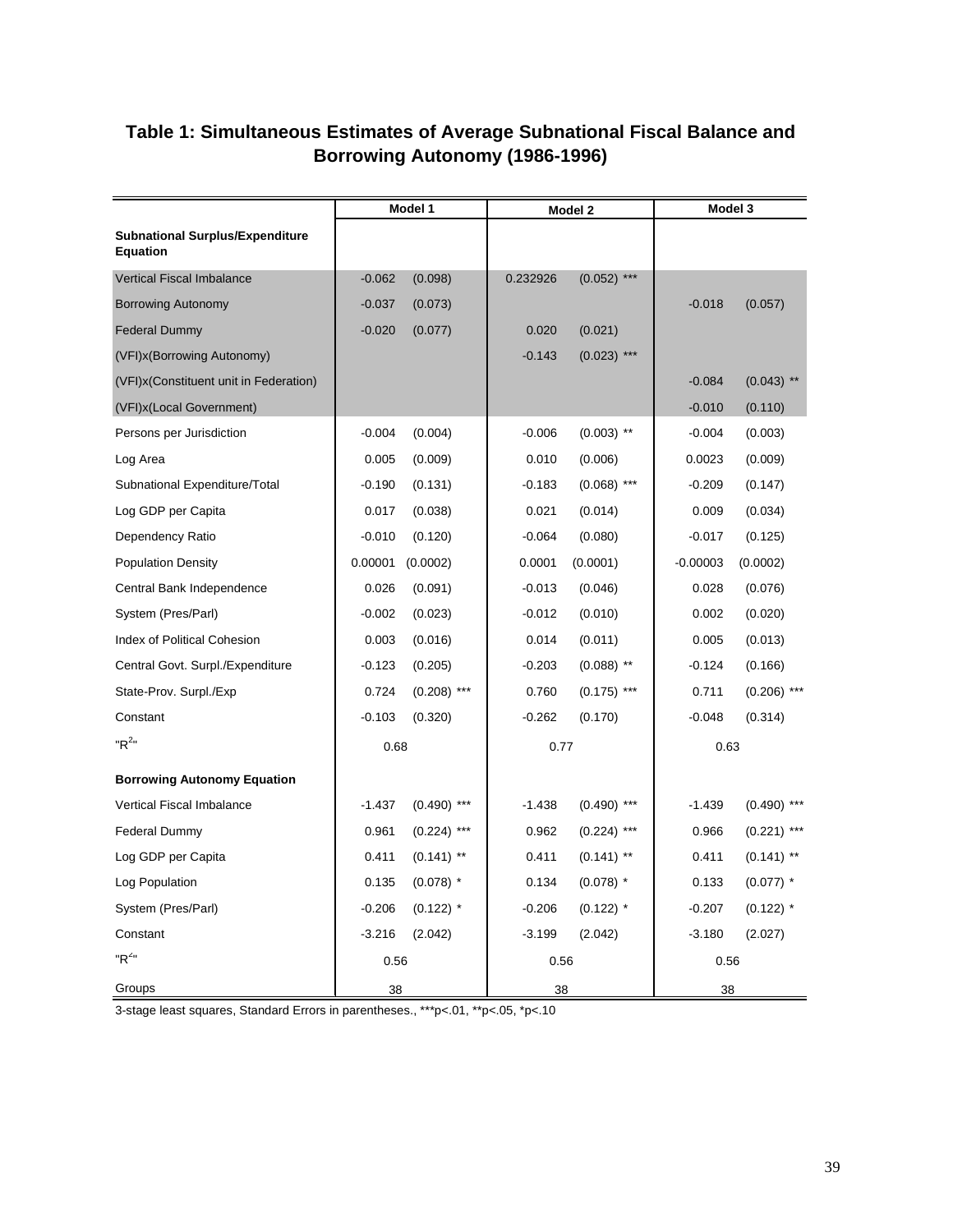# **Table 2: Estimates of Average Subnational Fiscal Balance (1986- 1996)**

|                                             | Model 4  |               | Model 5  |               |
|---------------------------------------------|----------|---------------|----------|---------------|
| Vertical Fiscal Imbalance                   | 0.222    | $(0.056)$ *** |          |               |
| (VFI)x(Borrowing Autonomy)x(Fed)            | $-0.131$ | $(0.020)$ *** |          |               |
| (VFI)x(Borrowing Autonomy)x(Local)          | $-0.137$ | $(0.031)$ *** |          |               |
|                                             |          |               |          |               |
| (VFI) x (High Borrowing Autonomy) x (Fed)   |          |               | $-0.133$ | $(0.050)$ *** |
| (VFI) x (High Borrowing Autonomy) x (Local) |          |               | $-0.018$ | (0.063)       |
| (VFI) x (Low Borrowing Autonomy) x (Fed)    |          |               | $-0.029$ | (0.058)       |
| (VFI) x (Low Borrowing Autonomy) x (Local)  |          |               | 0.010    | (0.047)       |
| " $R^{2n}$                                  | 0.77     |               | 0.60     |               |

3-stage least squares, Standard Errors in parentheses. Estimates for control variables and Borrowing Autonomy equation not reported. \*\*\*p<.01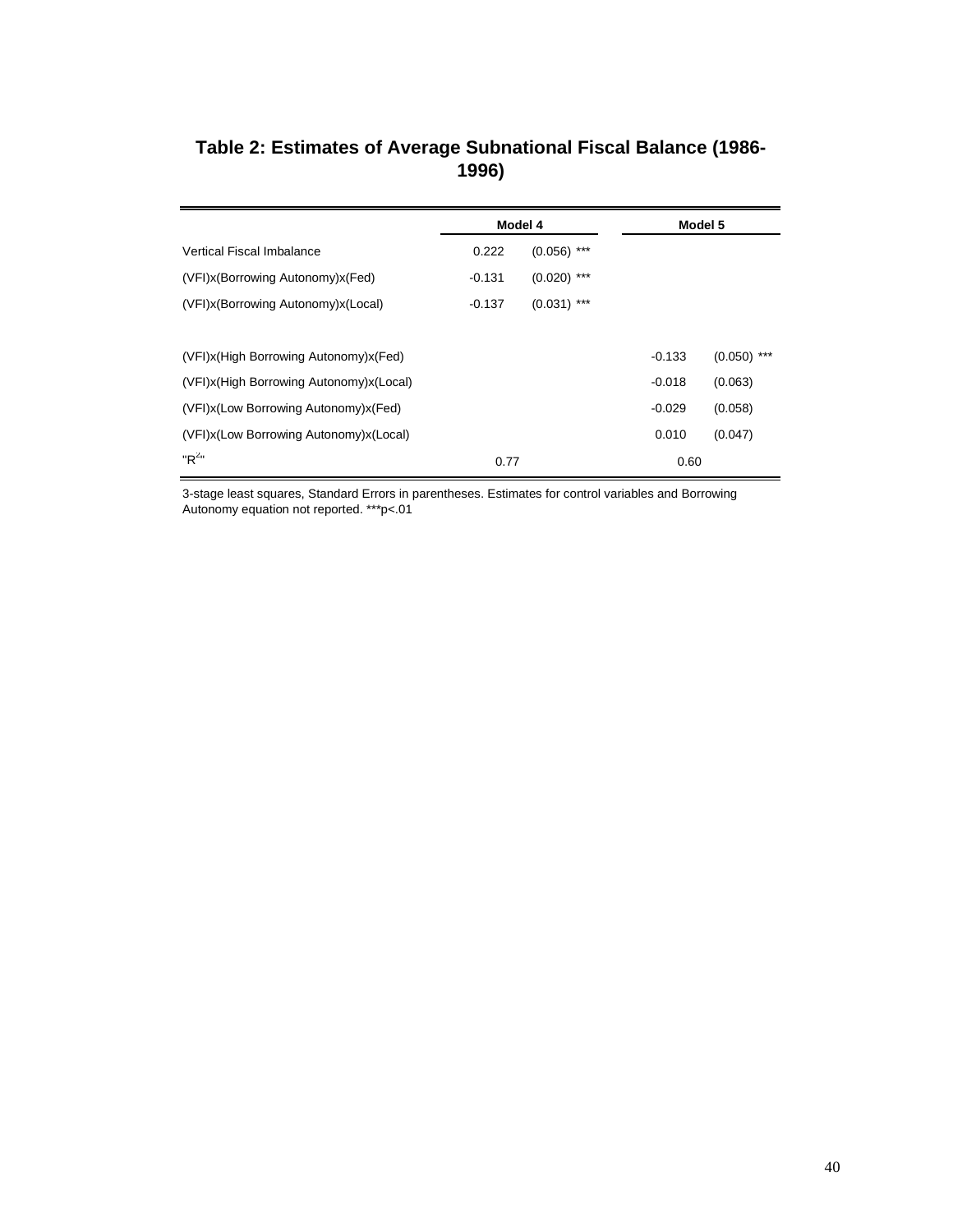# **Table 3: Determinates of Changes in Subnational Surplus/Expenditure, Dyanmic Panel Data Analysis**

| Dependent Variable:                                                       |           | Model 6      | Model 7      |               |
|---------------------------------------------------------------------------|-----------|--------------|--------------|---------------|
| ∆ Subnational Surplus/Expenditure                                         |           |              |              |               |
| Independent Variables:                                                    |           |              |              |               |
| ∆ Subnational Surplus/Expenditure <sub>t-1</sub>                          | $-0.008$  | (0.124)      | 0.044        | (0.114)       |
| $\Delta$ Subnational Surplus/Expenditure <sub>t-2</sub>                   | $-0.187$  | $(0.077)$ ** | $-0.183$     | $(0.065)$ *** |
| <b>Federal Dummy</b>                                                      | 0.001     | (0.005)      | $-0.004$     | (0.005)       |
| Borrowing Autonomy Index                                                  | $-0.003$  | (0.003)      | 0.002        | (0.004)       |
| ∆ Grants/ Subnational Revenue                                             | $-0.058$  | (0.087)      |              |               |
| ( $\Delta$ Grants/ Subnational Revenue)<br>x (High Borr. Aut) x (Federal) |           |              | $-0.319$     | $(0.081)$ *** |
| ( $\Delta$ Grants/ Subnational Revenue)<br>x (High Borr. Aut) x (Local)   |           |              | $-0.536$     | $(0.216)$ *** |
| ( $\Delta$ Grants/ Subnational Revenue)<br>x (Low Borr. Aut) x (Federal)  |           |              | 0.390        | $(0.072)$ *** |
| ( $\Delta$ Grants/ Subnational Revenue)<br>x (Low Borr. Aut) x (Local)    |           |              | 0.049        | (0.101)       |
| ∆ Subnational Revenue/Total Govt. Rev.                                    | 0.451     | $(0.218)$ ** | 0.514        | $(0.227)$ *** |
| $\Delta$ Population (log)                                                 | 0.019     | (0.017)      | 0.022        | (0.019)       |
| Log Area                                                                  | $-0.001$  | (0.001)      | 0.001        | (0.003)       |
| $\Delta$ GDP per capita (log)                                             | 0.027     | (0.019)      | 0.019        | (0.015)       |
| ∆ Dependency Ratio                                                        | $-0.075$  | (0.095)      | $-0.023$     | (0.081)       |
| $\Delta$ Population Density                                               | $-0.001$  | (0.001)      | 0.003        | (0.003)       |
| System (Pres/Parl)                                                        | 0.007     | (0.010)      | $-0.010$     | (0.010)       |
| Index of Political Cohesion                                               | 0.007     | $(0.003)$ ** | 0.004        | (0.003)       |
| ∆ Central Govt. Surplus/Expend.                                           | 0.002     | (0.040)      | 0.003        | (0.044)       |
| $\Delta$ State-Prov. Surplus/Expend. (fed)                                | 0.190     | (0.138)      | 0.1911829    | (0.125)       |
| Constant                                                                  | 0.011     | (0.023)      | $-0.0003967$ | (0.031)       |
| Observations<br>Number of Groups                                          | 272<br>38 |              | 272<br>38    |               |

Robust standard errors in parentheses

\* significant at 10%; \*\* significant at 5%; \*\*\* significant at 1%

Estimates for fixed unit effects not reported.

Calculated using Stata 7.0, "xtabond" procedure, one step results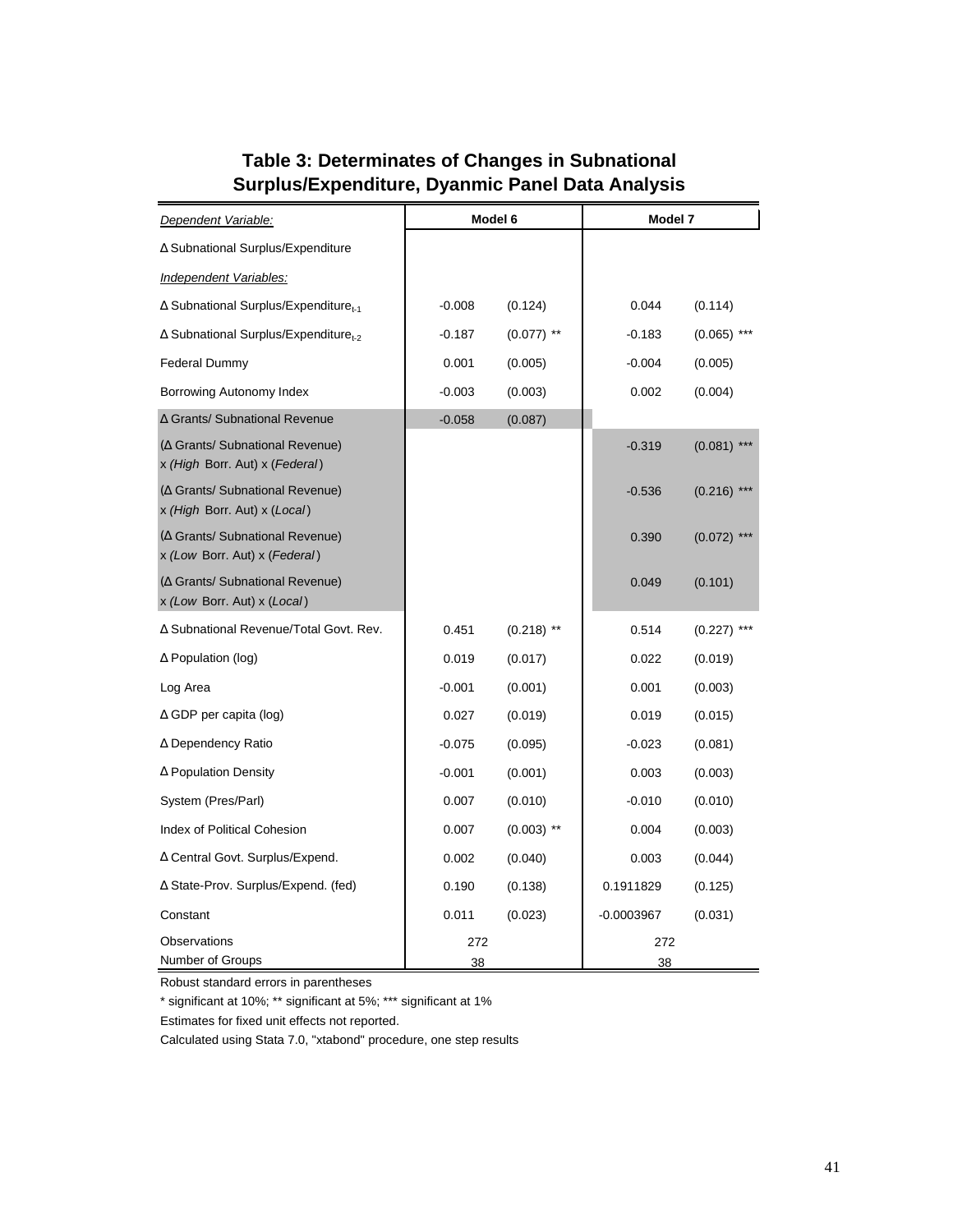|                | <b>Cross-Section</b><br>Averages | Changes over<br>Time |
|----------------|----------------------------------|----------------------|
| H1             | Nο                               | No                   |
| H <sub>2</sub> | Yes                              |                      |
| H <sub>3</sub> | Yes                              | Yes                  |
| H4             | Yes                              |                      |
| H <sub>5</sub> | No                               | No                   |
| H <sub>6</sub> | Yes                              | No                   |

**Table 4: Summary of Results**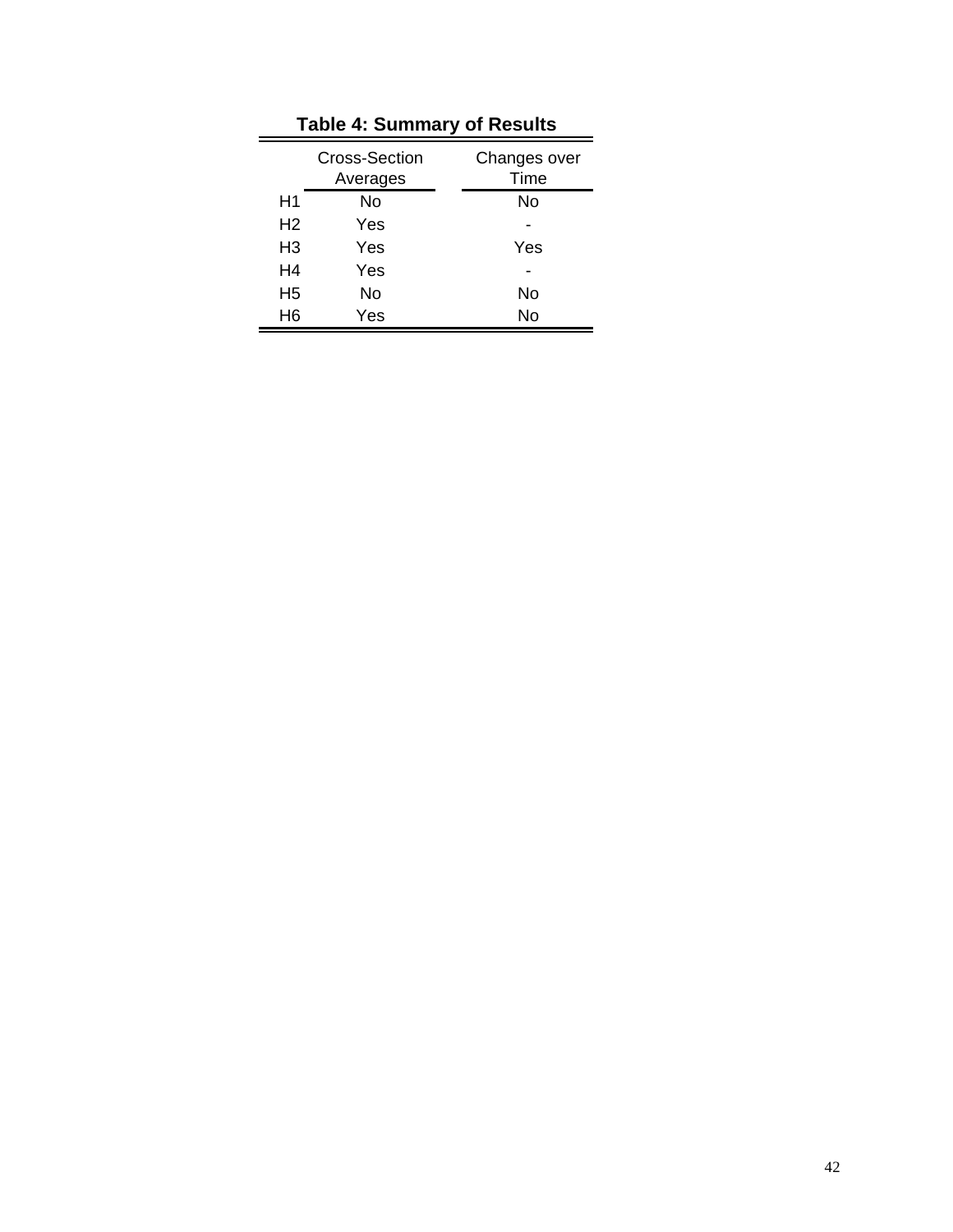# **Table 5: Estimates of Total (Central + Subnational) Fiscal Balance (1986-1996)**

|                            | Model 8  |                |  |
|----------------------------|----------|----------------|--|
| Vertical Fiscal Imbalance  | 0.073    | (0.080)        |  |
| <b>Federal Dummy</b>       | 0.018    | (0.038)        |  |
| (VFI)x(Borrowing Autonomy) | $-0.098$ | ***<br>(0.030) |  |
| " $R^{2n}$                 | 0.72     |                |  |
| Groups                     | 29       |                |  |

3-stage least squares, Standard Errors in parentheses. Estimates for control variables and Borrowing Autonomy equation not reported. \*\*\*p<.01

# **Table 6: Determinates of Changes in Total (Central + Subnational) Surplus/Expenditure, Dyanmic Panel Data Analysis**

| Dependent Variable:                                                       |          | Model 9       | Model 10 |               |
|---------------------------------------------------------------------------|----------|---------------|----------|---------------|
| ∆ Total Surplus/Expenditure                                               |          |               |          |               |
| Independent Variables:                                                    |          |               |          |               |
| <b>Federal Dummy</b>                                                      | $-0.030$ | (0.050)       | $-0.005$ | (0.048)       |
| Borrowing Autonomy Index                                                  | 0.001    | (0.012)       | $-0.003$ | (0.011)       |
| ∆ Grants/ Subnational Revenue                                             | $-0.162$ | (0.121)       |          |               |
| ( $\Delta$ Grants/ Subnational Revenue)<br>x (High Borr. Aut) x (Federal) |          |               | $-0.453$ | $(0.205)$ **  |
| ( $\Delta$ Grants/ Subnational Revenue)<br>x (High Borr. Aut) x (Local)   |          |               | $-0.739$ | $(0.235)$ *** |
| ( $\Delta$ Grants/ Subnational Revenue)<br>x (Low Borr. Aut) x (Federal)  |          |               | 0.220    | (0.164)       |
| ( $\Delta$ Grants/ Subnational Revenue)<br>x (Low Borr. Aut) x (Local)    |          |               | $-0.089$ | (0.135)       |
| A Subnational Revenue/Total Govt, Rev.                                    | $-0.521$ | $(0.173)$ *** | $-0.451$ | (0.156)       |
| Observations                                                              | 209      |               | 209      |               |
| Number of Groups                                                          | 29       |               | 29       |               |

Robust standard errors in parentheses

\* significant at 10%; \*\* significant at 5%; \*\*\* significant at 1%

Estimates for control variables and fixed country effects not reported.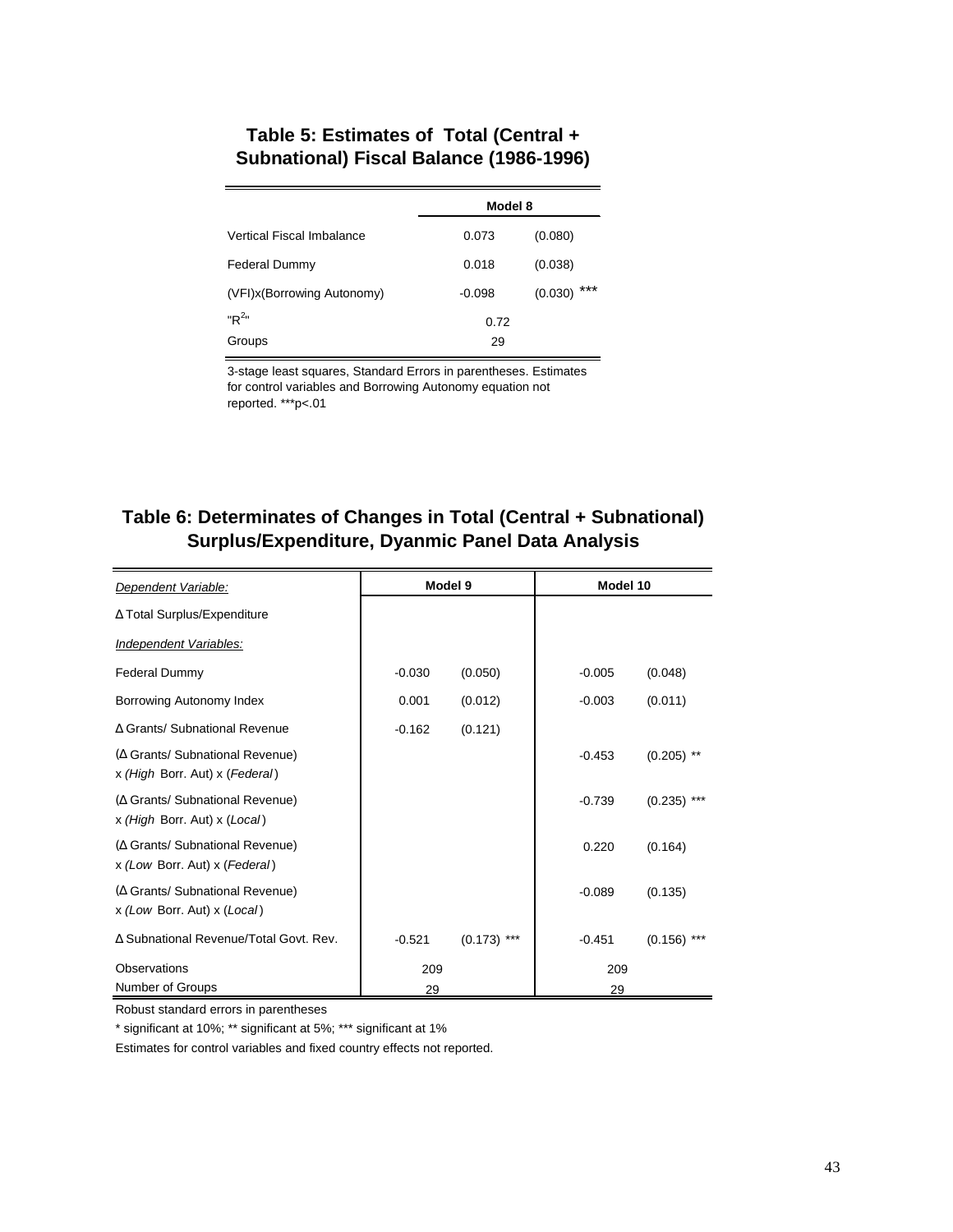|  |  |  |  |  |  | <b>Appendix 1: Years and Sources</b> |
|--|--|--|--|--|--|--------------------------------------|
|--|--|--|--|--|--|--------------------------------------|

| Case                | Years           | <b>Grant Information</b>                     | <b>Borrowing</b><br><b>Autonomy Index</b> | <b>Borrowing Autonomy</b><br><b>Sources</b> |
|---------------------|-----------------|----------------------------------------------|-------------------------------------------|---------------------------------------------|
| Argentina state     | 1986-1996       | IMF, IDB                                     | 4                                         | IMF, IDB                                    |
| Australia local     | 1986-1996       | IMF                                          | 2.1                                       | IMF                                         |
| Australia state     | 1986-1996       | IMF                                          | 2.6                                       | IMF                                         |
| Austria local       | 1986-1995       | <b>Bird 1986</b>                             | 1.35                                      | IMF, Bird 1986                              |
| Austria state       | 1986-1996       | <b>Bird 1986</b>                             | 1.85                                      | IMF, Bird 1986                              |
| <b>Bolivia</b>      | 1987-1995       | IMF, IDB                                     | 1.5                                       | IMF, IDB                                    |
| <b>Botswana</b>     | 1990-1994       | Segodi 1995                                  | 1                                         | Segodi 1995                                 |
| <b>Brazil local</b> | 1986-1993       | IMF, IDB, Shah 1994                          | 3                                         | IMF, IDB, Shah 1994                         |
| <b>Brazil state</b> | 1986-1994       | IMF, IDB, Shah 1994                          | 5                                         | IMF, IDB, Shah 1994                         |
| <b>Bulgaria</b>     | 1988-1996       | IMF                                          | $\mathbf{1}$                              | IMF                                         |
| Canada local        | 1986-1994       | IMF, Courchene 1994                          | 1.4                                       | IMF, Kitchen & McMillan<br>1986             |
| Canada state        | 1986-1995       | IMF, Courchene 1994                          | 3.25                                      | IMF                                         |
| Chile               | 1986-1988       | idb                                          | 1                                         | IDB                                         |
| Colombia            | 1985-1986       | IMF, IDB                                     | 3                                         | <b>IDB</b>                                  |
| Denmark             | 1986-1993       | GFS, Harloff 1988, Bury &<br>Skovsgaard 1988 | 1.45                                      | IMF                                         |
| Finland             | 1986-1995       | GFS, Harloff 1988;<br>Nurminen 1989          | 3                                         | IMF                                         |
| France              | 1986-1996       | GFS, Guilbert & Guengant<br>1989             | 3                                         | IMF                                         |
| Germany local       | 1986-1994       | IMF                                          | 1.7                                       | IMF                                         |
| German state        | 1986-1995       | IMF                                          | 2.675                                     | IMF                                         |
| Guatemala           | 1990-1994       | GFS, IDB                                     | 2                                         | <b>IDB</b>                                  |
| India               | 1986-1994       | IMF                                          | 2.5                                       | IMF                                         |
| Ireland             | 1986-1994       | GFS, Harloff 1988                            | 1.75                                      | IMF                                         |
| Israel              | 1986-1994       | <b>Hecht 1988</b>                            | 2.4                                       | <b>Hecht 1988</b>                           |
| Italy               | 1986-1989, 95-6 | GFS, IMF                                     | 2.5                                       | IMF                                         |
| Mexico local        | 1986-1994       | IMF                                          | 2                                         | IMF                                         |
| Mexico state        | 1986-1994       | IMF, IDB                                     | 2.8                                       | IMF, IDB                                    |
| Netherlands         | 1987-1996       | GFS, Blaas & Dostal 1989,<br>Harloff 1988    | 2.3                                       | IMF                                         |
| Norway              | 1986-1995       | GFS, Harloff 1988, Rattso<br>2000            | 1.6                                       | IMF                                         |
| Paraguay            | 1986-1993       | IDB                                          | 2                                         | IMF, IDB                                    |
| Peru                | 1990-1996       | idb                                          | 2.5                                       | IMF, IDB                                    |
| Philippines         | 1986-1992       | GFS, Padilla 1993                            | 1                                         | Padilla 1993                                |
| Poland              | 1994-1996       | Cielecka&Gibson 1995                         | 2                                         | Cielecka & Gibson 1995                      |
| Portugal            | 1987-1995       | GFS, Harloff 1987                            | 2.5                                       | IMF                                         |
| Spain local         | 1986-1994       | Newton 1997                                  | 2.2                                       | IMF, Newton 1997                            |
| Spain state         | 1986-1995       | Newton 1997                                  | 2.8                                       | IMF, Newton 1997                            |
| Sweden              | 1986-1996       | GFS, Harloff 1988                            | 3                                         | IMF                                         |
| Switzerland local   | 1990-1995       | IMF                                          | 3                                         | IMF                                         |
| Switzerland state   | 1990-1996       | IMF                                          | 3                                         | IMF                                         |
| UK                  | 1986-1995       | GFS, IMF                                     | 1.5                                       | IMF                                         |
| US local            | 1988-1995       | IMF                                          | 3                                         | IMF                                         |
| US state            | 1988-1996       | <b>IMF</b>                                   | 3                                         | <b>IMF</b>                                  |
| Zimbabwe            | 1986-1991       | Helmsing 1991                                | 1                                         | Helmsing 1991                               |

GFS: Government Finance Statistics Yearbook

IMF: Teresa Ter-Minassian, ed., *Fiscal Federalism in Theory and Practice* , 1997, International Monetary Fund.

IDB: Inter-Ameican Development Bank, *Latin America after a Decade of Reforms* , 1997 Report.